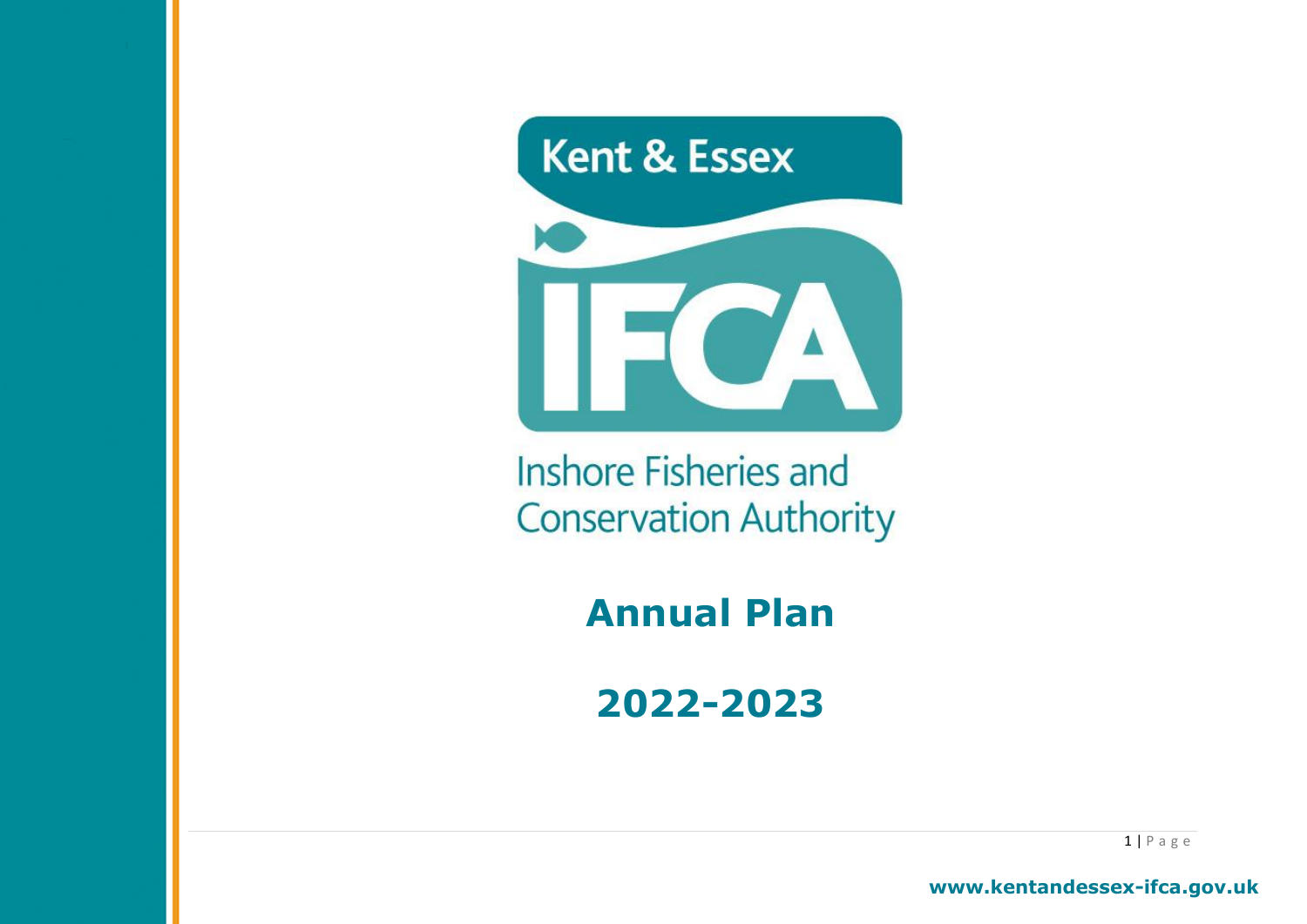## *Contents*

|                                                                                                                          | 3  |  |  |  |  |  |
|--------------------------------------------------------------------------------------------------------------------------|----|--|--|--|--|--|
| 4                                                                                                                        |    |  |  |  |  |  |
|                                                                                                                          | 5  |  |  |  |  |  |
|                                                                                                                          | 7  |  |  |  |  |  |
| Communications (incl. Comunications Annual Plan)                                                                         | 8  |  |  |  |  |  |
| Compliance (incl. Annual Enforcement Plan/Risk Register)                                                                 | 13 |  |  |  |  |  |
|                                                                                                                          | 20 |  |  |  |  |  |
|                                                                                                                          | 22 |  |  |  |  |  |
| Science and Research (incl. Annual Research Plan)                                                                        | 25 |  |  |  |  |  |
|                                                                                                                          | 33 |  |  |  |  |  |
|                                                                                                                          | 34 |  |  |  |  |  |
|                                                                                                                          | 35 |  |  |  |  |  |
|                                                                                                                          | 36 |  |  |  |  |  |
|                                                                                                                          | 37 |  |  |  |  |  |
|                                                                                                                          | 44 |  |  |  |  |  |
| Appendix 3 - KEIFCA Draft Budget 2022-23 (submitted as a separate<br>paper to the January 2022 KEIFCA quarterly meeting) |    |  |  |  |  |  |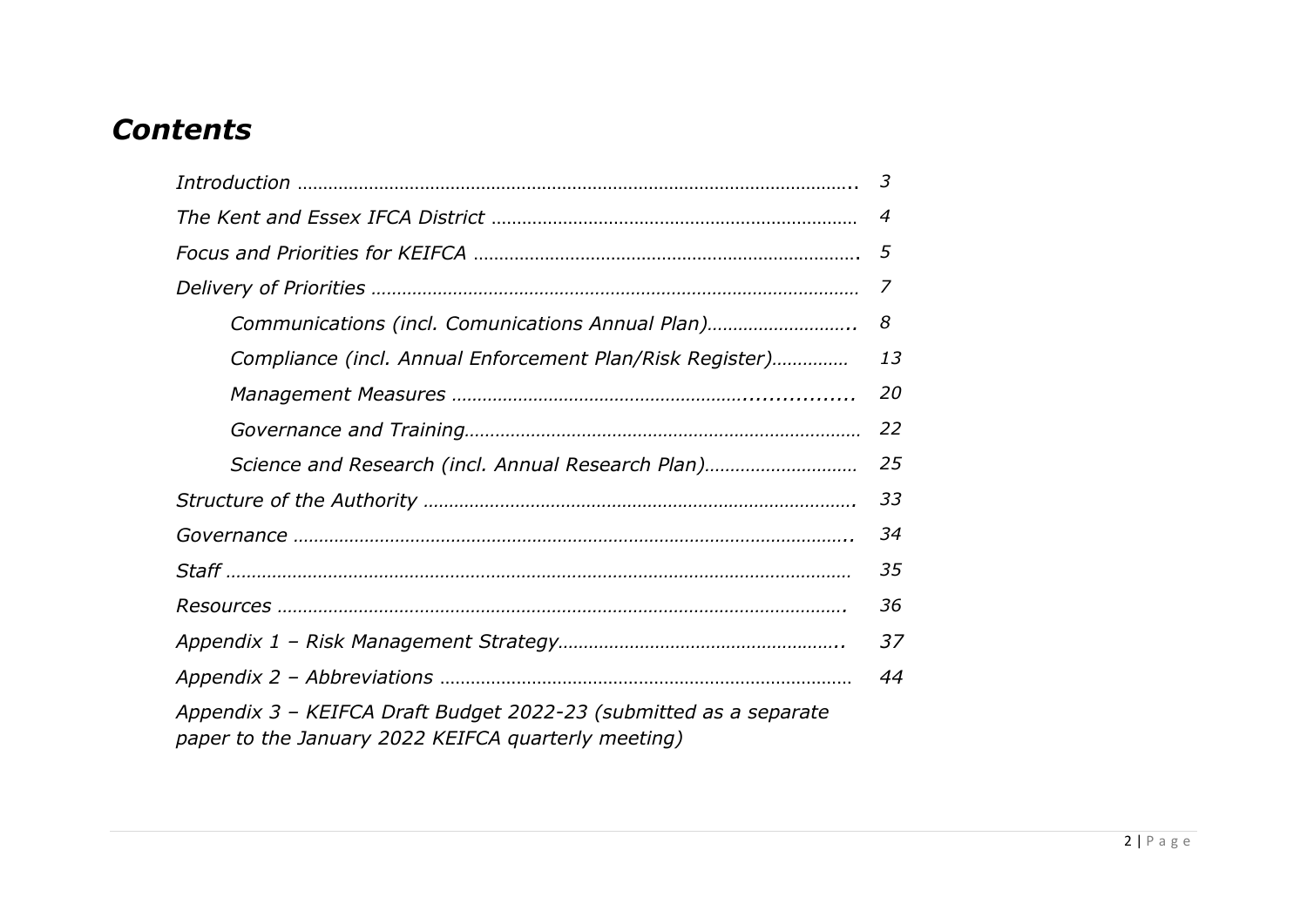## *Introduction*

## *Background*

The Marine and Coastal Access Act 2009

*THE IFCA VISION: "Inshore Fisheries and Conservation Authorities will lead, champion and manage a sustainable marine environment and inshore fisheries, by successfully securing the right balance between social, environmental and economic benefits to ensure healthy seas, sustainable fisheries and a viable industry"*

(MaCAA 2009) provides a framework for managing the demands put on our seas, and aims to ensure clean healthy, safe, productive and biologically diverse oceans and seas, by putting in place effective systems for delivering sustainable development of the marine and coastal environment. Kent and Essex Inshore Fisheries and Conservation Authority (KEIFCA), and the District for which it has responsibility, was established by the Secretary of State under sections 149 and 150 of MCAA 2009 and took on its full statutory role from the 1st April 2011.

The Kent and Essex Inshore Fisheries and Conservation Authority has clearly defined duties to manage sustainable fisheries and conserve the wider marine environment within the coastal waters off Kent and Essex. This annual plan outlines the intended actions over the year as an organisation; how it will continue to shape inshore management for the future in Kent and Essex and contribute towards the Government's Marine Policy Statement.

- 
- Achieving a sustainable marine economy Ensuring a strong, healthy and just society Using sound science responsibly
- Living within environmental limits Promoting good governance
	-

## *Duties*

*Domestic* Legislation - The duties for Kent and Essex IFCA set out within the Marine and Coastal Access Act, 2009 sections 153 and 154 are:

1) Kent and Essex IFCA must manage the exploitation of sea fisheries resources in its district, in doing so it must:

*a) seek to ensure that the exploitation of sea fisheries resources is carried out in a sustainable way.*

*b) seek to balance the social and economic benefits of exploiting the sea fisheries resources of the district with the need to protect the marine environment from, or promote its recovery from, the effects of such exploitation.*

*c) take any other steps which in the Authority's opinion are necessary or expedient for the purpose of making a contribution to the achievement of sustainable development.*

*d) seek to balance the different needs of persons engaged in the exploitation of sea fisheries resources in the district.*

2) Kent and Essex IFCA must also seek to ensure that the conservation objectives of any MCZ in the district are furthered.

In addition, KEIFCA is responsible for The Thames Estuary Cockle Fishery Order 1994 and the River Roach Oyster Fishery Order 2013.

*Transposed European Legislation -* As defined as a 'Competent and Relevant Authority' the Kent and Essex IFCA is required to perform its duties in regard to; the 'Habitats Directive' Council Directive 92/43/EEC, the 'Water Framework Directive' Council Directive 2000/60/EC and the 'Marine Strategy Framework Directive' Council Directive 2008/56/EC.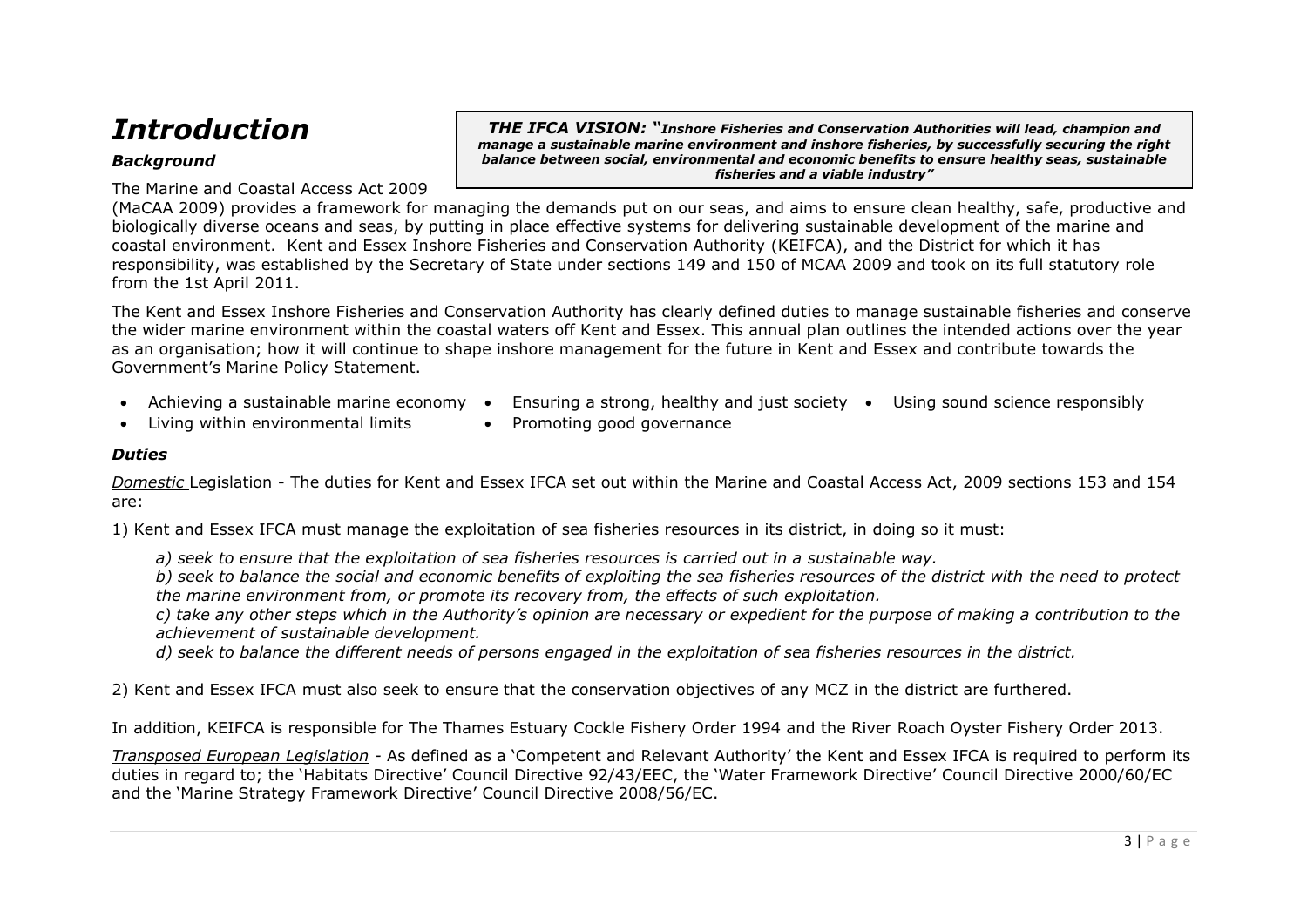## *The Kent and Essex IFCA District*

The Kent and Essex Inshore Fisheries and Conservation Order 2010, section 3, defines the extent of both the landward and seaward elements of the Kent and Essex Inshore Fisheries and Conservation District as summarised.

• the combined areas of the relevant councils (the "basic area" of the district); and

• the sea adjacent to the basic area of the district within the boundaries specified to a distance of 6 nautical miles from the 1983 baselines.

#### *Seaward district boundaries*

Kent & Essex IFCA district covers an area of over 3,412  $\text{km}^2$ , and extends from the east end of Rye Bay in Kent to the northern boundary of Essex on the River Stour. The seaward boundary follows the 6-mile nautical limit measured from the 1983 baseline, which, due to drying sand banks, extends up to 15 miles offshore at its furthest point.

#### *Upstream district boundaries*

The up-river KEIFCA boundary in the Thames includes the waters adjacent to Kent County Council and Thurrock Council, with the district boundary running from Dartford Creek (River Darent) on the south shore to Mar Dyke on the North Shore.

The other district limits for the rest of the rivers located within the boundaries of Kent and Essex are to their tidal limit (including, the Medway, the Blackwater and the Colne).

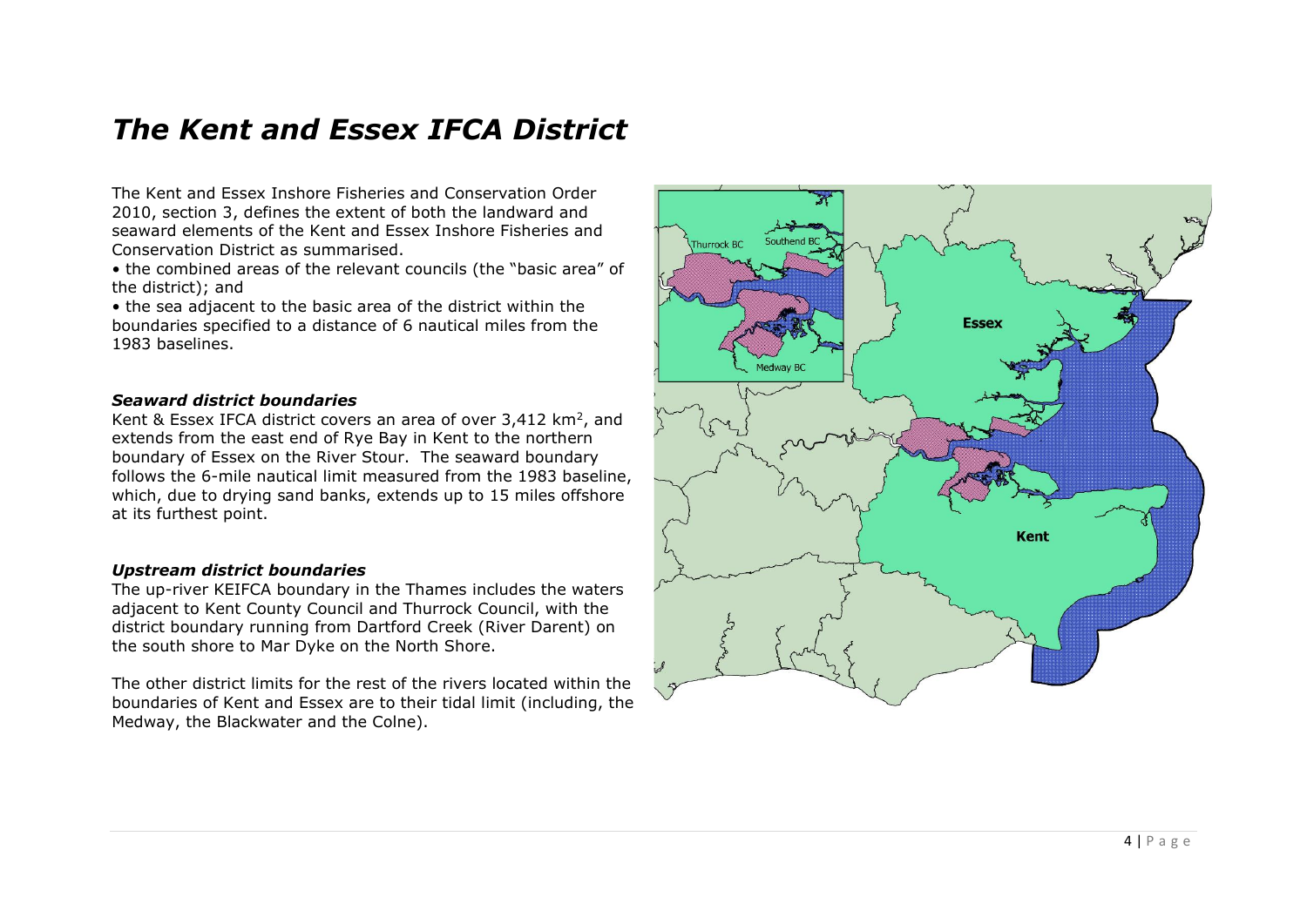## *Focus and Priorities for KEIFCA 2022-2023*

After several years of uncertainly with exit from the EU and the impacts of the COVID pandemic, it feels that at last we can begin to optimistically plan for the 2022/23 financial year with a little more certainty. Between the Fisheries Act 2020 and the EU-UK Trade and Cooperation Agreement, the UK fisheries architecture for the next decade or more has been outlined. The challenge now is to build on this new framework and create long-term sustainable fisheries that support our local industries and coastal community. As the focus moves from legal international agreements to operational local outcomes there is a tsunami of work to ensure that the needs of KEIFCA fishers are embedded in new plans and that lessons are learnt from previous changes like the allocation of fisheries quota. As the winds of change start to reshape the inshore sector there are significant opportunities for the inshore fleet especially, as the industry moves to new carbon neutral technologies, to become the sustainable future. The priorities highlighted below outline some of the key workstreams for KEIFCA over the financial year 2022-2023, although it is important to recognise that the review and development of future KEIFCA cockle fishery management workstream is going to account for a significant proportion of KEIFCA officer work for the coming year.

## *Review and development of future KEIFCA cockle fishery management*

On the 28 September 2024 the Thames Estuary Cockle Fishery Order 1994 (TECFO), which started in 1994, will end. This provides an opportunity to review how cockle stocks are managed across the District. Undertaking such a management review is timely as the permit byelaw which manages stocks outside of the TECFO, will have been active for six years. Taking such an approach would provide scope for a wide range of potentially different management options to be considered and allow KEIFCA to take a holistic approach to the management of cockles across the District.

Reviewing and developing new management and legislation will not be easy as the cockle fisheries are one of the most important but complex fisheries in the KEIFCA District. The cockle fisheries provide income and jobs for a large number of fishermen and, with coastal towns like Leigh-on-Sea and Whitstable, provide tourism, cultural and historic links between the cockle fisheries and wider society. The fisheries also take place within a complex mosaic of Marine Protected Areas (MPAs) and the cockle stocks provide food for a wide range of bird and fish species, whist also providing other wider environmental benefits such as filtering seawater and  $CO<sub>2</sub>$  capture.

Balancing the needs of different stakeholders; be it local community needs, current CFFPB permit holders, current TECFO licence holders, other fishers working within the cockle industry, environmental NGOs, or other commercial fishermen from the Thames and beyond, will be difficult and there are likely to be a wide range of views. The significant financial value of the cockle fisheries and the historic access to the KEIFCA cockle fisheries are likely to significantly influence how different people view the current and future management of the fisheries. This will be the main workstream for KEIFCA over the coming year and will require a huge amount of KEIFCA resource and officers time over the year.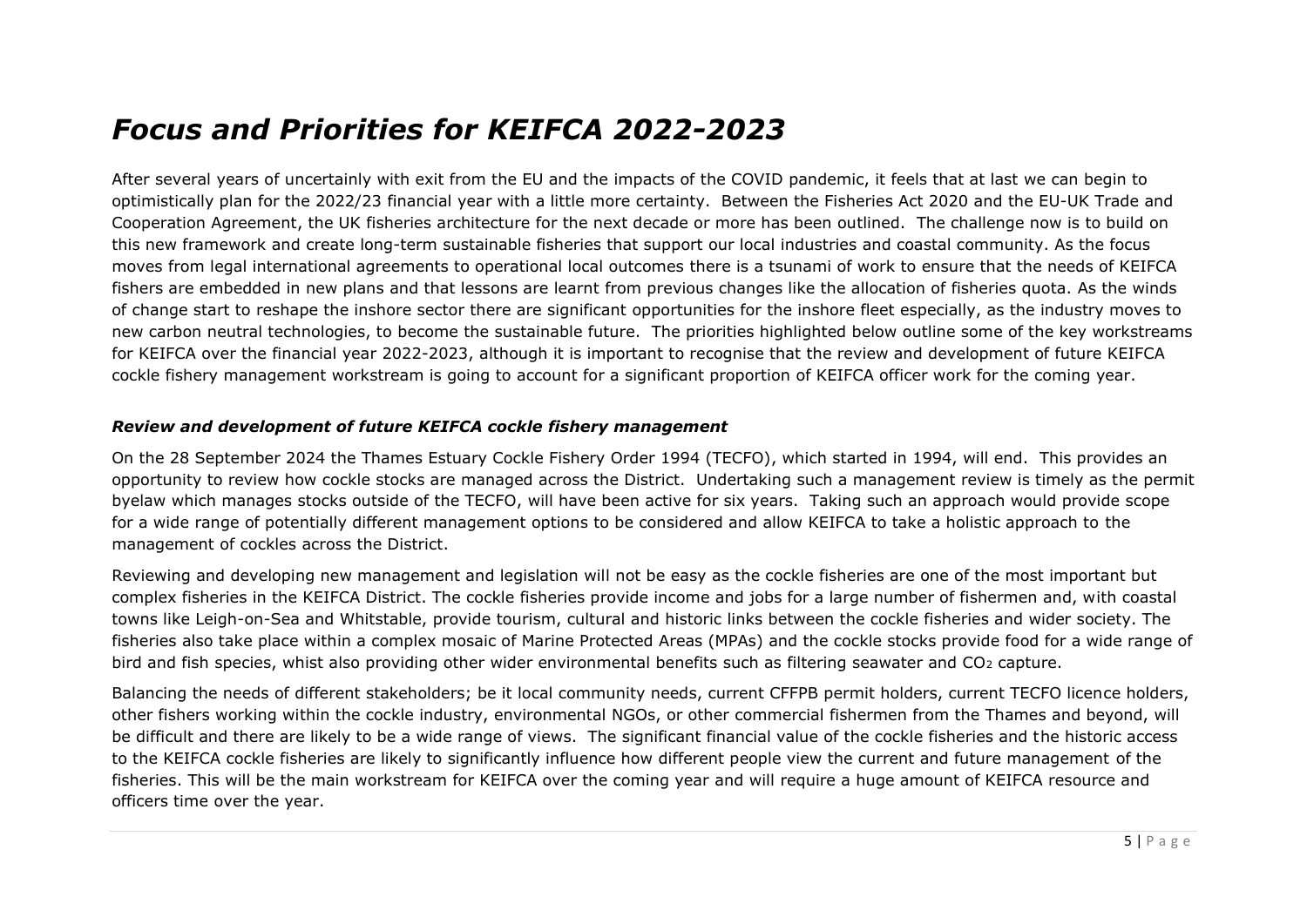#### *CO<sup>2</sup> reduction*

Building on discussions at meetings in 2021, KEIFCA officers have been engaging with a wide range of different organisations in an effort to understand how best to reach government targets of net zero carbon emissions by 2050. Officer have held meetings with Port of London (a clear industry leader in this field) as well as the CEFAS team carrying out an assessment of the cardon footprint of the UK fishing industry as well as suggesting pathways and options to DEFRA for carbon reduction pathways. From initial discussions there are two main tasks for KEIFCA as an organisation to undertake in 2022-2023.

Firstly, to reduce the carbon footprint of KEIFCA to meet UK targets - As an organisation our major emissions are likely to come from transport (patrol vessels and trucks) and heating and running our offices. One of the first steps to undertake will be to complete a CO<sub>2</sub> inventory and produce a baseline from which to measure progress. Building on this analysis and other organisations action plans, we can then develop a short, medium, and long-term CO<sup>2</sup> reduction action plan.

Secondly, to work collaboratively and help facilitate the local KEIFCA fishing fleet reduce its carbon footprint and meet UK targets - One of the challenges for the inshore fleet moving forward will be to make sure its needs and requirements are clearly considered in future planning and resourcing. As a nation we can capitalise on the inshore industry's ability to respond quickly to new opportunities, find practical low-cost solutions to problems and entrepreneurial culture. When you look at what the inshore fishing industry could be in 2050 it is clear we are at a crossroads, with a predominately aging fishing fleet (most fishing boats are 15 years or older) and the vast majority of active fishers in the industry over 55. There is a massive opportunity post EU exit to re-imagine what the inshore fleet could look like in 30 year's time and use this change to highlight and improve the advantages the inshore fleet already possess.

## *Marine Protected Areas*

*MPA management:* Although the COVID 19 pandemic made developing Tranche 3 MCZ (Goodwin Sands MCZ, Dover to Deal MCZ and Swanscombe MCZ) management more challenging we have been working hard behind the scenes with NE and the MMO to review the feature data for these sites, assess the fishing activity impacts and have started the initial steps of local community engagement. We will be prioritising this work, especially for Goodwin Sands MCZ, to ensure that designated features of the MCZs are maintained, where conservation advice states they are currently in favourable condition, or allowed to recover to favourable condition, where conservation advice states they are not. At a national level we will continue to work through the AIFCA and feed into the national Highly Protected Marine Area workstream, providing local information and detail when required.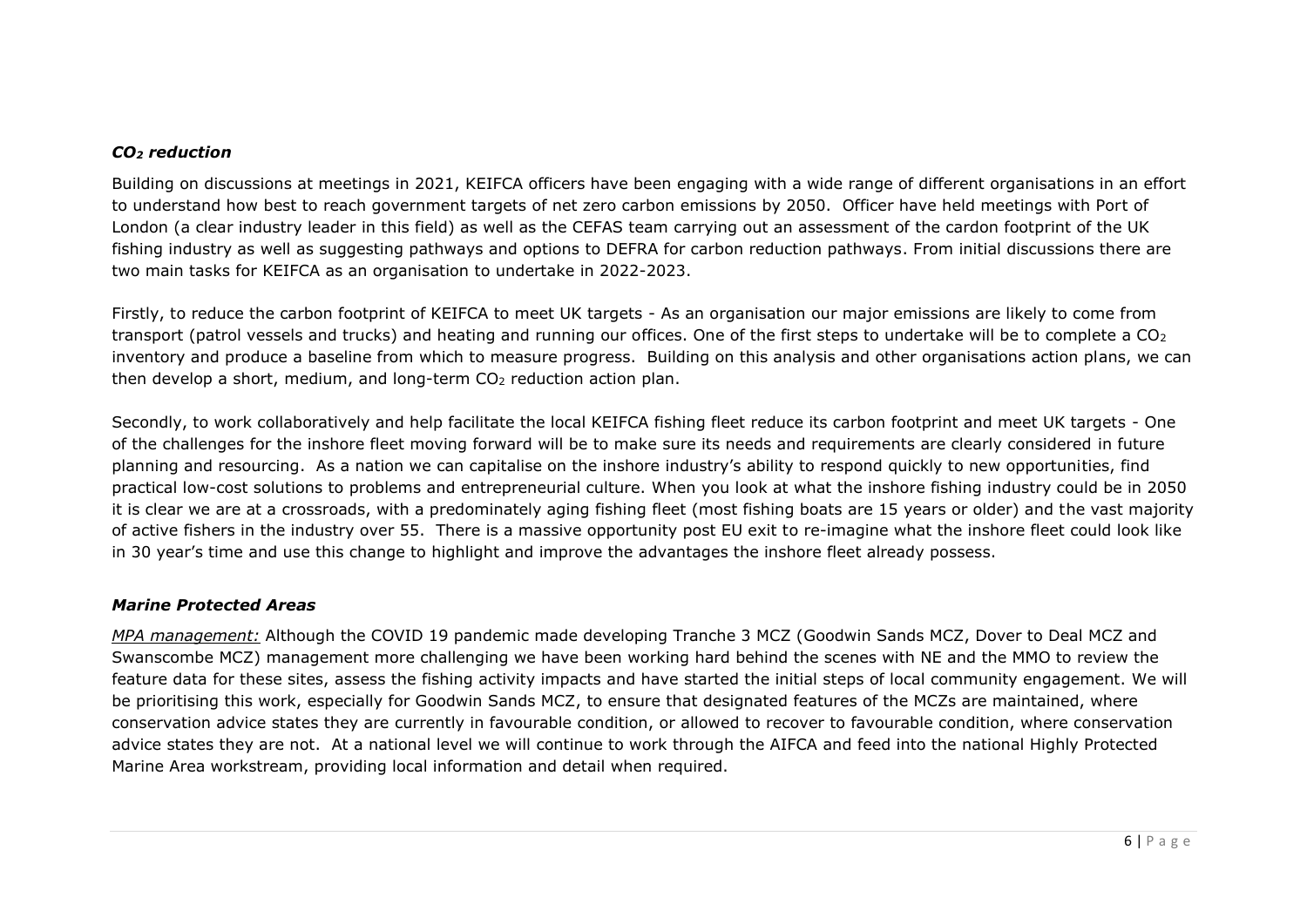*MPA enforcement:* Ensuring high compliance with MPA byelaws already made is critical and will be achieved by combining intelligence led risk-based enforcement with deterrent and disruption achieved by maintaining a visible presence within the MPAs. Rigid Inflatable Boats (RIBs) are the primary enforcement vessels for the creeks and rivers covered by many of our MPA byelaws (e.g. the Essex Estuaries bottom trawling byelaw). Offshore areas of the District will continue to be monitored by the large patrol vessels (Nerissa and Tamesis), both during routine and targeted patrols. Working with the MMO on the inshore vessel monitoring project (IVMS) will also help develop an additional tool in achieving MPA compliance.

## *Native oyster fishery*

Following four years of native oyster surveys within the Blackwater, Crouch, Roach and Colne Marine Conservation Zone (BCRC MCZ), KEIFCA is working to expand the search to locate extra populations of oysters within the MCZ. This is being planned on two fronts: expanding the KEIFCA survey and repeating the 2014 whole site survey; and working with local oystermen to explore areas that have historically supported oyster populations. The COVID pandemic mitigation measures introduced by Government had an impact on this work in 2020 and in 2021 but we hope to progress this work over the coming year, and some initial informal discussions with the oyster industry have already taken place in this vein.

## *Future fisheries management*

As the UK starts to forge its own path outside the EU, there is a much greater national focus on UK/English specific fisheries priorities and the development of new plans and processes that will be developed over the next few years to meet these. The Fisheries Act 2020 outlines how Fisheries Statements and Fisheries Management Plans are the key policy vehicles as the UK moves away from the Common Fisheries Policy framework.

Continuing this year, KEIFCA will work with DEFRA and through the AIFCA to make sure the needs of local fishermen from Kent and Essex are taken into consideration throughout the policy development process and into the subsequent implementation. Working at a national level, a project has already been set up to work with New Economics Foundation to pull together information and ideas that could inform the FMP process and outputs and the aims of this project will be furthered.

The creation of meaningful FMPs over the next few years is likely to become an ever-increasing workstream for IFCAs as we look to better join regional expertise into a more focused English fisheries framework. Engagement and involvement at a local level is critical in making this new approach successful and creating long-term sustainable fisheries with management measures that fishermen can 'buyinto' and work with.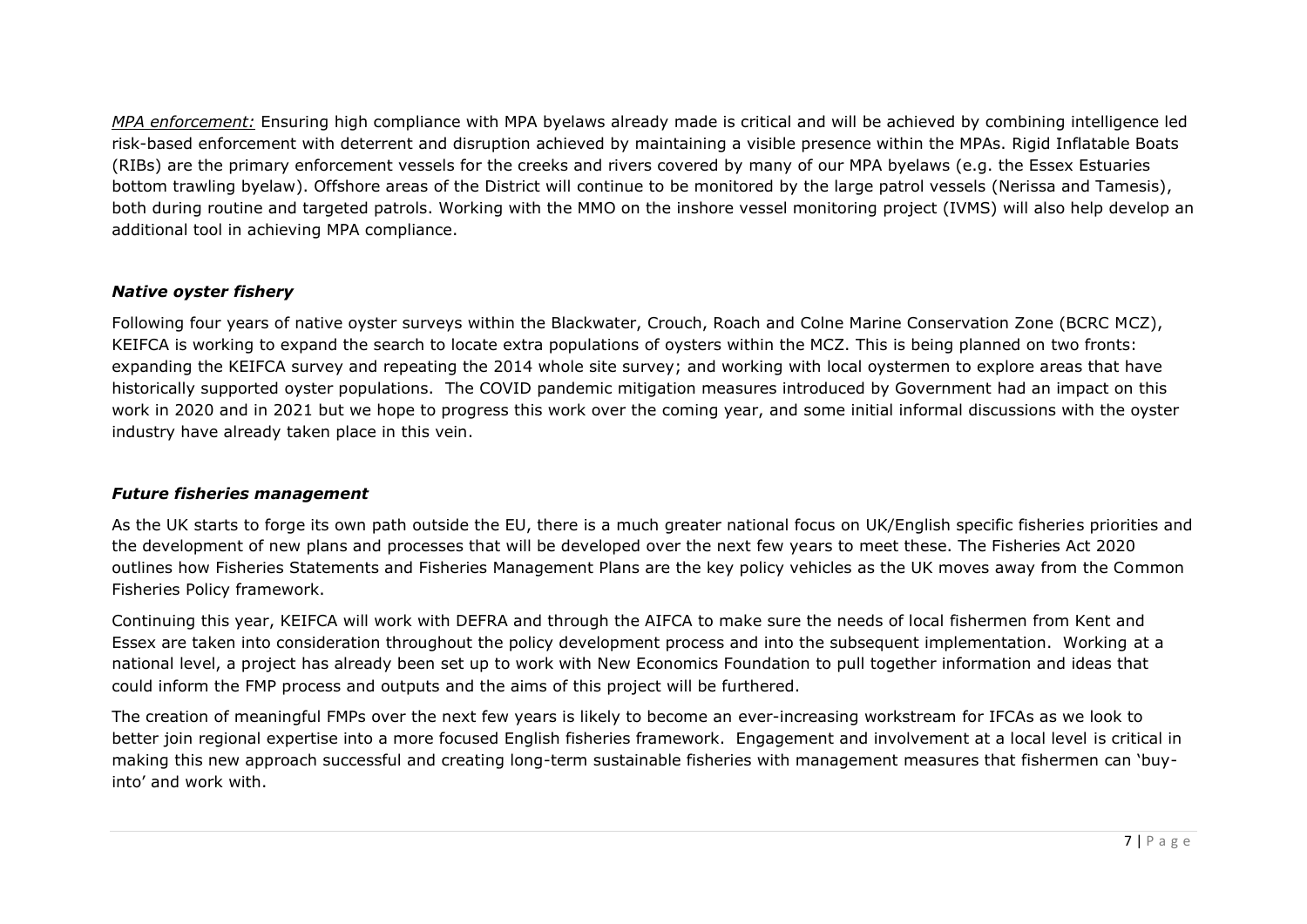## *Fish Local*

As part of our Covid 19 response KEIFCA officers worked closely with the local fishing industry during the first lockdown to develop a campaign to promote the sale of local fish and help support the local fishing industry and fishmongers – Fish Local.

The project has now evolved into a marketing and branding project and continues to move forward, being led by a team of people including Thames Estuary Partnership with funding from London Gateway. Since late 2021/early 2022 the Fish Local team have been listening to a wide range of stakeholders about the advantages and disadvantages of selecting different fish species to focus effort and future promotion and branding efforts. The Fish Local team have compiled their findings into a summary report with recommendations and are now looking to focus their efforts on Herring.

As the report highlights each potential species came with its own specific challenges and Herring is no exception. Previous efforts to maximise added value through MSC accreditation of Thames Herring stocks over a decade ago struggled due to the small size of the local market not generating enough income to maintain the MSC accreditation fees. If a reliable market can be created there is already a clear management system in place to sustainably harvest this stock.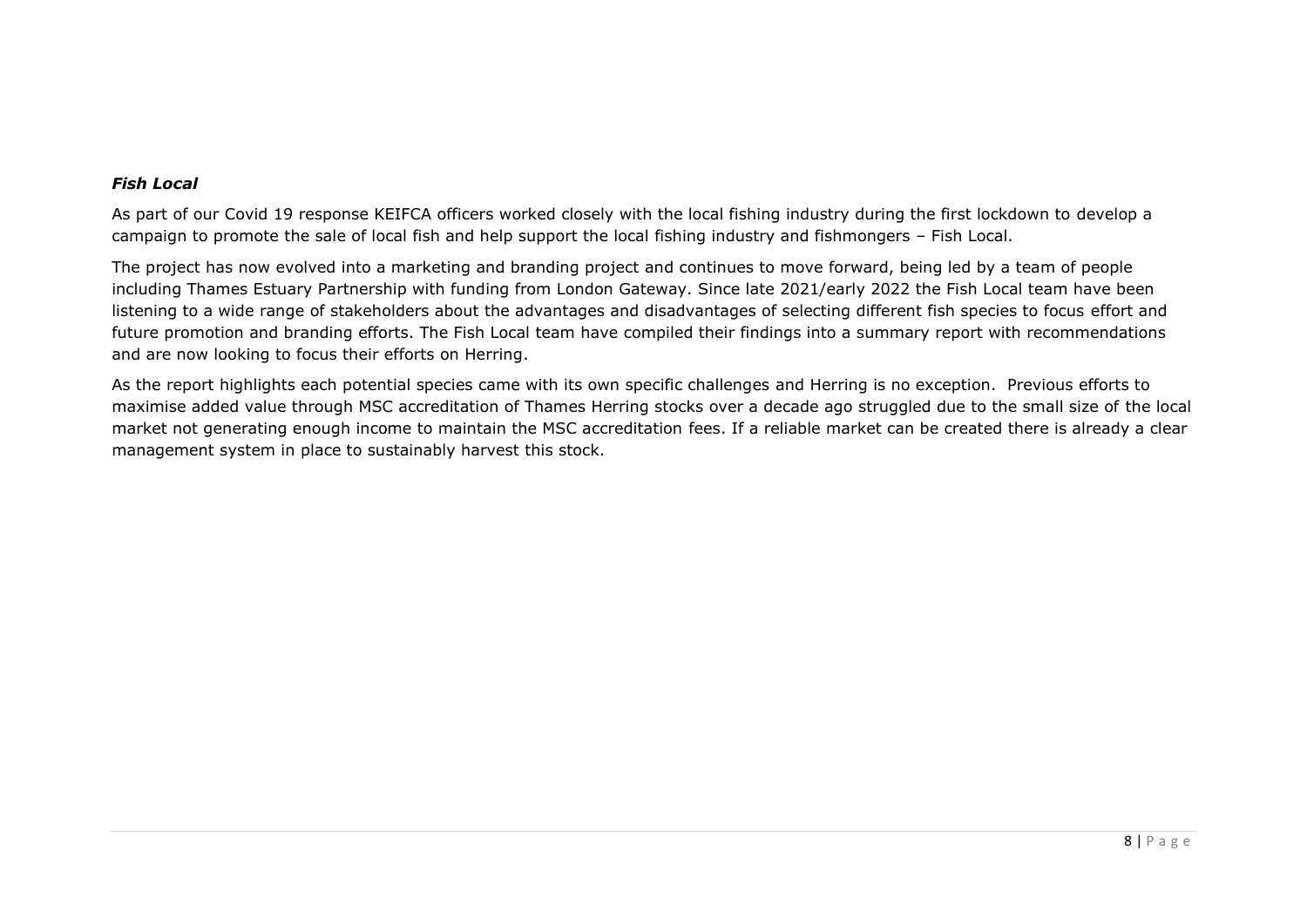## *Delivery of Priorities*

The vision for IFCAs encapsulates the core role of the organisations; and the success criteria outline what is expected of IFCAs in achieving the vision. Five success criteria have been developed by all ten Inshore Fisheries and Conservation Authorities (IFCAs) through the Association of IFCAs. It is incumbent on KEIFCA to meet these success criteria in a manner which it sees fit and it is the priorities which this guidance identifies that we have used as priorities in our annual plan.

The five tables that follow; one for each success criteria, provide a detailed description of the work plan for the year from April 2019. Also included under the relevant success criteria are the Annual Communications Plan, the Annual Enforcement Plan/Risk Register, and the Annual Science & Research Plan. A glossary is included at the end of this document.

| <b>CIFCO</b> Chief IFCO                       | <b>ACIFCO</b> Assistant Chief IFCO                             | <b>OM</b> Office Manager                                      | <b>LSCO</b> Lead Scientific & Conservation Officer |
|-----------------------------------------------|----------------------------------------------------------------|---------------------------------------------------------------|----------------------------------------------------|
| <b>EPVS</b> Essex-based Patrol Vessel Skipper | <b>EPVFM</b> Essex-based Patrol Vessel First Mate              | <b>ERCM</b> Essex-based Rib Cox and<br>MPA Compliance Officer | <b>EIFCO</b> Essex-based IFCO                      |
| <b>KPVS</b> Kent-based Patrol Vessel Skipper  | <b>KPVFM</b> Kent-based Patrol Vessel First Mate<br>(*Angling) | <b>KPVIFCO</b> Kent-based IFCO                                | <b>KIFCO</b> Kent-based IFCO                       |
| <b>LCO</b> Lead Compliance Officer            | <b>AA</b> Admin Assistant<br>(*Permit/Licence support)         | <b>KSCIFCO</b> Kent-based Science<br>and Conservation IFCO    |                                                    |

**1(2, 3)** The first number indicates the primary success criteria and the subsequent numbers, within the brackets, indicate the secondary success criteria also addressed by the action.

• indicates the intended date of completion for the action.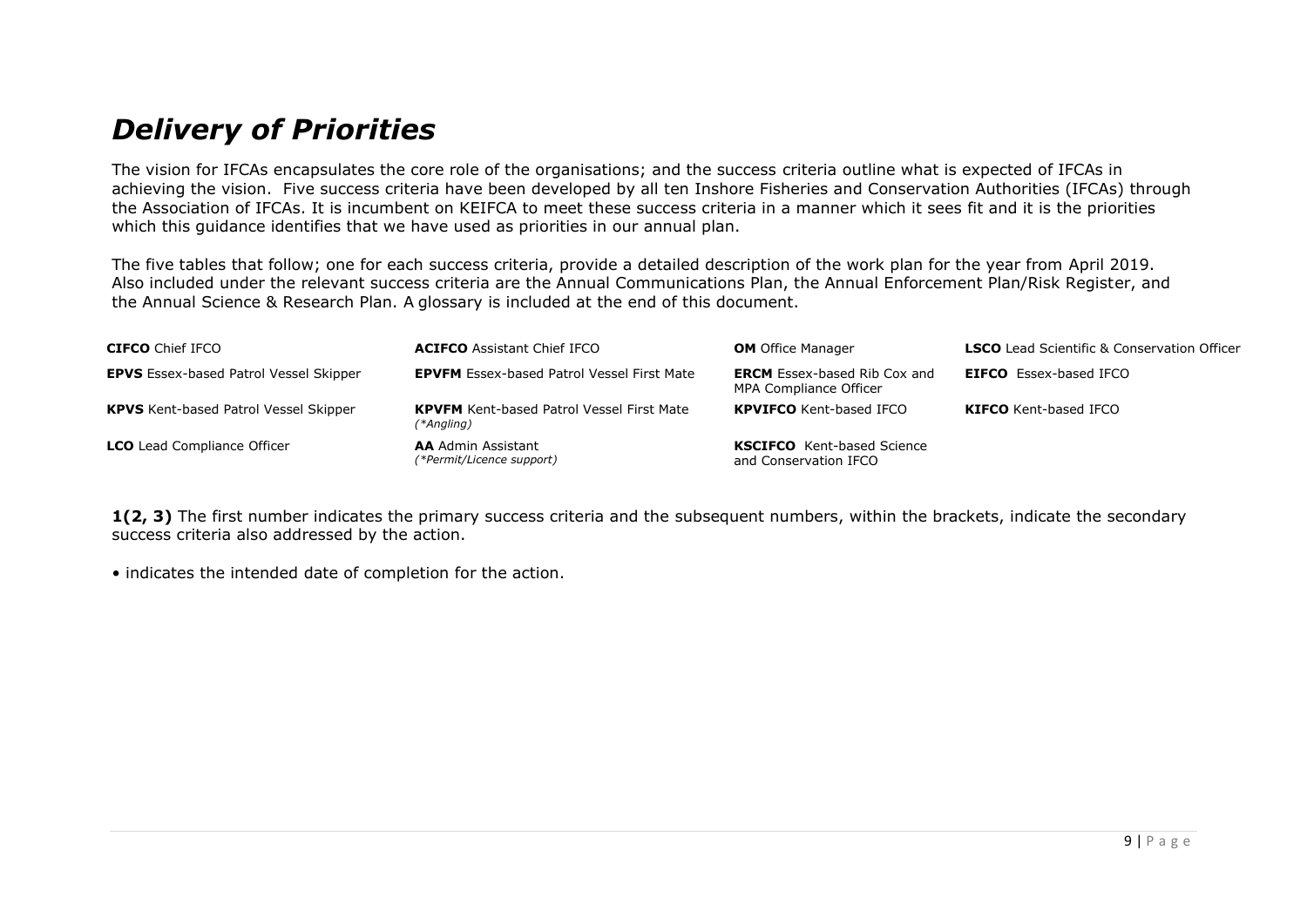**Success Criterion 1: Communications and Engagement** *- IFCAs are recognised and heard, balancing the economic needs of the fishery whilst working in partnership and engaging with stakeholders*

*Definition:* IFCAs will be visible, respected and trusted regulators within coastal communities and will maintain and deliver a strategy to communicate their vision and duties effectively. IFCAs will engage with policy makers, industry, Non-Governmental Organisations (NGOs), recreational and commercial users; and other regulators. They will work jointly and collaboratively with partner organisations across boundaries; will participate and contribute to the development and implementation of regional and national marine policy, including the marine planning regime; will take long-term strategic decisions and manage risks effectively. IFCAs may maintain a national body to co-ordinate the activities of authorities that are party to arrangements.

#### **Outcomes:**

- 1. The IFCA will maintain and implement an effective communication strategy.
- 2. The IFCA will maintain its website, ensuring public access to current fisheries and conservation information for the district, including management requirements and byelaws. Non-reserved IFCA Committee papers will be published.
- 3. The IFCA will contribute to co-ordinated activity at a national level.
- 4. The IFCA and its principal partners will have a clear understanding of roles and responsibilities. Memoranda of Understanding with MMO, Natural England, Environment Agency and Cefas will be maintained. Opportunities for greater efficiencies, effective joint working and collaboration will be explored and implemented when feasible.

#### **Indicators:**

- SC1A: The IFCA will maintain a database of stakeholder contacts that will have been reviewed and updated by 31 March each year.
- SC1B: The IFCA will have completed a review of its communication strategy and implementation plan by 31 March each year.
- SC1C: The IFCA will have reviewed its website by the last working day of each month.
- SC1D: The IFCA will have reviewed its website and ensured it meets the objectives of its communication strategy, by 31 March each year.
- SC1E: The IFCA will have reviewed all of its Memoranda of Understanding by 31 March each year. There will be a clear plan in place to update MoUs where necessary, to an agreed timescale.
- SC1F: By 31 March each year, the IFCA will have participated appropriately, proportionately and at the right level of delegation, in regional and national fisheries and conservation activity identified in the annual plan.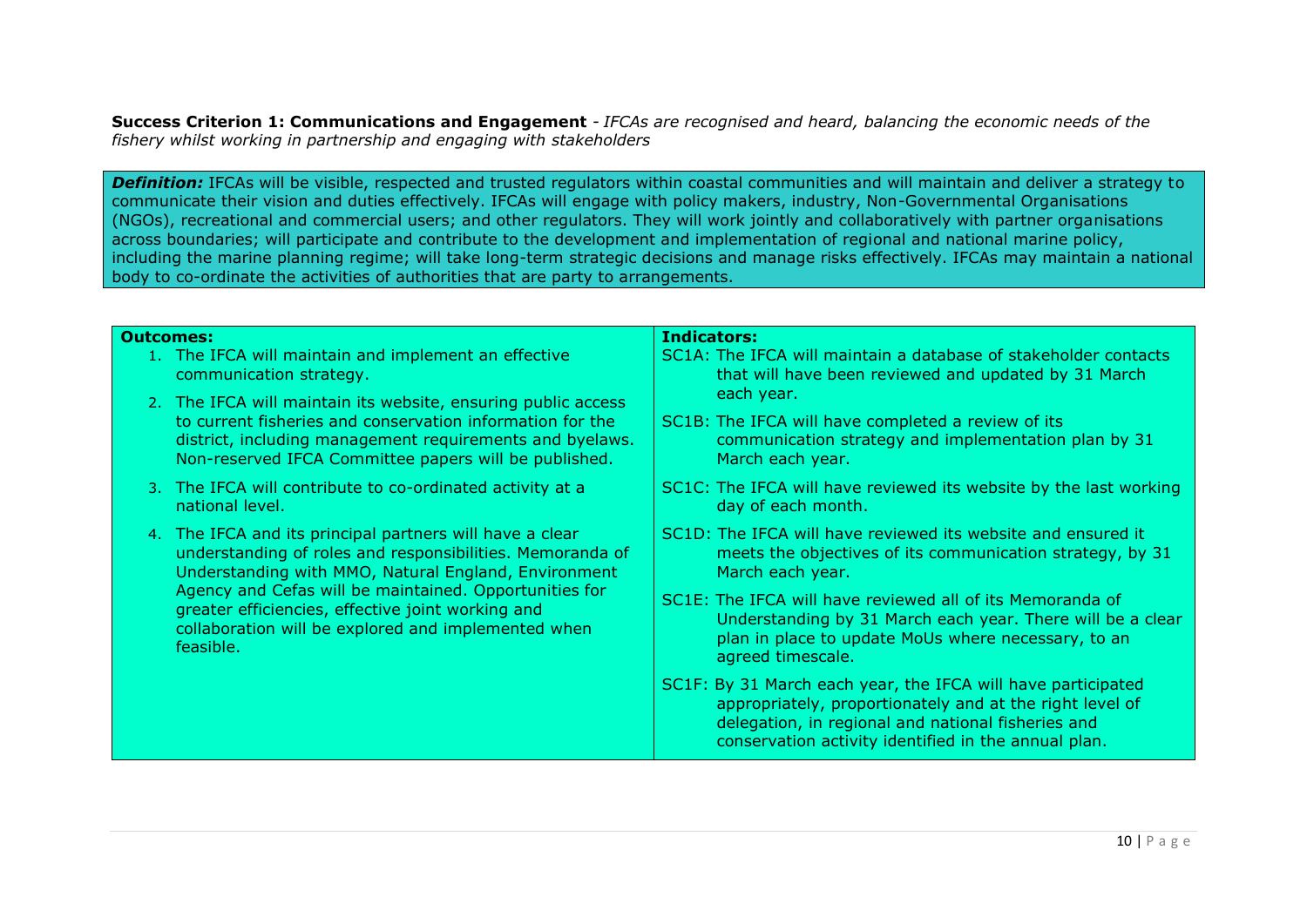| <b>Success</b><br><b>Criteria</b><br><b>Outcome</b><br>being met | <b>Workstreams</b>                                                                                                                                                                                                                                             | <b>Outputs</b>                                                                                                                                                                     | <b>Responsible</b><br>member of<br>staff      |
|------------------------------------------------------------------|----------------------------------------------------------------------------------------------------------------------------------------------------------------------------------------------------------------------------------------------------------------|------------------------------------------------------------------------------------------------------------------------------------------------------------------------------------|-----------------------------------------------|
| 3                                                                | <b>ONGOING ACTION: 1A) Association of IFCAs</b><br>- working to coordinate national IFCAs policy and<br>approach                                                                                                                                               | • Annually contribute to the funding and running of the AIFCAs<br>• Attend AIFCA meetings and take forward action points from meetings<br>• Feed into AIFCA annual plan and report | <b>CIFCO</b>                                  |
| 3                                                                | <b>ONGOING ACTION: 1B) National Inshore</b><br><b>Marine Enforcement Group (NIMEG) -</b><br>working to coordinate IFCA and partner<br>organisation compliance activities.                                                                                      | • Attend 3 meetings per annum and take forward action points from meeting.<br>• Contribute to the running of NIMEG in officer time.                                                | <b>ACIFCO</b>                                 |
| 3                                                                | <b>ONGOING ACTION: 1C) Technical Advisory</b><br>Group (TAG) - working to provide technical<br>input and advice to the Chief Officers Group<br>(COG) and provide direction on national fisheries<br>and marine science for IFCAs and partner<br>organisations. | • Attend 2 meetings per annum and 1 conference.<br>• Contribute to the running of TAG in officer time<br>. Feed into the annual report to COG                                      | <b>LSCO</b>                                   |
| 3<br>$\overline{a}$                                              | <b>ONGOING ACTION: 1D) External Meetings -</b><br>Partnership coordination; attend meetings with<br>national partners (MMO, NE, CEFAS, EA, other<br>IFCAs). Meetings primarily focusing on national<br>policy.                                                 | • Helping to develop national policy.<br>• Help information flow between organisations.<br>• Minutes of meetings.                                                                  | <b>CIFCO</b><br><b>ACIFCO</b>                 |
| $\mathbf{1}$                                                     | <b>ONGOING ACTION: 1E) Consultations/</b><br>Correspondence - replies to national partners<br>e.g. MMO licences, policy consultation on<br>legislation, information requests asking for<br>KEIFCA stats for national purposes.                                 | • Replies to consultations and licence applications<br>• Input into national databases<br>• Responses and engagement with national policy consultations                            | <b>LSCO</b><br><b>KSCIFCO</b><br><b>CIFCO</b> |
| 1                                                                | <b>ONGOING ACTION: 1F) Stakeholder</b><br>database                                                                                                                                                                                                             | • Maintain an up-to-date list of addressed and email addresses of stakeholders, updated<br>every 12 months                                                                         | <b>OM</b><br>AA                               |
| $\overline{2}$                                                   | <b>ONGOING ACTION: 1G) Website and e-</b><br>bulletin                                                                                                                                                                                                          | • Maintain and update website.<br>• Monthly website content review<br>• Design and distribute quarterly e-bulletin                                                                 | <b>OM</b>                                     |
| $\overline{2}$                                                   | 1H) Website Content                                                                                                                                                                                                                                            | . Develop and improve byelaw and regulations communication and education taking into<br>account new legislative landscape and recent KEIFCA byelaws                                | <b>ACIFCO</b><br><b>EPVS</b><br><b>LEO</b>    |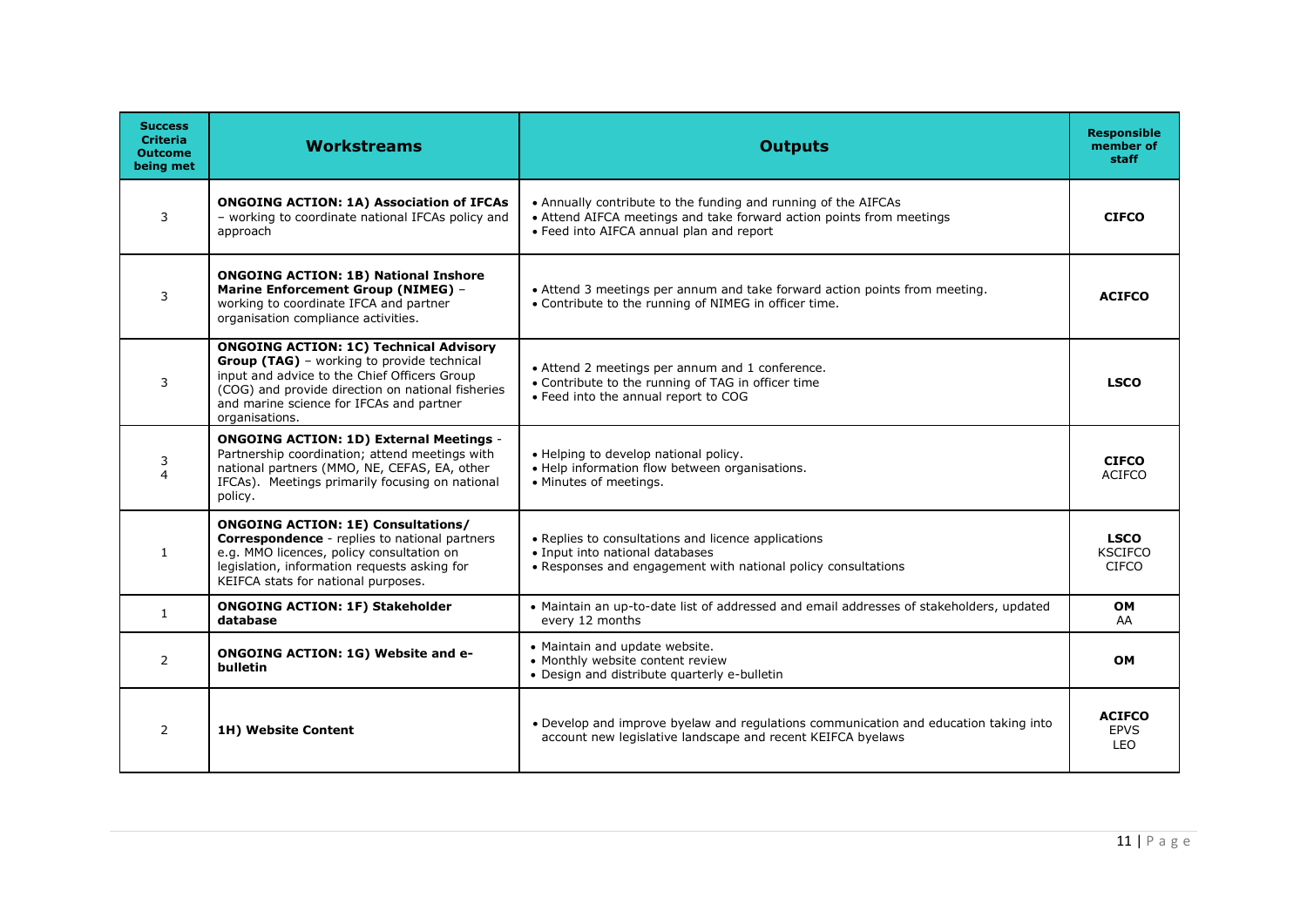| 3             | 1I) Tranche 3 MCZ Communications                        | • Coordinate with partner organisations to communicate introduction of T3 MCZs.<br>. Outreach to industry to explain each site and discuss and develop management options<br>where required; notably for Goodwin Sands, Dover-Deal and Thames Estuary<br>• Consult with industry and NGOs to inform management measures and the impacts they<br>will have                                                                                                          | <b>CIFCO</b><br><b>ACIFCO</b><br><b>LSCO</b><br><b>KSCIFCO</b> |
|---------------|---------------------------------------------------------|--------------------------------------------------------------------------------------------------------------------------------------------------------------------------------------------------------------------------------------------------------------------------------------------------------------------------------------------------------------------------------------------------------------------------------------------------------------------|----------------------------------------------------------------|
|               | 1J) Cockle review and development website               | • Using our experience from the Listening Phase, we intend to create an easily accessible<br>and simple website to help stakeholders understand and contribute to each consultation<br>phase.<br>• The website will help form a repository and record of the review and management<br>development process.                                                                                                                                                         | <b>CIFCO</b><br><b>ACIFCO</b><br>OM                            |
| $\mathcal{P}$ | 1K) Cockle evidence gathering - written<br>consultation | • A formatted consultation document will be produced for each consultation phase<br>including: an overview of the process, context of the consultation, important<br>background information and relevant key questions to aid stakeholders focus their<br>input.<br>• All consultation replies will be anonymised and kept on the website<br>• Key information from the consultation replies will be summarised and used to inform<br>the decision-making process. | <b>CIFCO</b><br><b>ACIFCO</b><br>OM/AA                         |
|               | 1L) Cockle evidence gathering - oral                    | . During each consultation phase efforts will be made to collect oral evidence from<br>stakeholders either at a filmed Authority member panel (as in the listening phase) or at<br>an in-person meeting with Authority members.                                                                                                                                                                                                                                    | <b>CIFCO</b><br><b>ACIFCO</b><br>OM/AA                         |
|               | 1M) Cockle review - general stakeholder<br>engagement   | • The communication plan for the cockle review workstream will be updated and reviewed<br>after each consultation phase.<br>• Based on the communication plans metrics additional promotional or engagement<br>actions could be undertaken.                                                                                                                                                                                                                        | <b>CIFCO</b><br><b>ACIFCO</b><br>OM/AA                         |
|               | 1N) Communication Plan                                  | . Communication plan is produced each year and contained within the Annual Plan.                                                                                                                                                                                                                                                                                                                                                                                   | <b>CIFCO</b>                                                   |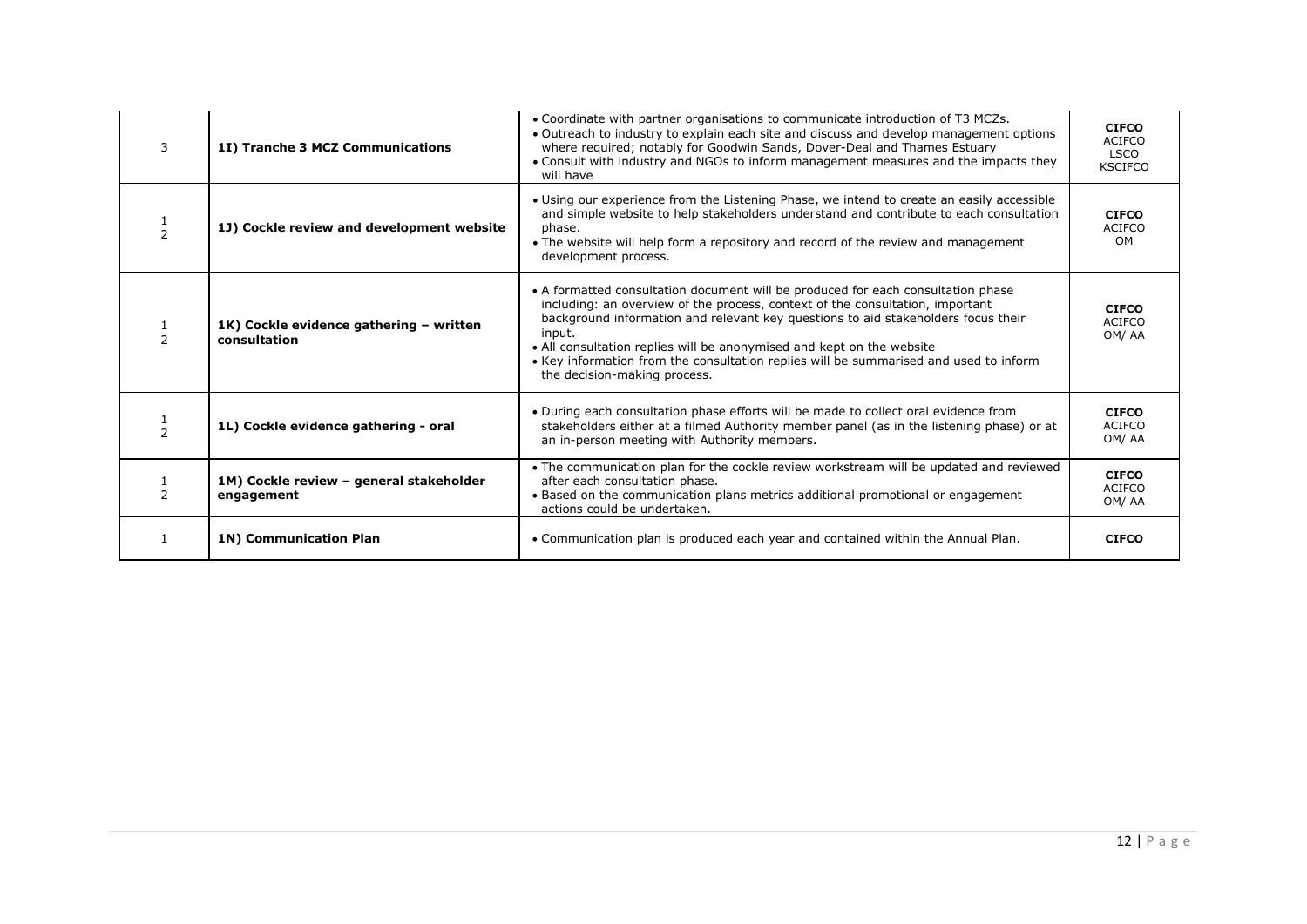## *Annual Communications Plan*

At a local level, our aim is to create a local community that is well informed about the marine environment, the work of the KEIFCA and to engage them in helping make decisions about their local marine environment and resources. At the national level, our goal is to participate fully in marine communications initiatives to protect the inshore marine environment and show how IFCAs support and enable activity.

With the kick-off of the review and development of future KEIFCA cockle fishery management workstream, the 2022/23 communications plan is different from previous years as it is dominated by this key regional priority. As outlined in papers to the Authority a specific focused communications plan has been created for this workstream with actions, outputs and metrics reported at each of the 4 consultation phases [\(https://www.kentandessex-ifca.gov.uk/website-content/agenda-item-b8-listening-phase-consultation-summary-](https://www.kentandessex-ifca.gov.uk/website-content/agenda-item-b8-listening-phase-consultation-summary-1637314774.pdf)[1637314774.pdf\)](https://www.kentandessex-ifca.gov.uk/website-content/agenda-item-b8-listening-phase-consultation-summary-1637314774.pdf). Specific websites, questionnaires, consultation documents as well as filmed oral evidence sessions are planned to help facilitate engagement in this process.

Away from the issues of cockle management, the day-to-day work of KEIFCA staff, particularly the enforcement officers, represents one of the best forms of effective engagement with our stakeholders, and usually happens in an informal 'one-to-one' manner and involves KEIFCA officers fostering links, engendering trust and maintaining a presence in the district. KEIFCA members are also a vital conduit between the Authority and the local communities around our coast as well as with national networks and organisations. The KEIFCA website is a key component of our communication strategy and helps provide information about who we are, what we do, the current legislation as well as the development of new management measures. Overarching all these components, it is the promotion and running of the quarterly Authority meetings with easily accessible and promoted papers (e-bulletin), that helps communities engage with, and contribute to, effective decision making.

Nationally, the Association of IFCAs (AIFCA) and operational officer groups (COG, TAG and NIMEG) help IFCAs coordinate and promote key messages. At a regional level, KEIFCA officers sit on local groups such as the Essex Native Oyster Restoration Initiative (ENORI) and the North East Kent Marine Protected Area (NEKMPA) and support regional partnership projects like the Thames Estuary Partnership. Attendance and presenting at conferences and workshops, as well as working with bodies like the Shellfish Association of Great Britain (SAGB), also provide useful forums for KEIFCA to promote key messages.

In general, there are three main strands to our communication work and associated messaging;

- a) General promotion of who we are and what we do
- b) Promoting engagement in development of management measures that affect the exploited marine species or protected habitats in our district (e.g. byelaws, regulating orders, input into national legislation or policy, marine planning or licencing)
- c) Education of stakeholders to achieve high compliance with legislation.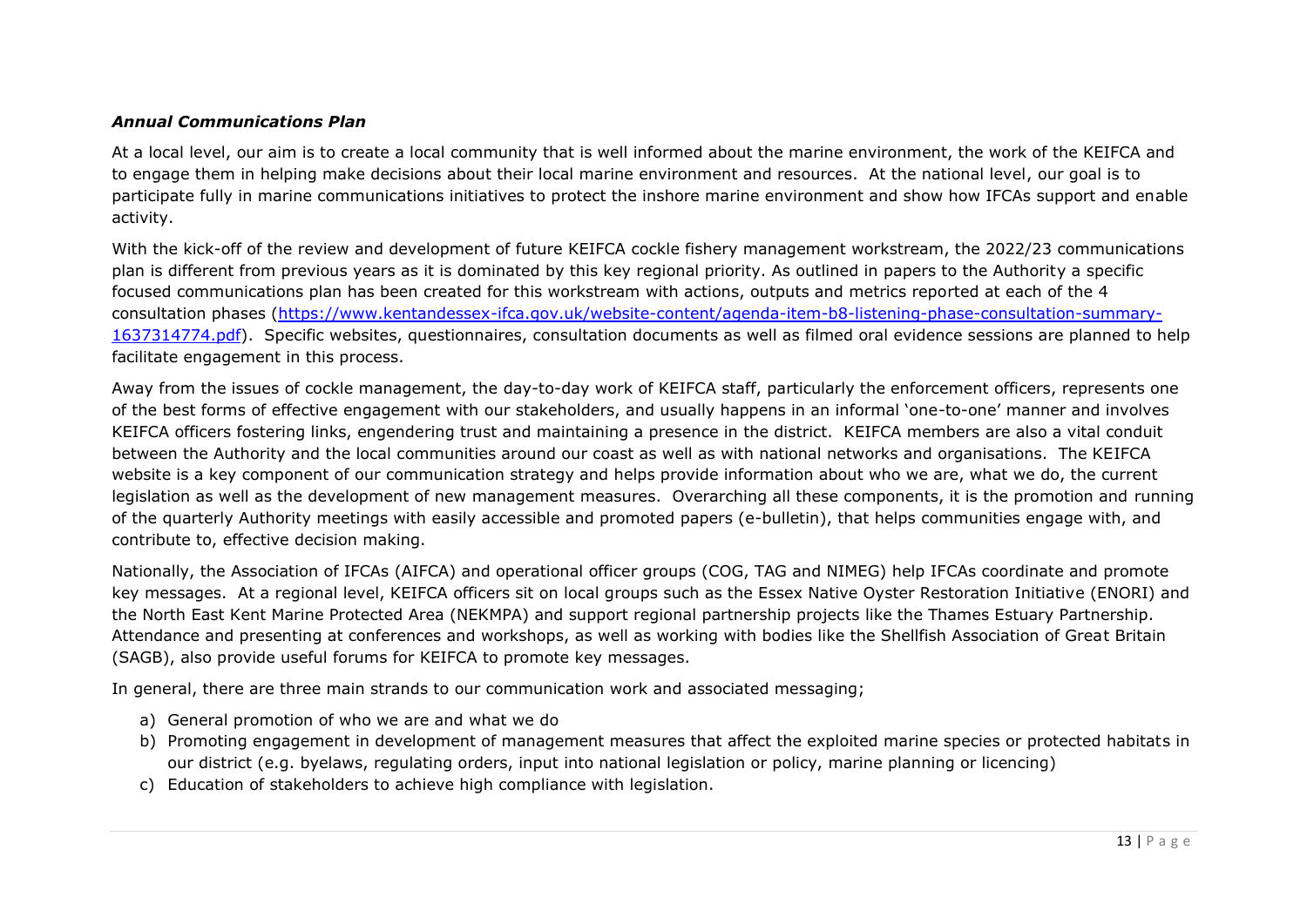These different strands tend to engage different types of stakeholders, so where our general promotion engages more with the general public or interested marine user, the development of management measures or enforcement education needs to reach the people that are working and fishing in the district. In addition the effective methods of primary communication vary between these groups with general information being best communicated through websites, social media, print media, harbour days and short videos; detailed management engagement focusing on tailored local meetings and specific communications (emails, letters, consultation documents); and enforcement legislation targeted specifically at users by face-to-face contact, notice boards, stickers and handouts and tide tables, as well as being supported by our website. With these different stakeholder needs there is inevitable tension and resourcing conflicts between focusing on the production of general information about how we work and what we do, against the production of very specific and detailed information concerning legislation or byelaw technical measures.

Although KEIFCA has a relatively small annual communications budget and limited staff resource with officers also involved in our core enforcement and conservation work, our overview of activities below identifies and prioritises the key topics, actions and communication techniques we intend to focus on over the coming year.

| Topic/ Issue                                                    | Key target group                                                                                            | <b>Key Action/message</b>                                                                                                                                                            | ebsite       | <b>Officers</b><br>rief<br>≃ | members<br><b>Brief</b> | meeting<br>KEIFCA | ational meetings | meetings<br>$rac{1}{2}$ | event<br>Community | ster/Notice<br>board<br>ğ | <b>Sticker</b> | table<br>Tide | edia launch | Twitter | -bulletin<br>Ò | Newspaper | nsultation,<br>Handout<br>Ō |
|-----------------------------------------------------------------|-------------------------------------------------------------------------------------------------------------|--------------------------------------------------------------------------------------------------------------------------------------------------------------------------------------|--------------|------------------------------|-------------------------|-------------------|------------------|-------------------------|--------------------|---------------------------|----------------|---------------|-------------|---------|----------------|-----------|-----------------------------|
| <b>Development of</b><br>future cockle<br>fishery<br>management | Fishing industry                                                                                            | • Specific communications plan for this<br>workstream (updates produced at the end of<br>each consultation phase).<br>• Engage local communities in developing<br>management options | $\checkmark$ | $\checkmark$                 |                         | $\checkmark$      |                  | $\checkmark$            | $\checkmark$       |                           |                |               |             |         | $\checkmark$   |           |                             |
| <b>MPA byelaw</b><br>development                                | All local<br>• Engage local communities in developing<br>stakeholders near<br>management options<br>the MPA |                                                                                                                                                                                      | $\checkmark$ |                              |                         | $\checkmark$      |                  | $\checkmark$            |                    |                           |                |               |             |         |                |           |                             |
| <b>MPA enforcement</b>                                          | Fishing industry<br>and wider public                                                                        | • Raise awareness of the closed areas<br>management measures in MPAs                                                                                                                 | $\checkmark$ |                              |                         |                   |                  |                         |                    |                           |                |               |             |         |                |           |                             |
| <b>Bass management</b><br>measures                              | Recreational<br>anglers and the<br>fishing industry                                                         | • Raise awareness in the agreed 2021 bass<br>regulations.                                                                                                                            | $\checkmark$ |                              |                         |                   |                  |                         |                    |                           | $\checkmark$   |               |             |         |                |           |                             |

#### **Overview of key communication activities 2022/2023**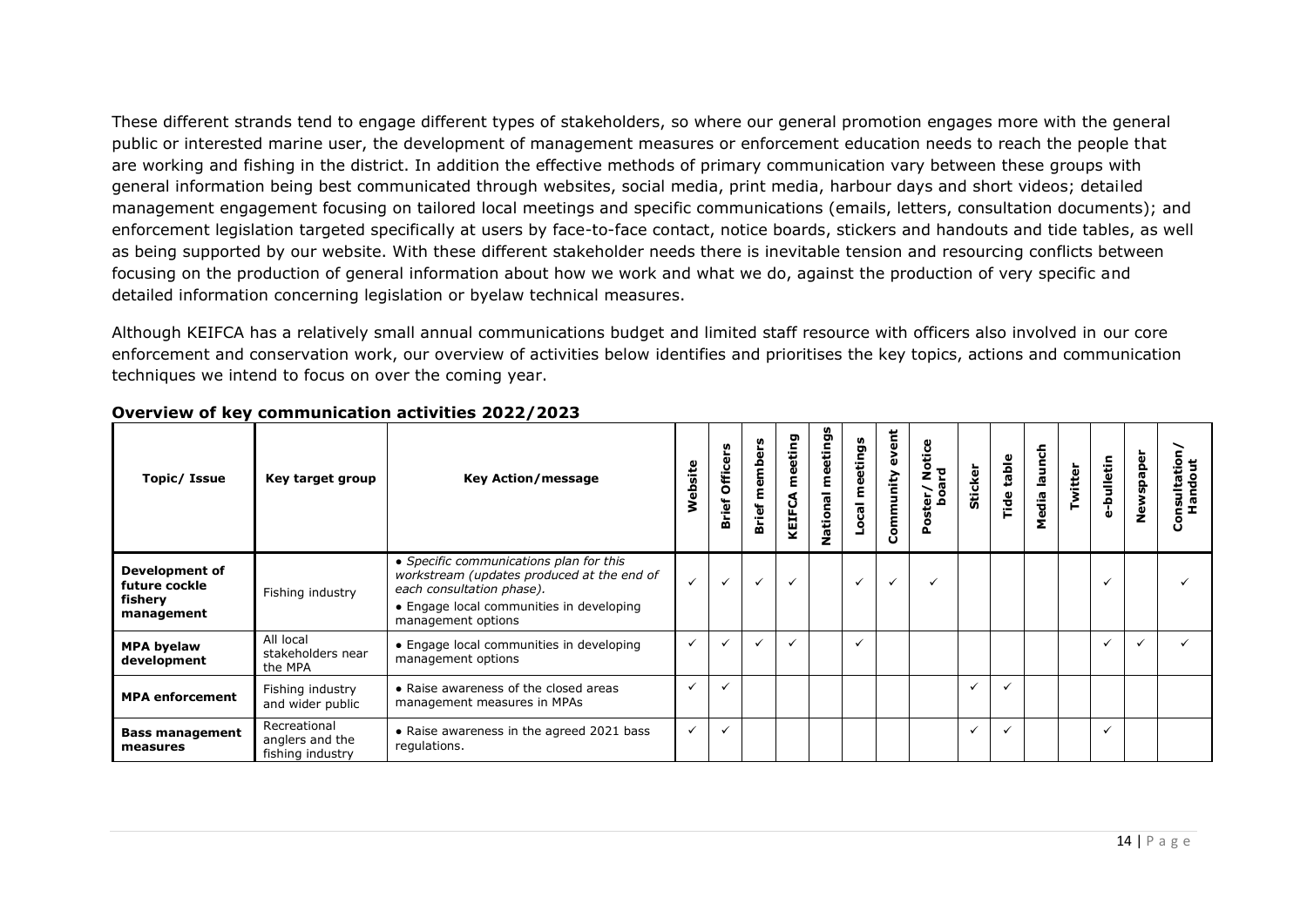## **Success Criterion 2: Compliance and Enforcement** *- IFCAs implement a fair, effective, and proportionate enforcement regime*

**Definition:** The IFCA enforcement regime is risk-based, makes appropriate use of intelligence, meets legislative standards and complies with the Regulators Code. It should make effective use of the resources available to regulators; complement and align, if possible, with the regimes in adjacent IFC Districts and management by other organisations including the MMO and Environment Agency. Consistency and fairness is important. Regulatory compliance is promoted. Enforcement action is carried out by trained, professional officers working to clear standards of conduct.

#### **Outcomes:**

- 1. The IFCA will publish its enforcement risk register and strategy, clearly setting out its approach to achieving regulatory compliance and potential sanctions that may be applied for infringements and/or offences.
- 2. The IFCA will have developed consistency in regulations (byelaws) with other organisations
- 3. The IFCA will manage operational activity (e.g. through a Tasking & Co-ordination Group) and capture, record, evaluate and disseminate intelligence that is compatible with partner organisations. It is engaged in joint working with partner organisations.
- 4. Warranted Inshore Fisheries and Conservation Officers (IFCOs) will be trained and accredited to nationally agreed standards. They will maintain professionalism and make appropriate interventions to deliver efficient, effective enforcement activity

#### **Indicators:**

- SC2A: The IFCA will ensure its enforcement risk register and strategy are published and available on its website from 1 April each year
- SC2B: The IFCA will demonstrate in its Annual Report how it has worked with other regulators to achieve consistent quality, application and enforcement of management measures
- SC2C: The IFCA will compile records of enforcement activity in a standard format; provide them to the National Inshore Marine Enforcement Group (NIMEG) and publish them on its website.
- SC2D: The IFCA will adopt the national Code of Conduct for IFCOs, which will be reviewed annually and published on its website by 1 April.
- SC2E: The Code of Conduct for IFCOs is reflected in work objectives and annual appraisals for all Warranted Officers.
- SC2F: Warranted Officers attain accreditation. All undertake Continuing Professional Development (CPD)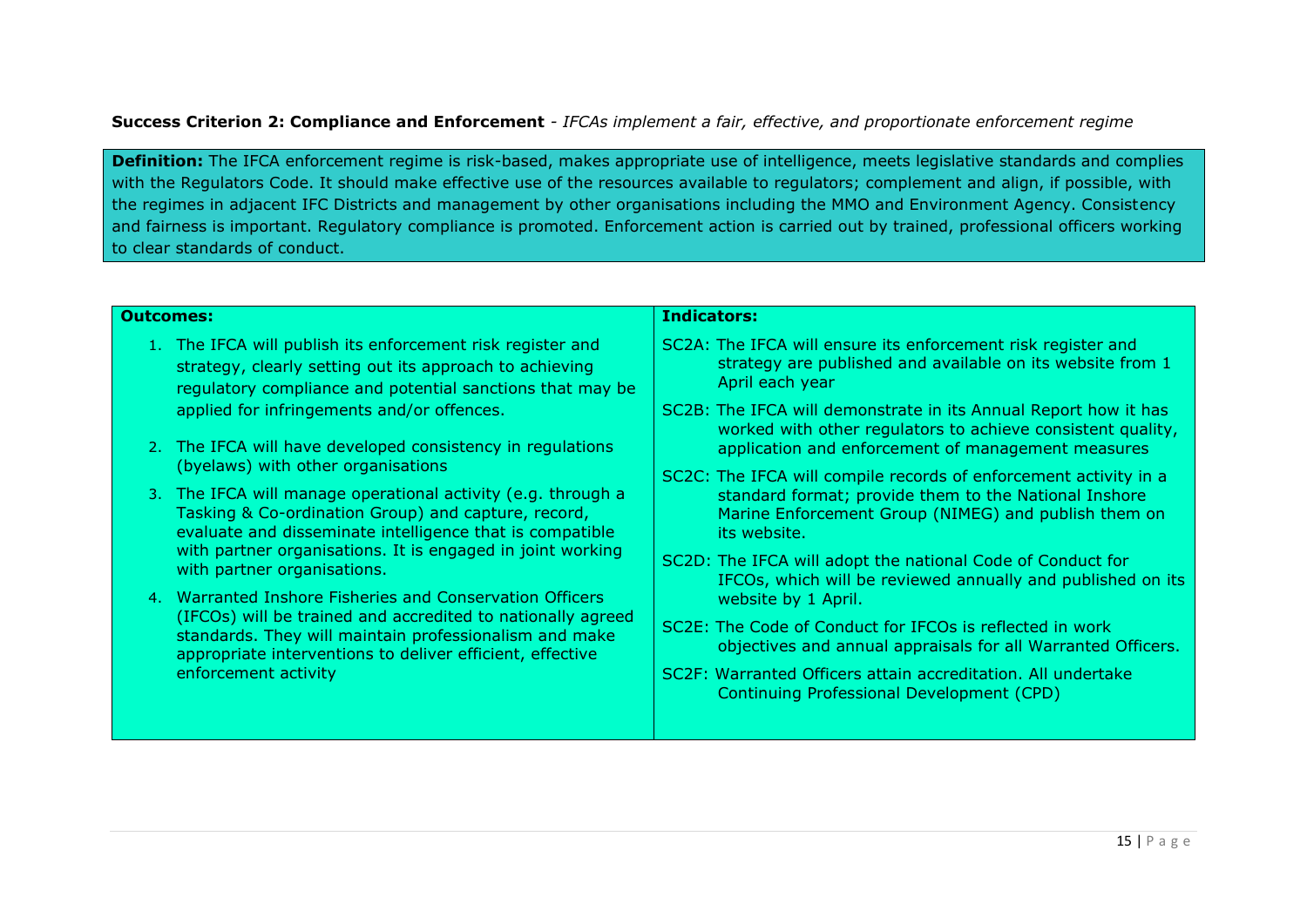| <b>Success</b><br><b>Criteria</b><br><b>Outcome</b><br>being met | <b>Workstreams</b>                                               | <b>Outputs</b>                                                                                                                                                                                                                                                                                                                                                                                                                                                                                                                                                                                                                                                                                                                                                                                                                                                                                                                                                                                                                                                                                                                                                                                                                                            | <b>Responsible</b><br>member of<br>staff   |
|------------------------------------------------------------------|------------------------------------------------------------------|-----------------------------------------------------------------------------------------------------------------------------------------------------------------------------------------------------------------------------------------------------------------------------------------------------------------------------------------------------------------------------------------------------------------------------------------------------------------------------------------------------------------------------------------------------------------------------------------------------------------------------------------------------------------------------------------------------------------------------------------------------------------------------------------------------------------------------------------------------------------------------------------------------------------------------------------------------------------------------------------------------------------------------------------------------------------------------------------------------------------------------------------------------------------------------------------------------------------------------------------------------------|--------------------------------------------|
| $\mathbf{1}$<br>$\overline{2}$                                   | <b>ONGOING ACTION: 2A) National updates</b><br>and strategy      | • Reviewing risk registers, data, information and enforcement processes<br>• COVID protocols are adhered to which enable officers to conduct enforcement work safely<br>under the latest government guidelines.<br>• KEIFCA annual risk register is included with the Annual Plan<br>• Attendance and involvement in the National Inshore Marine Enforcement Group to<br>continue to improve and develop KEIFCA processes and enforcement practices.                                                                                                                                                                                                                                                                                                                                                                                                                                                                                                                                                                                                                                                                                                                                                                                                      | <b>LCO</b><br><b>ACIFCO</b>                |
| 2<br>3                                                           | <b>ONGOING ACTION: 2B) Information and</b><br><b>Planning</b>    | • Creation and implementation of strategic and operational plans for key enforcement<br>issues and risks as listed in the schedule for enforcement below.<br>• Organisation and hosting of bi-weekly KEIFCA tasking and coordination (TCG) meetings.<br>• Increase the use of enforcement data and analysis for tactical planning.<br>• Improve identification of intel gaps for TCG taskings<br>• Include national Vessel of Interests taskings and active dispensations in TCG documents.<br>Explore the introduction of port-based catch data to analyse trends.<br>• Use GIS to display enforcement data on charts to report activity (TCG charts), enhance<br>planning process and officer awareness.<br>• Completion of annual enforcement plans and reports                                                                                                                                                                                                                                                                                                                                                                                                                                                                                        | <b>LCO</b><br><b>ACIFCO</b><br><b>ERCM</b> |
| 3<br>$\overline{\mathbf{A}}$                                     | <b>ONGOING ACTION: 2C) Enforcement</b><br>systems                | • Gathering and analysis of intelligence, evidence and other data and subsequent database<br>completion including KEIFCA systems and national systems such as MCSS<br>. Working with partners to deliver COVID specific regional and national intelligence projects<br>including Sitreps and COVID Response Groups where required.<br>• Ensure intelligence collection, process and requirements are understood by all officers<br>. Prioritise the dissemination of received information relating to officer safety or national<br>issues<br>. Working with partner organisations to enhance sharing of relevant intelligence and<br>improving effectiveness of information sharing.<br>• Maintain a modernised recording system for inspections (Enforcement Record System on<br>SharePoint).<br>• Officers are trained in the use of and utilise SharePoint for remote working in the field<br>(news page, ERS and vessel ID quides).<br>• Review and reinvent patrol planning to modernise and streamline the system.<br>• Officers continue to use the national standardised case file management system (case file<br>running sheets and latest MG forms).<br>. Review, update and improve CRIB books to enhance officer knowledge and performance. | <b>LCO</b><br><b>EIFCO</b><br>All IFCOs    |
| 3<br>4                                                           | <b>ONGOING ACTION: 2D) Case Files and</b><br><b>Prosecutions</b> | • Building prosecution case files to fair and proportionate outcomes in line with KEIFCA<br>policy, applying evidential and public interest tests via legal advice.<br>• Update compliance and enforcement strategy through NIMEG to include current best<br>practice, including national protocols during COVID 19 restrictions.<br>• Enhance front line enforcement skills, within IFCOs through formal and workplace<br>training, particularly on gathering of evidence and building of case files.                                                                                                                                                                                                                                                                                                                                                                                                                                                                                                                                                                                                                                                                                                                                                    | <b>LCO</b><br>All IFCOs                    |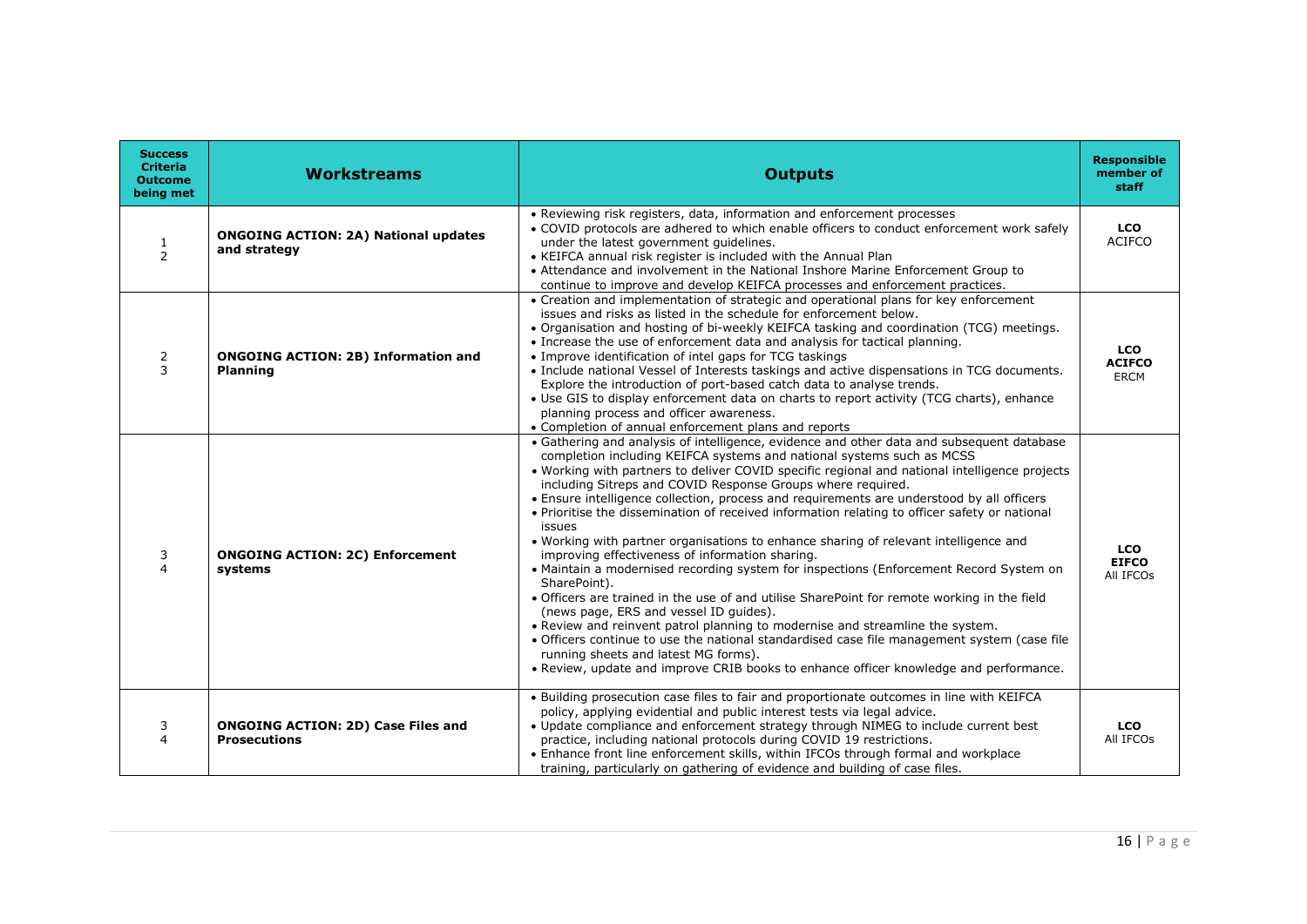| 3                   | <b>ONGOING ACTION: 2E) Sea-going</b><br>enforcement asset management   | . Provision and maintenance of KEIFCA vessels for the purposes of enforcement activities<br>to include major refit of Tamesis<br>. Provision and maintenance of vessel-based equipment used for sea-based surveillance,<br>compliance and enforcement<br>• Explore best available equipment options (including Body Worn Video Cameras) to obtain<br>or update where required<br>. Planning and reporting to the Authority of operation, maintenance and refit of vessels                                                                                                                                                                                                                                                                                                                                                                                                                                                                                                                                    | <b>KPVS</b><br><b>EPVS</b><br><b>KPVFM</b><br><b>EPVFM</b><br><b>ERCM</b>              |
|---------------------|------------------------------------------------------------------------|--------------------------------------------------------------------------------------------------------------------------------------------------------------------------------------------------------------------------------------------------------------------------------------------------------------------------------------------------------------------------------------------------------------------------------------------------------------------------------------------------------------------------------------------------------------------------------------------------------------------------------------------------------------------------------------------------------------------------------------------------------------------------------------------------------------------------------------------------------------------------------------------------------------------------------------------------------------------------------------------------------------|----------------------------------------------------------------------------------------|
| 3<br>$\overline{a}$ | <b>ONGOING ACTION: 2F) Enforcement</b><br>activities - sea-based       | • Maintain a visible patrol presence at sea to act as a deterrent, gather intelligence and<br>promote compliance.<br>• Undertaking of compliance and enforcement activities, boarding's of vessels and<br>inspections including out of hours working with the aim of achieving full compliance with<br>all local, national and former EU regulations.<br>• Adhering to latest national COVID protocols to ensure safe working for officers and<br>stakeholders.<br>• Collection of information related to KEIFCA responsibilities and partner organisations<br>• Prioritisation of detection and prevention of offences relating to key priorities and<br>operations as specified in the schedule of enforcement below.<br>• Intelligence led enforcement stemming from TCG process and response to other<br>information received<br>• Use body-worn video devices to assist with compliance and evidence gathering.<br>. Support MMO/DEFRA in national taskings by providing charter patrols when required. | <b>EPVS</b><br><b>KPVS</b><br><b>EPVFM</b><br><b>KPVFM</b><br><b>ERCM</b><br>All IFCOs |
| 3                   | <b>ONGOING ACTION: 2G) Shore based</b><br>enforcement asset management | Provision and maintenance of vehicles for shore-based compliance and enforcement<br>Maintain shore-based equipment capable of carrying out surveillance and enforcement<br>$\bullet$<br>as required by KEIFCA risked-based enforcement strategy.<br>Introduce systematic checks for upkeep of shore-based enforcement equipment.<br>Planning and reporting to the Authority of operation, maintenance and refit of key<br>$\bullet$<br>equipment<br>Explore best available equipment options (including use of drones) obtain/update<br>$\bullet$<br>where required                                                                                                                                                                                                                                                                                                                                                                                                                                          | <b>EPVFM</b><br><b>KPVFM</b><br>LCO                                                    |
| 3<br>$\overline{a}$ | <b>ONGOING ACTION: 2H) Enforcement</b><br>activities - shore-based     | . Maintain a visible patrol presence on shore to act as a deterrent, gather intelligence and<br>promote compliance.<br>• Undertake compliance and enforcement activities, landings of vessels, inspections of<br>vehicles and premises including out of hours working with the aim of achieving full<br>compliance with all local, national and EU regulations.<br>• Adhering to latest national COVID protocols to ensure safe working for officers and<br>stakeholders.<br>• Collection of information related to KEIFCA responsibilities and responsibilities of partner<br>organisations<br>• Detection and prevention of offences relating to key priorities and operations as set out in<br>the schedule of enforcement below.<br>• Intelligence led enforcement resulting from TCG process and response to information<br>received<br>. Update body-worn video devices for use across organisation for all inspections<br>• Day-to-day maintenance of vehicles used for shore patrols and enforcement | <b>IFCOs</b><br><b>KPVFM</b><br><b>EPVFM</b><br><b>ERCM</b>                            |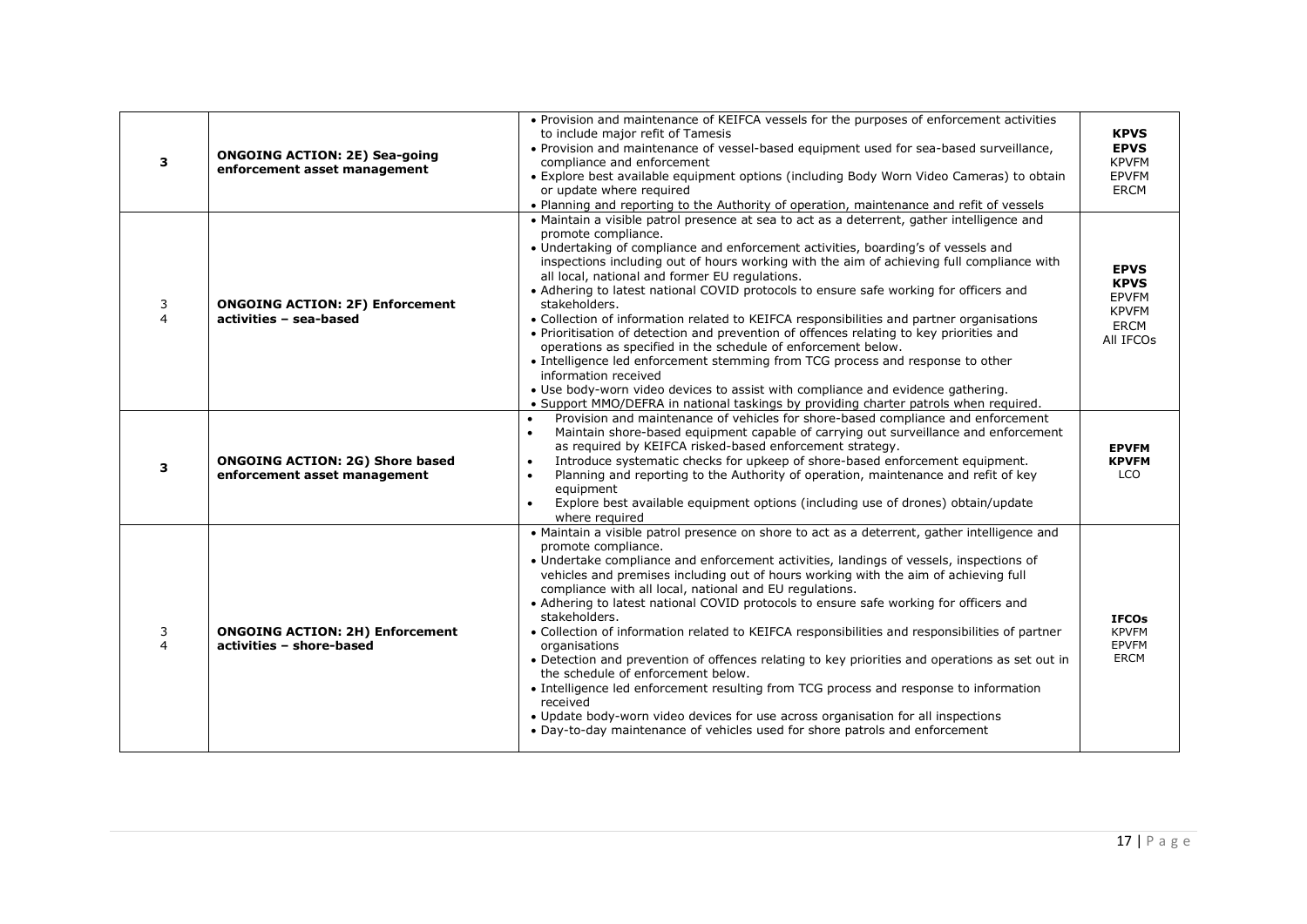| $\overline{4}$ | <b>ONGOING ACTION: 2I) Enforcement training</b> | Continue to support development and implementation of the accredited program<br>To progress new officers through the program as part of their starting training<br>Officers to attend IFCA Competent Officer training course on a regular rotating basis<br>Ensure updates to legislation and procedure are shared and processes updated<br>accordingly<br>Officers continue to develop their understanding of the fishing industry, its pressures<br>and concerns and how these impact upon fishing activities and enforcement risks.<br>Review, update and improve CRIB book for officer training and to maintain<br>standardised enforcement regimes in the field<br>Develop key fishery operational training packages to train new staff and optimise<br>experienced staff skillsets<br>Train staff in data extraction and improve data processing required for TCG charts<br>Explore development of an Individual officer skills audit framework modelled on best<br>practise from neighbouring IFCAs with similar systems. Link into national lead training<br>officer post and national accreditation programme | <b>ACIFCO</b><br><b>KPVS</b><br><b>EPVS</b> |
|----------------|-------------------------------------------------|------------------------------------------------------------------------------------------------------------------------------------------------------------------------------------------------------------------------------------------------------------------------------------------------------------------------------------------------------------------------------------------------------------------------------------------------------------------------------------------------------------------------------------------------------------------------------------------------------------------------------------------------------------------------------------------------------------------------------------------------------------------------------------------------------------------------------------------------------------------------------------------------------------------------------------------------------------------------------------------------------------------------------------------------------------------------------------------------------------------------|---------------------------------------------|
| 4              | 2J) AIFCA National Training Project             | . Work through AIFCA to develop and create National Lead Training Officer post<br>. Provide HR and management support for AIFCA National Lead Training Officer post                                                                                                                                                                                                                                                                                                                                                                                                                                                                                                                                                                                                                                                                                                                                                                                                                                                                                                                                                    | <b>ACIFCO</b>                               |
| 3              | 2K) Marine Protected Area enforcement           | • Incorporation of MPA byelaws into risk register<br>. Development of operational planning for MPAs in line with schedule of enforcement below.<br>• Implement a systematic review system for MPA enforcement activity to improve<br>monitoring and enable effective communication of effort to stakeholders.<br>• Identify MPAs that require increased patrol effort and set MPA specific tasks via TCG<br>process.<br>• Completion of national databases (MCSS) to record enforcement activity levels.                                                                                                                                                                                                                                                                                                                                                                                                                                                                                                                                                                                                               | <b>ERCM</b><br>LCO                          |
|                | 2L) Private grounds                             | • Establish clear boundaries for all private grounds in the district and gather details on<br>fishing rights and leases that apply.<br>. Work with partners including Crouch Harbour Authority to publish GIS charts of relevant<br>private grounds and permitted activities within them<br>• Advise on how regulations apply in private grounds to officers and stakeholders                                                                                                                                                                                                                                                                                                                                                                                                                                                                                                                                                                                                                                                                                                                                          | <b>LCO</b><br><b>ACIFCO</b><br><b>EPVS</b>  |

## *Annual Enforcement Plan/Risk Register - Schedule of planned compliance activity for 2022-2023*

In undertaking its regulatory responsibilities, KEIFCA starts from the position that the vast majority of the community of people, organisations and industries using the marine area are compliant with the regulations and controls that affects them. KEIFCA works to try to ensure that all parties understand both what rules apply to their industry and the rationale for the regulation being necessary. Full compliance with EU, UK and, in particular, local fisheries and environmental legislation is the overall aim of the Authority. This aim is best achieved through the adoption of an adaptive co-management approach to fisheries management.

KEIFCA have a wide variety of fishing activities that take place within the District, resulting from its inclusion of a broad range of habitats in the North Sea, Thames Estuary and Eastern Channel. As a result, different commercial species move through our waters throughout the year. At its inception, KEIFCA specified 18 key species which are the main focus of its work. These include finfish species of both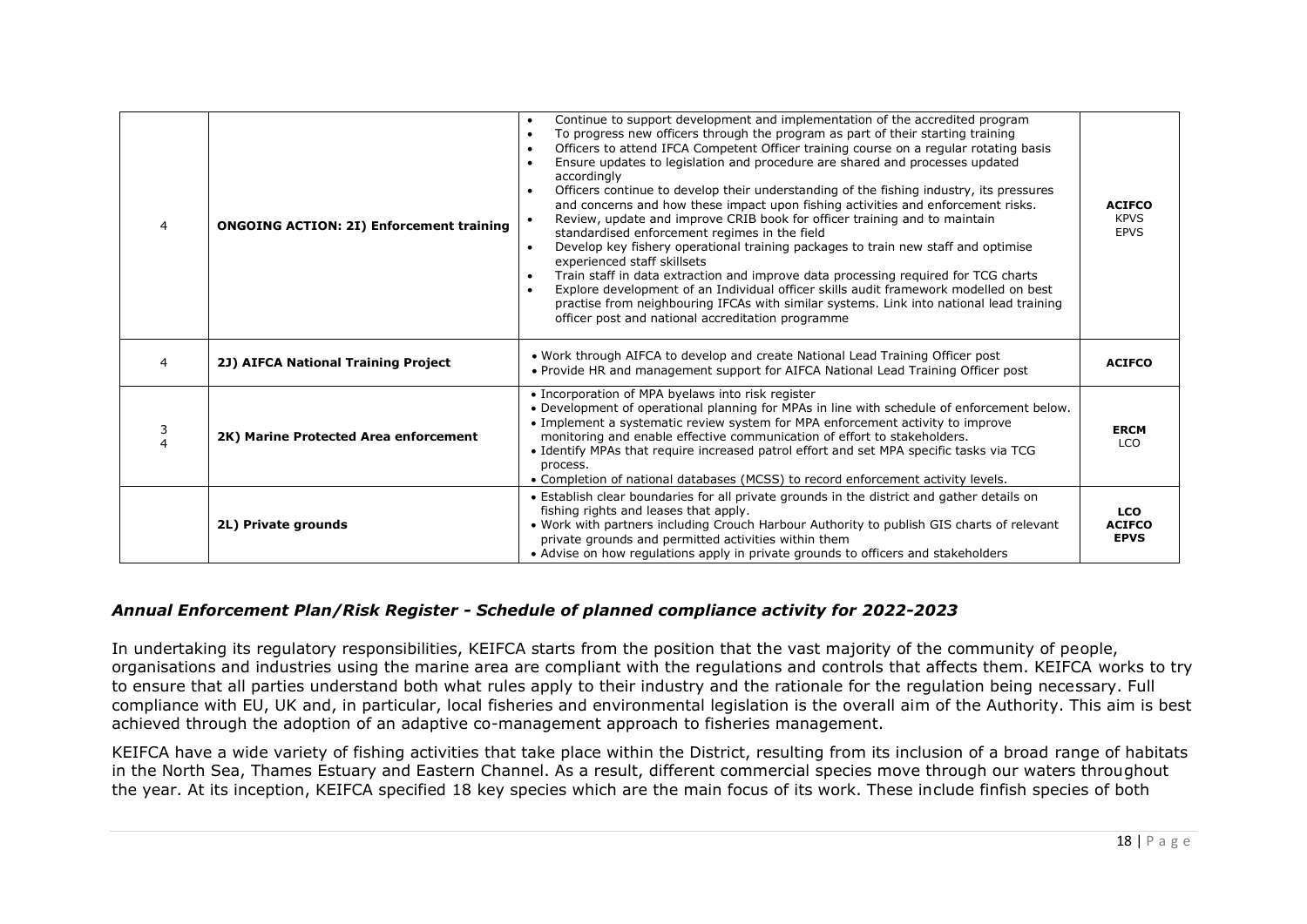recreational and commercial interest as well as various shellfish. As shellfish do not migrate to and from the district as much as finfish, KEIFCA actively manage key inshore shellfish stocks including crab, lobster, cockles, whelks, oysters and scallops. Furthermore, the main commercial finfish species we manage include sole, bass, thornback ray, smoothound and to a lesser extent cod. These are added to other less commercially important species including tope and grey mullet. These species are at the heart of our enforcement action and receive intelligence led, targeted compliance checks throughout the year.

With the COVID-19 situation now better understood by society and with good procedures in place for mitigating associated risks, we aim to implement an active, fair, and targeted enforcement regime for the 2022-23 period. There will be a renewed focus on increasing the number directed enforcement operations to address key seasonal compliance risks for key fisheries in the district, and expanding on joint working with partner enforcement agencies to achieve shared goals.

#### *Planning and operation*

Ensuring that we get the right balance of compliance and enforcement alongside our other areas of work is a continual challenge, and one which requires a good level of base planning to achieve success. As a result, there is a structured approach to compliance activities which is best shown in Figure 1 below. This structure is designed to take into account the annual risks and proactive responses to those risks identified in this document and combine them with reactive responses to emerging risks throughout the year.



*Figure 1. Diagram showing the structure of enforcement planning and operation*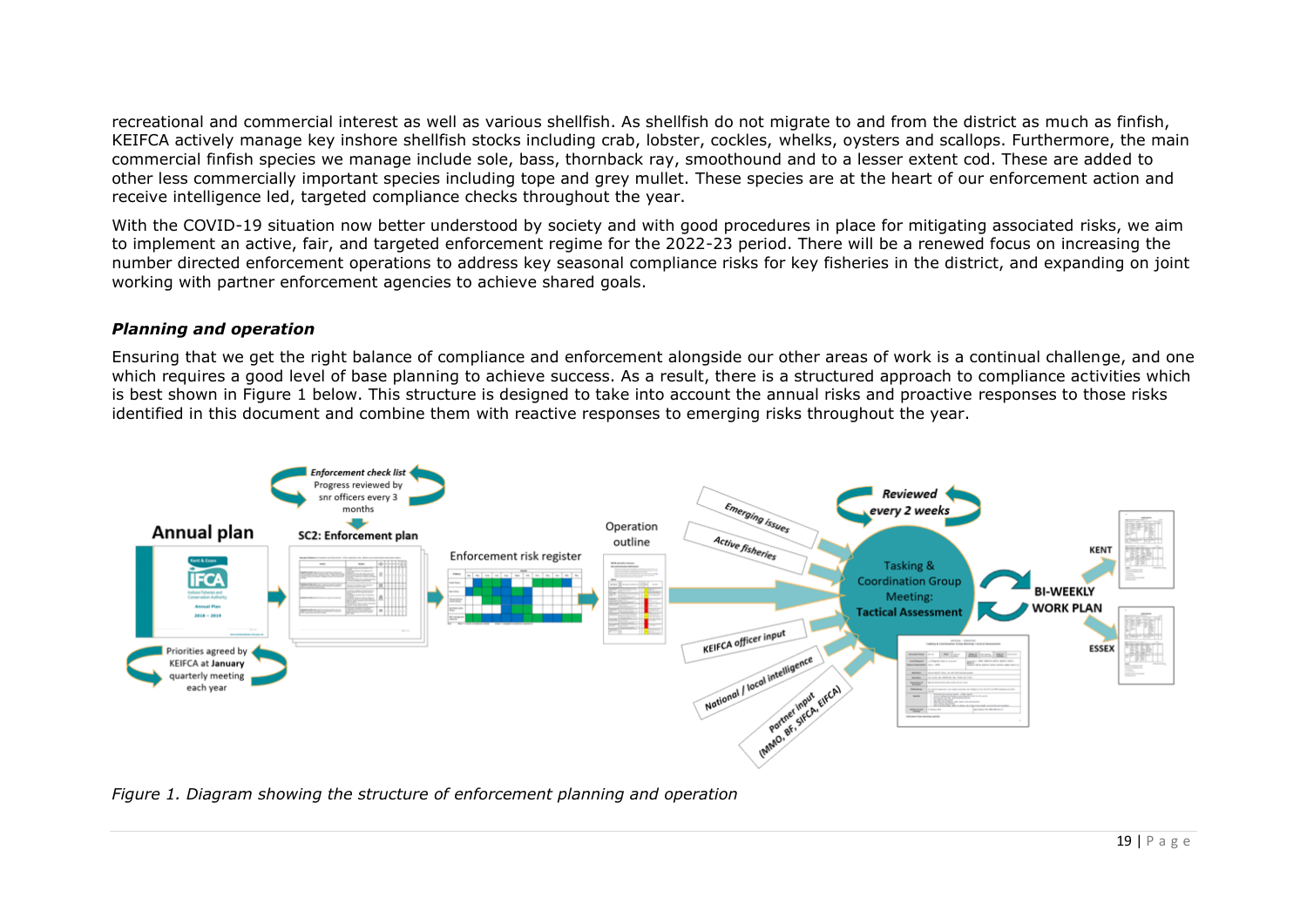### *Enforcement Schedule*

KEIFCA officers carry out enforcement activity throughout the year, responding to the increase in certain fishing efforts at particular times of year. The table below indicates our schedule during the year when key enforcement risks of are targeted. Green highlighted months being periods in which specific operations/proactive approaches will be carried out on that issue and blue highlighted months being when that fishery will be enforced on a more reactive/routine basis. This approach and the specific times this happen are the result of a risk prioritised assessment of necessary enforcement activities. They are also the result of combining compliance monitoring and enforcement work with the other competing demands on staff resource and vessel time including research, surveys and officer health. Working in partnership with statutory partners such as the MMO, Border Force and Police we will share intelligence and work collaboratively to enforce the law in a fair, effective and proportionate way. This collaborative approach brings value for the taxpayer and effective use of limited resources.

|                                  |      |     |                                         |      |      | Month                                         |      |      |      |      |      |      |
|----------------------------------|------|-----|-----------------------------------------|------|------|-----------------------------------------------|------|------|------|------|------|------|
| <b>Key Fishery</b>               | Apr. | May | June                                    | July | Aug. | Sept.                                         | Oct. | Nov. | Dec. | Jan. | Feb. | Mar. |
| Whelks                           |      |     |                                         |      |      |                                               |      |      |      |      |      |      |
| <b>Bass</b>                      |      |     |                                         |      |      |                                               |      |      |      |      |      |      |
| Thames Estuary<br>Cockle Fishery |      |     |                                         |      |      |                                               |      |      |      |      |      |      |
| Permit cockle<br>fishery         |      |     |                                         |      |      |                                               |      |      |      |      |      |      |
| MPA management<br>measures       |      |     |                                         |      |      |                                               |      |      |      |      |      |      |
| Key:                             |      |     | <b>Blue</b> = routine compliance checks |      |      | <b>Green</b> = targeted compliance operations |      |      |      |      |      |      |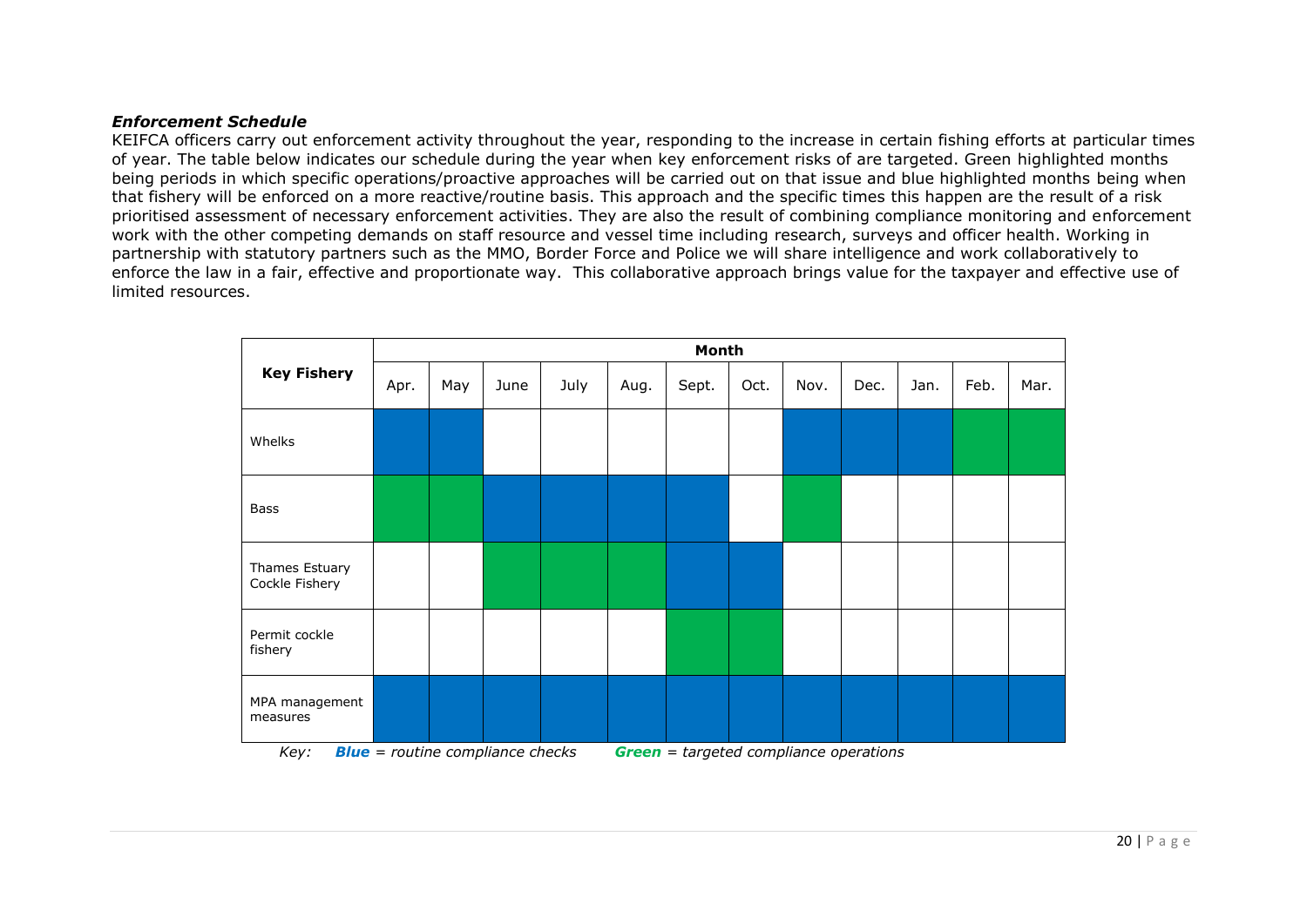The compliance workstreams discussed below highlight the priority enforcement risks for the coming year. These risks will be addressed through strategic and operational planning with targeted outcomes, and all operations will be carried out in line with COVID-19 protocols.

## *Key fisheries*

## *Thames Estuary Cockle Fishery Order (TECFO) and Permitted Cockle Fishery compliance*

Cockle enforcement is specific to the two fisheries that operate within the district: the "inside" TECFO fishery and the "outside" permit fishery. KEIFCA implement targeted operation orders to monitor compliance and ensure all regulations are adhered to. The TECFO operation will be implemented first in June 2022, starting with pre-season biosecurity and gear inspections. Officers will be effectively communicating regulations to all fishermen involved throughout, ensuring that receipt and understanding is appropriately documented. Once fishing commences officers will carry out a phase of intensive boardings at sea to assess damage rates of the gear used by all vessels in the fleet. This seagoing effort will be complemented by teams on shore conducting landing inspections to ensure compliance with catch limits. Regular sea patrols will also be carried out by the standalone Essex RIB FPV Vigilant in closed areas and at times when the fishery is closed during each week, responding to the best available intelligence. We will regularly review VMS tracks to detect risk of non-compliance with closed area restrictions and will be utilising body worn video to gather best evidence of any offences. Following breaches of gear regulations in the 2021 fishery, officers will also be conducting spot-checks to ensure gear is compliant throughout the season.

#### *Bass compliance*

IFCOs will continue to work closely with partners at the MMO to target non-compliance with bass regulations, focusing on high-risk areas of the district at peak seasonal times. Based on cumulative intelligence, we will run joint operations with teams at sea and on shore to target illegal activities such as drift netting and misreporting. FPV Vigilant proved to be an invaluable asset in preventing illegal bass fishing at sea last year, and as such our future operations will use the RIB to intercept vessels at sea while shore teams will focus on landing inspections at key ports. MMO will provide oversight of current vessel authorisations and data on which vessels are potentially exceeding catch limits for any of the permitted gear types. Recreational bass fishers will also be inspected routinely to ensure that current catch limits and minimum sizes are adhered to. Officers use of body worn video and other recording devices to gather best evidence of offences when carrying out inspections.

## *Whelk compliance*

KEIFCA will be maintaining an effective enforcement presence on land and at sea focusing on sustainability of fishery in the medium/long term by carrying out inspections to check gear and vessels are compliant with permit requirements, and that catches are compliant with the whelk fishery flexible permit byelaw. After a disappointing increase in the use of illegal whelk gear in the 2021 period, gear inspections will be a high priority to ensure that extra pots are not being used by fishers operating inside the permit area, and that the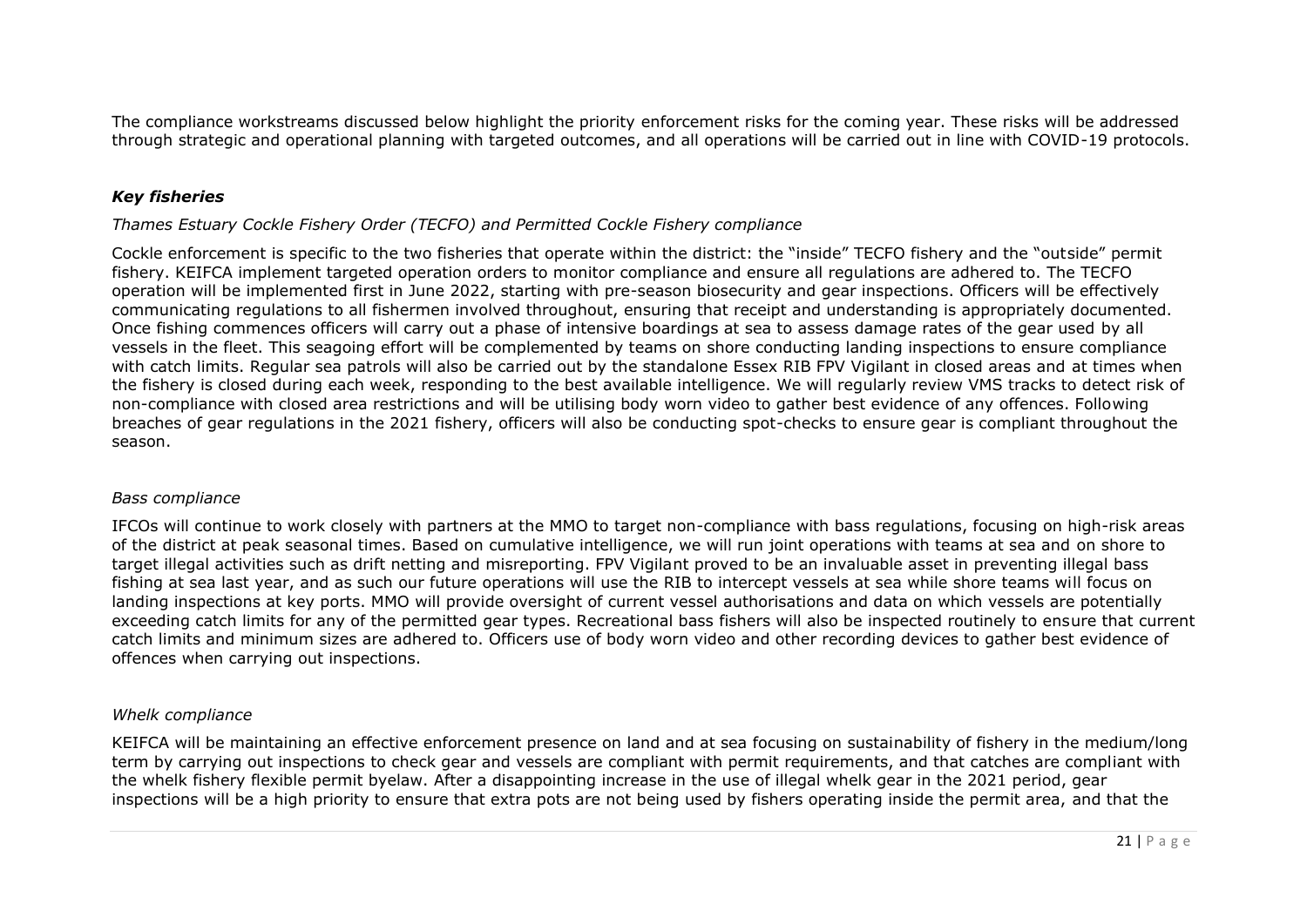correct configuration of escape holes are present to maximise survivability of juvenile whelks. Officers will also be looking to intensively target catch inspections with a dedicated operational order the 2022-2023 period. We will continue to communicate with all permit holders to encourage catch returns to be submitted accurately to improve the reliability of data used for fishery management. Officers will continue to work with industry to explore methods of reducing undersize whelks in catches, chiefly via developments in riddle technology.

## *Angling education and compliance*

Engagement with the recreational angling sector will remain a core priority for the compliance team during the upcoming year. We will seek to expand on educational initiatives focused on minimum size and bass regulations by installing signage at key angling hotspots such as piers and popular beaches. We will also publish information in local tide tables and make regular visits to angling shops to distribute free minimum size stickers. Targeted inspections of individuals and recreational vessels that pose a high risk to compliance objectives will be tasked through the TCG process as current intelligence emerges.

## *Marine Protected Area (MPA) compliance*

Officers will proactively gather intelligence on activity within designated as MPAs, focusing on those with management measures implemented already. We will seek to improve data analysis of patrol activity in MPAs with management measures by developing a new section in the TCG which will review MPA monitoring on a monthly basis. The Essex RIB FPV Vigilant will provide the mainstay of compliance patrol effort within Essex rivers and the Medway, while FPV Nerissa will focus on the Eastern and Southern Kent areas including Folkestone Pomerania. With DEFRA and MMO working to roll out Inshore Vessel Monitoring Systems (IVMS) nationally for all fishing vessels in 2022-2023 (including those under 10m), our ability to monitor protected areas will be revolutionised, with live spatial data becoming available for the entire fleet. As such, we eagerly anticipate being able to monitor compliance and gatherer intelligence relating to protected areas in the Kent and Essex district more effectively than ever before.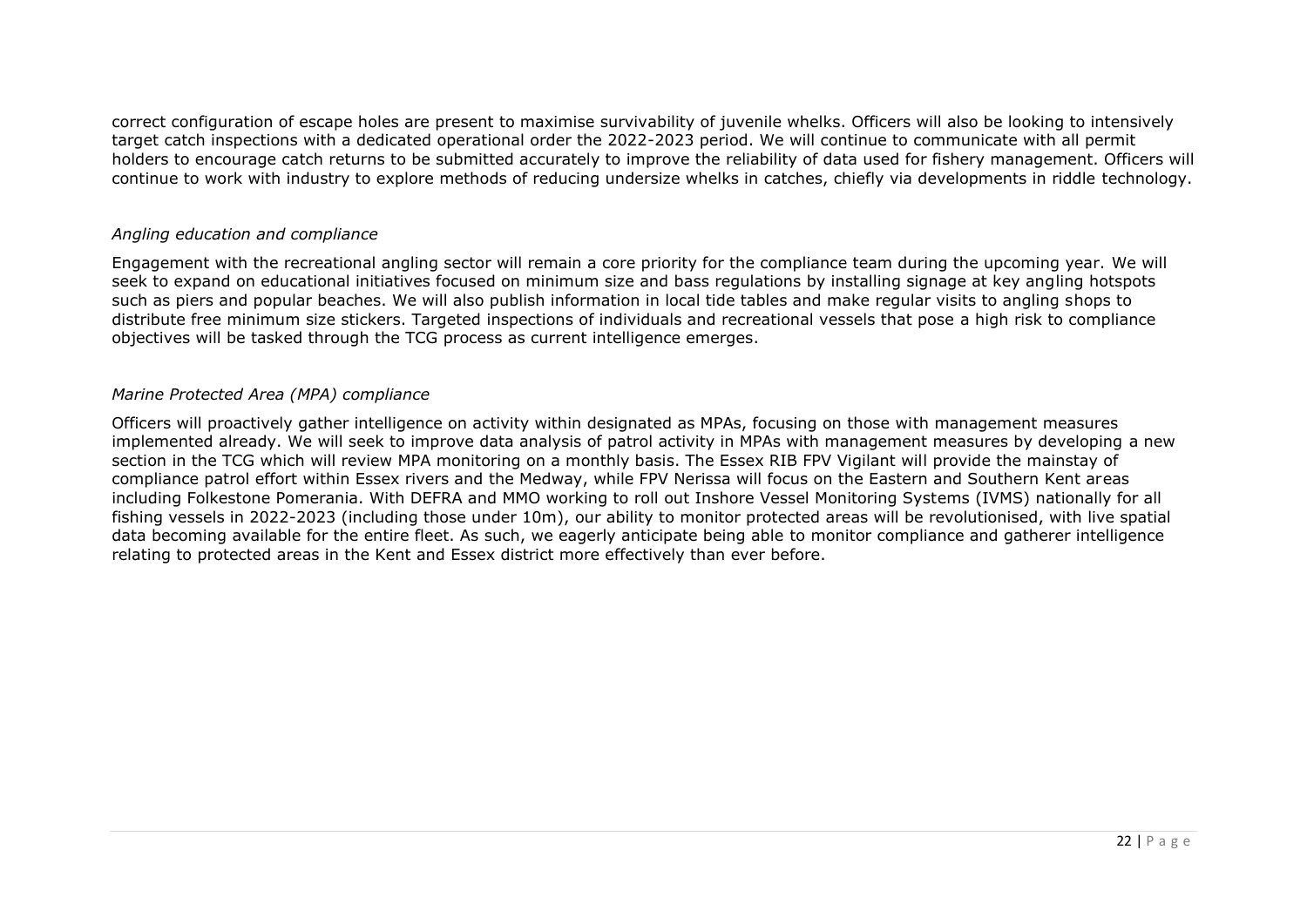**Success Criterion 3: Management measures** *- IFCAs use evidence based and appropriate measures to manage the sustainable exploitation of sea fisheries resources and deliver marine environmental protection within their districts*

**Definition:** The IFCAs were created as statutory inshore regulators by the Marine and Coastal Access Act 2009. They are relevant authorities for implementing international environmental commitments including the Birds, Habitats, Water and Marine Strategy Framework Directives and make an important contribution to securing a network of well managed marine protected areas, including European Marine Sites and Marine Conservation Zones. Fisheries Management Plans identify local management measures which should be based on evidence; be timely; subject to appropriate consultation and in step with national initiatives and priorities. An IFCA should balance the social and economic benefits of exploiting sea fisheries resources with the need to protect the environment. It should make a contribution to sustainable development.

| Outcomes: |                                                                                                                                                                                                                                                                                                                                                                                                                                                                                                                                                               | <b>Indicators:</b>                                                                                                                                                                                                                                                                                                                                                                                                                                                                                                                                                     |
|-----------|---------------------------------------------------------------------------------------------------------------------------------------------------------------------------------------------------------------------------------------------------------------------------------------------------------------------------------------------------------------------------------------------------------------------------------------------------------------------------------------------------------------------------------------------------------------|------------------------------------------------------------------------------------------------------------------------------------------------------------------------------------------------------------------------------------------------------------------------------------------------------------------------------------------------------------------------------------------------------------------------------------------------------------------------------------------------------------------------------------------------------------------------|
|           | 1. The IFCA will identify issues likely to affect sustainable<br>management of the marine environment in the IFC District;<br>undertake risk assessment and gap analysis; review<br>appropriateness of existing measures; evaluate<br>management options and develop and implement<br>proportionate marine management solutions.                                                                                                                                                                                                                              | SC3A: The IFCA will record site specific management<br>considerations for Marine Protected Areas and report<br>progress to the Authority<br>SC3B: The IFCA will publish data analysis and evidence supporting<br>new management measures on its website.<br>SC3C: Management information (e.g. sampling and/or survey                                                                                                                                                                                                                                                  |
|           | 2. The IFCA will support implementation of a well-managed<br>network of marine protected areas by: developing a range<br>of criteria based management options; implementing<br>management measures to ensure that inshore fisheries<br>activities comply with the Marine and Coastal Access Act<br>2009 and the revised approach to managing commercial<br>fisheries in European Marine Sites; and that local<br>management contributes to delivery of targets for the<br>Marine Strategy Framework Directive, Water Framework<br>Directive and Marine Plans. | results) will be collected periodically after new<br>management measures have been implemented, to<br>demonstrate the extent of the effectiveness of the<br>intervention.<br>SC3D: The IFCA will have developed a range of criteria-based<br>management options that are explained to stakeholders<br>through the IFCA website and reviewed by 31 March each<br>year.<br>SC3E: New IFCA management measures selected for development<br>and implementation are delivered within agreed timescales.<br>SC3F: The IFCA will include shared agreed objectives and actions |
|           | 3. The IFCA will develop Fisheries Management Plans for<br>priority species where appropriate. Shared objectives will<br>be developed with identified partners; actions identified,<br>and best practice reflected so that management makes a<br>contribution to sustainable development.                                                                                                                                                                                                                                                                     | from Fisheries Management Plans in its own Annual Plan,<br>which will be published by 31 March each year.<br>SC3G: Progress made in relevant Fisheries Management Plan<br>areas, including Maximum Sustainable Yield commitments,<br>will be noted in the IFCA's Annual Report.                                                                                                                                                                                                                                                                                        |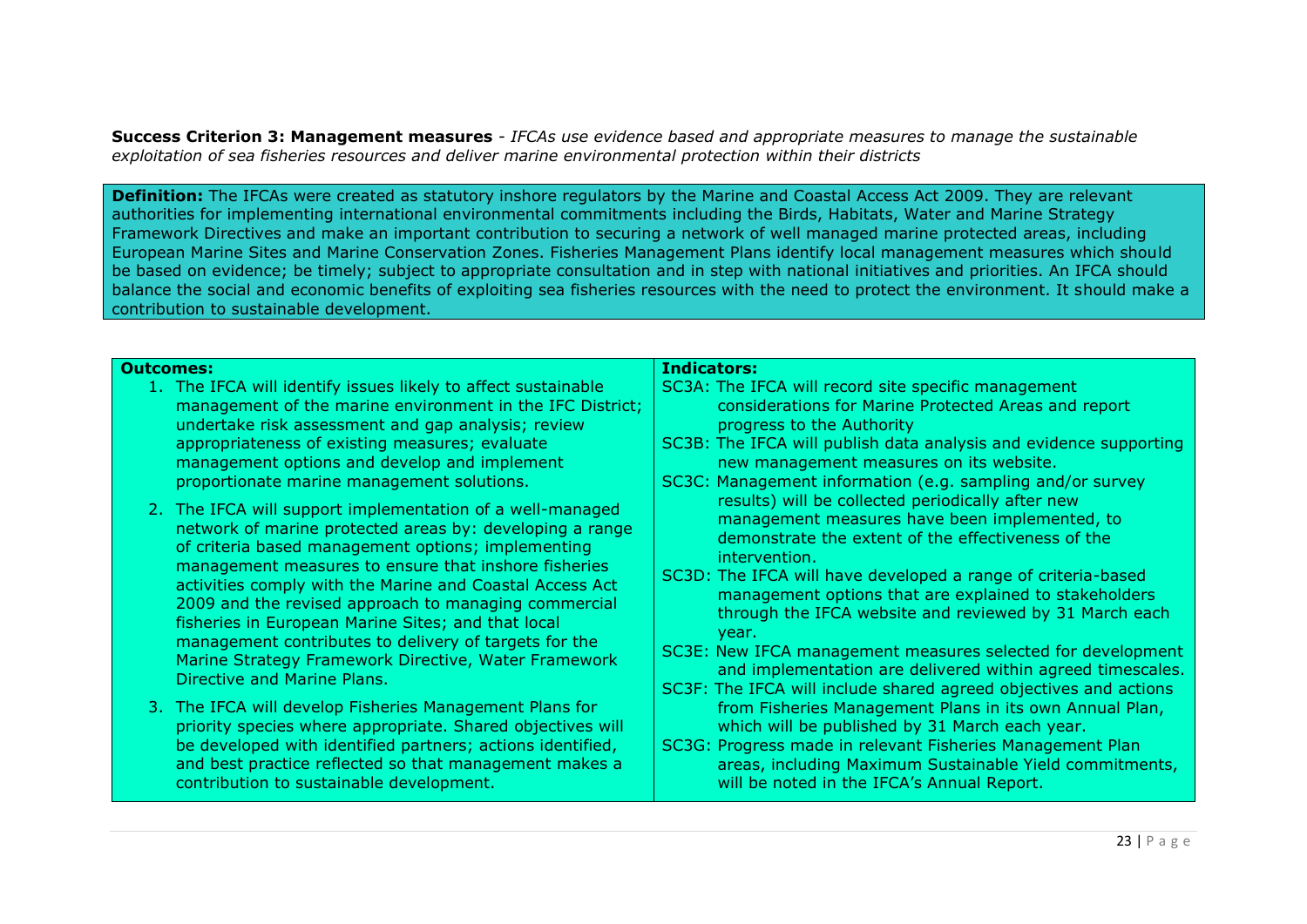| <b>Success</b><br><b>Criteria</b><br><b>Outcome</b><br>being met | Workstream                                                                                                                                                                                        | <b>Outputs</b>                                                                                                                                                                                                                                                                                                                                                                                                                                                                                                                                                                 | <b>Responsible</b><br>member of<br>staff                |
|------------------------------------------------------------------|---------------------------------------------------------------------------------------------------------------------------------------------------------------------------------------------------|--------------------------------------------------------------------------------------------------------------------------------------------------------------------------------------------------------------------------------------------------------------------------------------------------------------------------------------------------------------------------------------------------------------------------------------------------------------------------------------------------------------------------------------------------------------------------------|---------------------------------------------------------|
| 1                                                                | <b>ONGOING ACTION: 3A) Cockle and Whelk</b><br>Administration e.g. producing, collating &<br>sending out licence info & licences, and permits.<br>Arranging and managing cockle industry meetings | . Production of cockle licences/permits and update letters<br>• Holding cockle management meetings<br>. Production of whelk permits and update letters                                                                                                                                                                                                                                                                                                                                                                                                                         | AA<br>OM<br><b>ACIFCO</b>                               |
| 1                                                                | <b>ONGOING ACTION: 3B) Byelaw</b><br>Administration E.g. Arranging advertising,<br>managing the byelaw process, seeking legal<br>opinion etc                                                      | • Byelaw review documents<br>• Reports to Authority members<br>• Byelaw advertising<br>• Legal papers                                                                                                                                                                                                                                                                                                                                                                                                                                                                          | <b>CIFCO</b><br>OM.<br>AA                               |
| $\mathbf{1}$<br>2                                                | 3C) Cockle fisheries review of current<br>management                                                                                                                                              | • Finalise information gathering phases started in 2021/22<br>• Carry out fishery comparison with other cockle fisheries<br>• Explore gear types used in other cockle fisheries<br>• Commission legal overview of TECFO<br>• Commission economic report with Seafish<br>• Upgrade KEIFCA website to facilitate review and development process                                                                                                                                                                                                                                  |                                                         |
| 1<br>$\mathcal{P}$                                               | 3D) Cockle fisheries development of future<br>management                                                                                                                                          | • Carry out the first three of four consultations regarding management framework and<br>fishery access; (1) Agree initial framework model outlines, (2) Agree access arrangements<br>for framework models and a single framework to take forwards, (3) Agree key features and<br>detail of the agreed framework model.<br>· For each consultation:<br>Hold Special Authority meeting to agree initial consultation options<br>Run consultation to get feedback on options or suggest new options<br>Hold Authority meeting to review consultation feedback and vote on options |                                                         |
| 1<br>3                                                           | 3E) Future fisheries management                                                                                                                                                                   | . Engage in national fisheries policy development as outlined in the Fisheries Act 2020.<br>. Review how KEIFCA byelaws and management plans could work within new national<br>structure<br>• Review how we store and present management data to best support any new fisheries<br>management plan objectives or format                                                                                                                                                                                                                                                        | <b>CIFCO</b><br><b>ACIFCO</b><br><b>LSCO</b>            |
| 1                                                                | 3F) Fish Local                                                                                                                                                                                    | . Work closely with Thames Estuary Partnership, London Gateway and the local fishing<br>industry develop the Fish Local project and build a stronger local market for fish.<br>• Use funding streams available (e.g. Seafood and Fisheries Fund, Seafarers Fund) to help<br>support and grow the project.                                                                                                                                                                                                                                                                      |                                                         |
| $\mathbf{1}$<br>2<br>3                                           | 3G) Native Oyster Management in BCRC MCZ                                                                                                                                                          | • Following of specified process to discuss fishery opening with stakeholders including<br>industry, Natural England, NGO's and other stakeholders.<br>• Setting up a 'Commercial Fishing Assessment' process for areas of the MCZ not currently<br>surveyed by KEIFCA formal survey process                                                                                                                                                                                                                                                                                   | <b>ACIFCO</b><br><b>CIFCO</b><br><b>LSCO</b><br>IFCO/SC |
| 2                                                                | 3H) T3 MPA assessment and management -<br>addition of T3 MCZ sites to current legislation                                                                                                         | • Carry out T3 MCZ assessments and where required develop management measures<br>. Work with local stakeholders to develop management options for Goodwin Sands, Dover-<br>Deal and Thames Estuary MCZ sites.<br>. Where appropriate carry out formal byelaw process including making of byelaw,<br>consultation and quality assurance                                                                                                                                                                                                                                         | <b>CIFCO</b><br><b>ACIFCO</b>                           |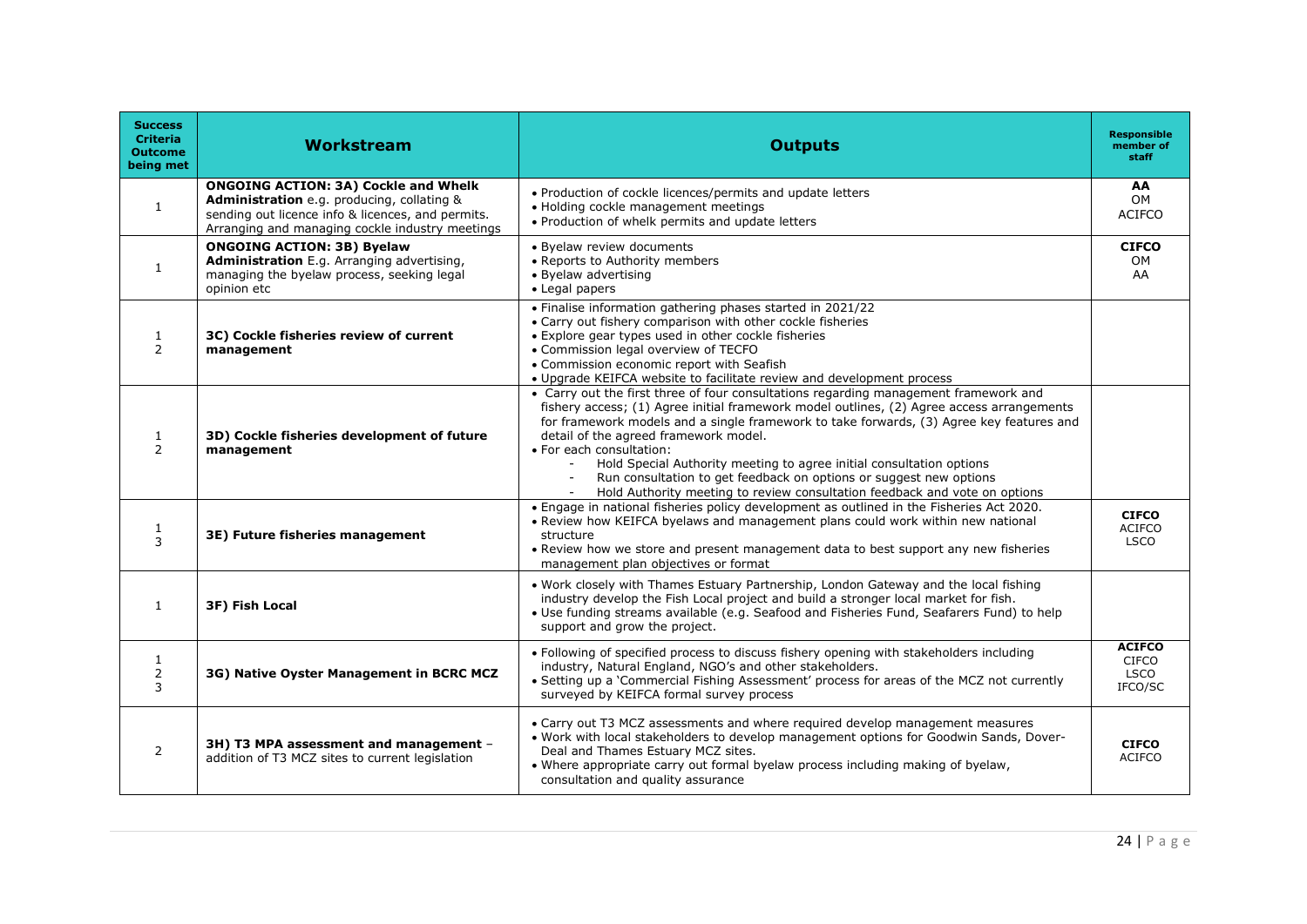## **Success Criterion 4: Governance and Training** *- IFCAs have appropriate governance in place and staff are trained and professional*

**Definition:** IFCAs are statutory authorities and sit within the local government family. Authority members may be either general members or local Councillors. They comply with Codes of Conduct and the Standing Orders that apply to meetings of local government committees. General members are appointed on merit, through open competition and for a term. They are subject to an annual performance appraisal. An IFCA is funded by levy, charged to its member councils. Funding originates in local taxation. An IFCA is accountable for its use of public resources and should ensure that a proper auditing regime provides confidence in its commitment and spend of public money. It should make effective use of its resources, including staff and assets. An IFCA has a statutory obligation to prepare and publish Annual Plans and Annual Reports. IFCA Committee meetings will be held in public unless material is either confidential, or exempt within the meaning of the Local Government Act 1972.

#### **Outcomes:**

- 1. The IFCA will demonstrate its long-term strategic approach to sustainable marine management by having appropriate plan making, review, update and amendment procedures in place. The IFCA will record its performance against corporate outcomes and indicators as soon as practically possible following the end of the financial year.
- 2. Staff performance management systems will be in place that link to the IFCA success criteria. There will be an induction procedure for new joiners. Staff training and development needs will be identified. Performance will be managed and, where necessary, improvement procedures will be followed.
- 3. The IFCA Committee will be supported by an organised, efficient and effective secretariat. New members will receive an induction pack and briefing from the Authority. There will be a rolling twelve-month schedule of quarterly Authority meetings. Notices of meetings and documentation will be made available in line with Standing Orders.

#### **Indicators:**

- SC4A: The IFCA will publish a plan on its website by 31 March, setting out the main objectives and priorities for the next financial year. A copy will be sent to the Secretary of State.
- SC4B: After the end of each financial year, the IFCA will publish a report on its website describing its activities, performance and a summary of audited financial information in that year, by 30 November. A copy will be sent to the Secretary of State.
- SC4C: IFCA staff will have annual performance management plans in place. Annual appraisals for all staff will have been completed by 31 May each year.
- SC4D: An efficient secretariat of IFCA staff support IFCA Authority meetings which are held quarterly and are quorate. Meeting documentation will meet Standing Orders.
- SC4E: The IFCA will have demonstrated, in its Annual Report, how marine, land and water management mechanisms in the Inshore Fisheries & Conservation District have worked responsively and effectively together.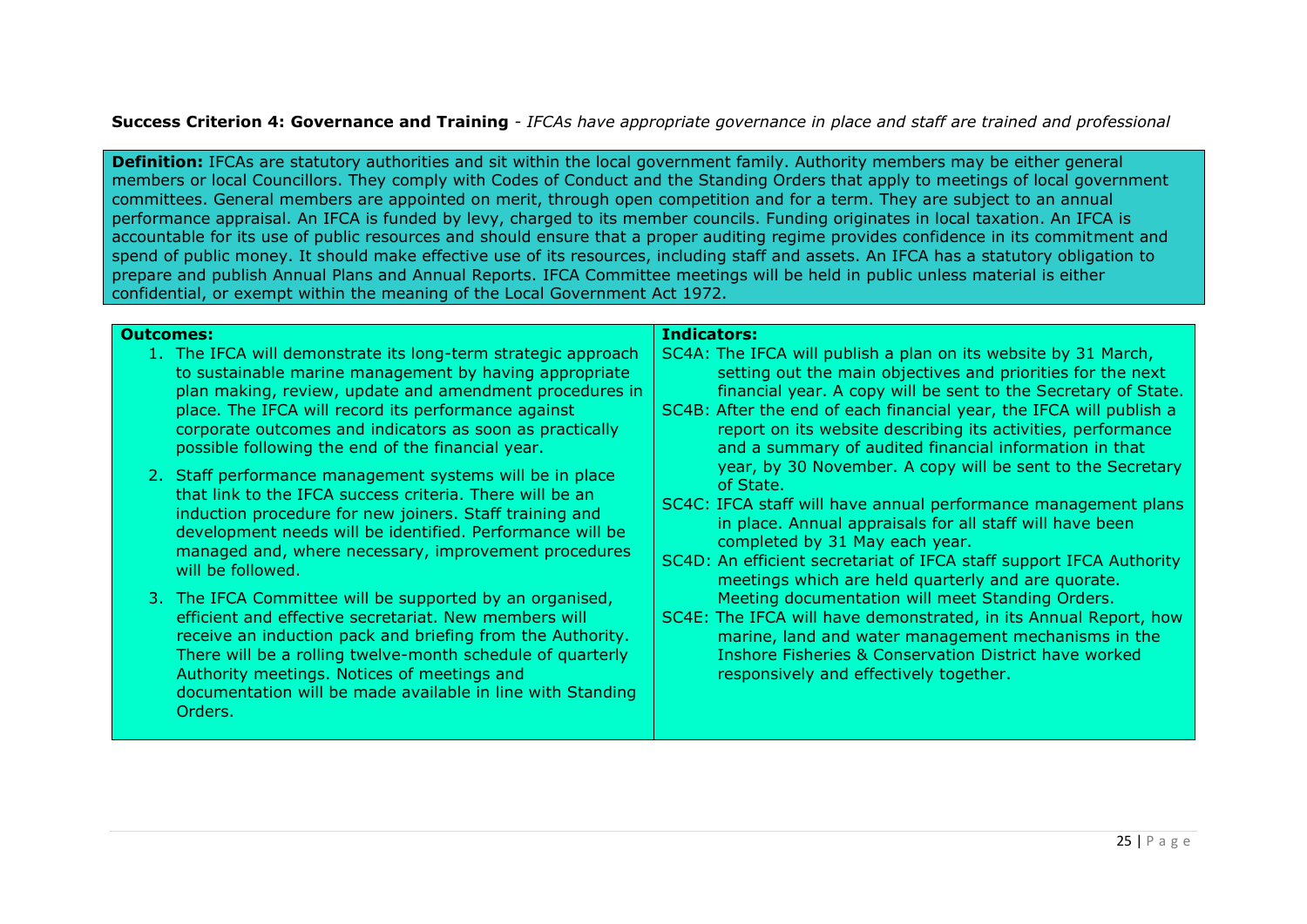| <b>Success</b><br><b>Criteria</b><br><b>Outcome</b><br>being<br>met | Workstream                                                                                                                                                                                                                                           | <b>Outputs</b>                                                                                                                                                                                                                                                                                                                                                                                                                                                                                                                                                | <b>Responsible</b><br>member of<br>staff |
|---------------------------------------------------------------------|------------------------------------------------------------------------------------------------------------------------------------------------------------------------------------------------------------------------------------------------------|---------------------------------------------------------------------------------------------------------------------------------------------------------------------------------------------------------------------------------------------------------------------------------------------------------------------------------------------------------------------------------------------------------------------------------------------------------------------------------------------------------------------------------------------------------------|------------------------------------------|
| 2<br>3                                                              | <b>ONGOING ACTION: 4A) Budget Management -</b><br>Handling invoices, Oracle Administration, compile<br>budget, budget meetings etc. Manage and<br>coordinate funding applications e.g. EU                                                            | • Annual production of budget with quarterly updates.<br>• Two meetings per annum with internal audit                                                                                                                                                                                                                                                                                                                                                                                                                                                         | <b>OM</b><br>AA                          |
| $\mathbf{1}$                                                        | <b>ONGOING ACTION: 4B) Annual planning and</b><br>reporting                                                                                                                                                                                          | • Create and publish 2021-2022 annual plan and 2020-2021 annual report<br>• Document and present to Authority (display on website).                                                                                                                                                                                                                                                                                                                                                                                                                           | <b>CIFCO</b><br><b>ACIFCO</b><br>OM      |
| 2                                                                   | <b>ONGOING ACTION: 4C) Facilitating staff</b><br>matters - Run current staff performance monitoring<br>system. Run annual staff workshop. Recruiting new<br>staff. H&S reviews. Responsibility for HR matters -<br>contracts, payroll, pensions etc. | • Staff performance documentation.<br>• Presentations from annual staff workshop.                                                                                                                                                                                                                                                                                                                                                                                                                                                                             | <b>CIFCO</b><br>OM.<br>AA                |
| 3                                                                   | <b>ONGOING ACTION: 4D) IFCA Meetings - Run and</b><br>provide support for quarterly IFCA meetings and<br>technical panel meetings.                                                                                                                   | • Quarterly meetings.<br>. Quarterly meeting minutes.<br>· Letters/actions from meeting.<br>• Handbook for members                                                                                                                                                                                                                                                                                                                                                                                                                                            | OM<br>AA                                 |
| $\mathbf{2}^{\prime}$                                               | <b>ONGOING ACTION: 4E) Staff training -</b><br>Accredited Enforcement Training, Internal training,<br>PACE course training, Sea tickets/training, survey<br>training (ATV training) etc.                                                             | . Official documentation proving training has been completed.                                                                                                                                                                                                                                                                                                                                                                                                                                                                                                 | <b>ACIFCO</b><br>OM                      |
| 2                                                                   | ONGOING ACTION: 4F) General administration -<br>Fill in timesheets, filing, post, travel & expenses,<br>purchase card etc.                                                                                                                           | • Annual production of reports<br>• Maintaining data records and filing                                                                                                                                                                                                                                                                                                                                                                                                                                                                                       | <b>OM</b><br>AA                          |
| $\mathbf{2}^{\prime}$                                               | <b>ONGOING ACTION: 4G) Health and Safety</b><br><b>Systems</b>                                                                                                                                                                                       | • Annual reporting of H&S issues to Authority<br>• Regular meeting of H&S committee                                                                                                                                                                                                                                                                                                                                                                                                                                                                           | OM<br><b>ACIFCO</b>                      |
| 2                                                                   | 4H) Health and Safety Review                                                                                                                                                                                                                         | • Review KEIFCA Health and Safety Policy, including all risk assessments and standalone<br>policies e.g. lone working and lifejackets, taking into account other similar organisations and<br>learning from best practice.<br>. Work with KCC auditors to review the reviewed Risk Assessments, to include:<br>Define the matrix used within the risk assessment to explain what additional controls<br>measures (if any) need to put in place<br>Consider training requirements for new staff to allow them to safely carry out dynamic<br>risk assessments. | OM<br><b>ACIFCO</b>                      |
| $\mathbf{1}$                                                        | 4J) Database training                                                                                                                                                                                                                                | • Staff receive basic training to understand and use new KEIFCA evidence database<br>. Staff using database more frequently and as part of their every-day duties will receive<br>additional training and support from the LSCO.                                                                                                                                                                                                                                                                                                                              | <b>LSCO</b>                              |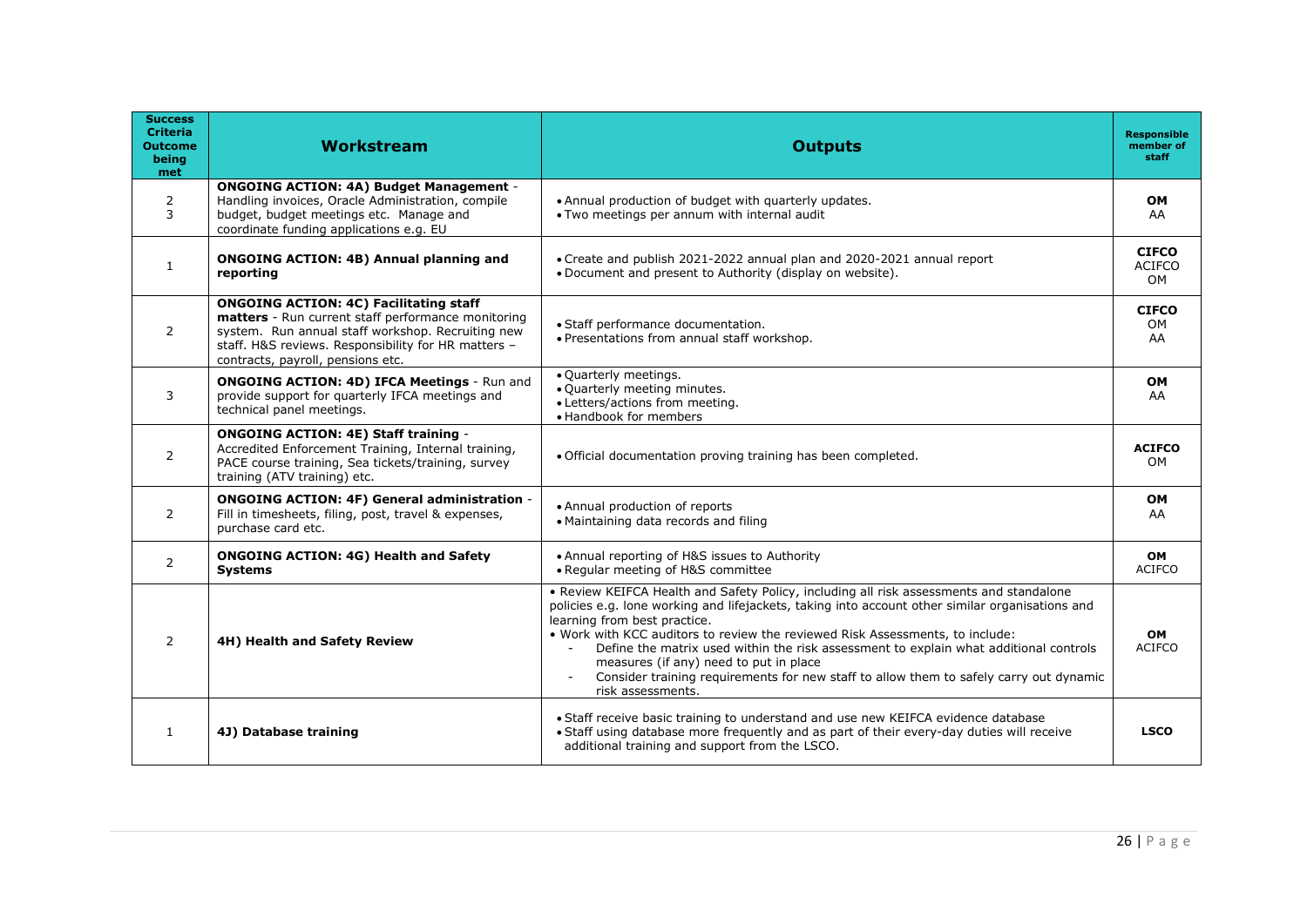| 4K) KEIFCA officer training                                        | • Identify training requirements for individual officers<br>• 2 x officers on Competent Officer course<br>• 2 x officers on Advanced Officer course<br>• Officers to attend and support all courses run by NLTO post.<br>. Officers to update all training as required.     | <b>ACIFCO</b><br>OM                 |
|--------------------------------------------------------------------|-----------------------------------------------------------------------------------------------------------------------------------------------------------------------------------------------------------------------------------------------------------------------------|-------------------------------------|
| 4L) Accredited Training - Continue roll out<br>accredited training | . Induct 2 members of staff onto course to replace officers who have now completed.<br>• Support NLTO in further roll out of accredited training to IFCO's.<br>• ACIFCO to complete QA training and provide support to other IFCAs.<br>• Staff attend IFCA and MMO training | <b>ACIFCO</b>                       |
| 4M) National Lead Training Officer admin and<br>support            | • KEIFCA to provide HR and admin functions for AIFCA National Lead Training post<br>Oversee EMFF funding<br>Financial management of process and reporting expenditure, purchase of equipment and<br>resources.                                                              | <b>ACIFCO</b><br><b>CIFCO</b><br>OM |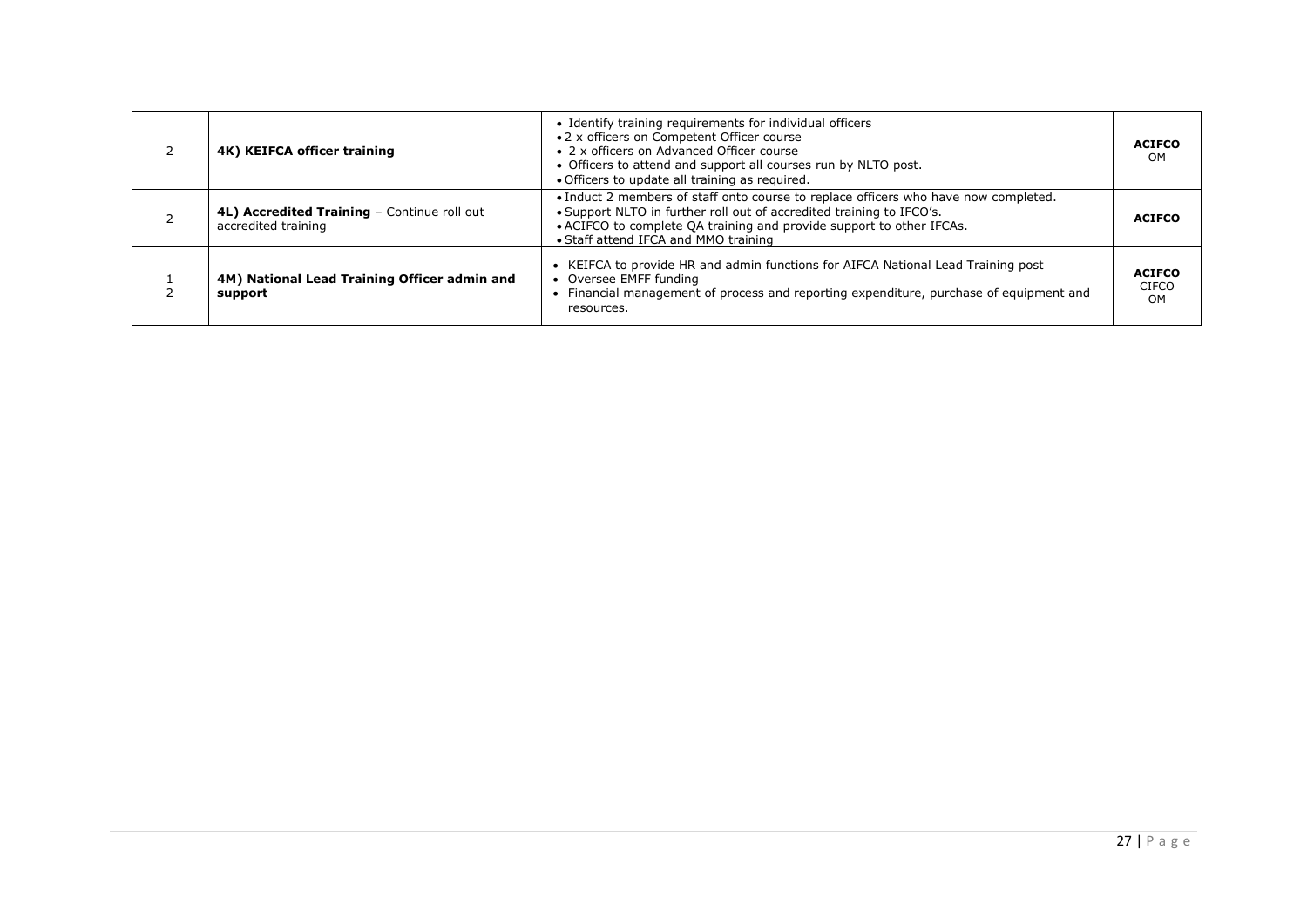**Success Criterion 5: Evidence and Science** *- IFCAs make the best use of evidence to deliver their objectives.*

**Definition:** IFCAs are statutory regulators for their Inshore Fisheries and Conservation District. Decision making should be based on evidence. All IFCAs are supported by officers who pool their expertise and share best practice as a Technical Advisory Group (TAG). A programme of research activity and monitoring is planned, developed, and updated in consultation with partners. The programme informs management decisions and supports justification for additional research and evidence gathering.

| <b>Outcomes:</b>                                                                                                                                                                | Indicators:                                                                                                                                       |  |  |  |  |
|---------------------------------------------------------------------------------------------------------------------------------------------------------------------------------|---------------------------------------------------------------------------------------------------------------------------------------------------|--|--|--|--|
| A strategic research plan that contributes to greater<br>1.<br>understanding of the marine environment and delivery of<br>cost-effective management of sea fisheries resources. | SC5A: The IFCA will demonstrate progress that has been made<br>towards identifying its evidence needs by publishing a<br>research plan each year. |  |  |  |  |
| 2. Standard Operating Procedures describe how data is<br>captured and shared with principal partners.                                                                           | SC5B: The IFCA will publish a research report annually that<br>demonstrates how evidence has supported decision making.                           |  |  |  |  |
| 3. A list of research databases held by the IFCA and the<br>frequency of their review.                                                                                          | SC5C: The IFCA's contribution to TAG and progress that has been                                                                                   |  |  |  |  |
| 4. Non-confidential meta-data collected through the IFCA<br>research programme should be recorded in a database<br>available to the marine research community.                  | made towards a national evidence needs programme will be<br>recorded in the IFCA's Annual Report.                                                 |  |  |  |  |

The workstreams shown in the table below are categorised into two types of activities. The first, ongoing workstreams, are those which have already been existence and the second, new projects, are new workstreams. Ongoing workstreams tends to include the high priority survey which is repeated annually at set times of the year while new projects tend to be once off projects that fit within a specific time frame. Surveys of ongoing workstreams take place at specific times of the year to inform stock assessments and management decisions. Most surveys are scheduled to take place between spring and autumn due to weather limitations of conducting fieldwork during winter. New projects that satisfy the project evaluation criteria are planned into the timetable depending on the needs of the project (e.g., to target a seasonal fishery) and the resources available (e.g., vessel and staff time) after ongoing survey and enforcement activities have been accounted for.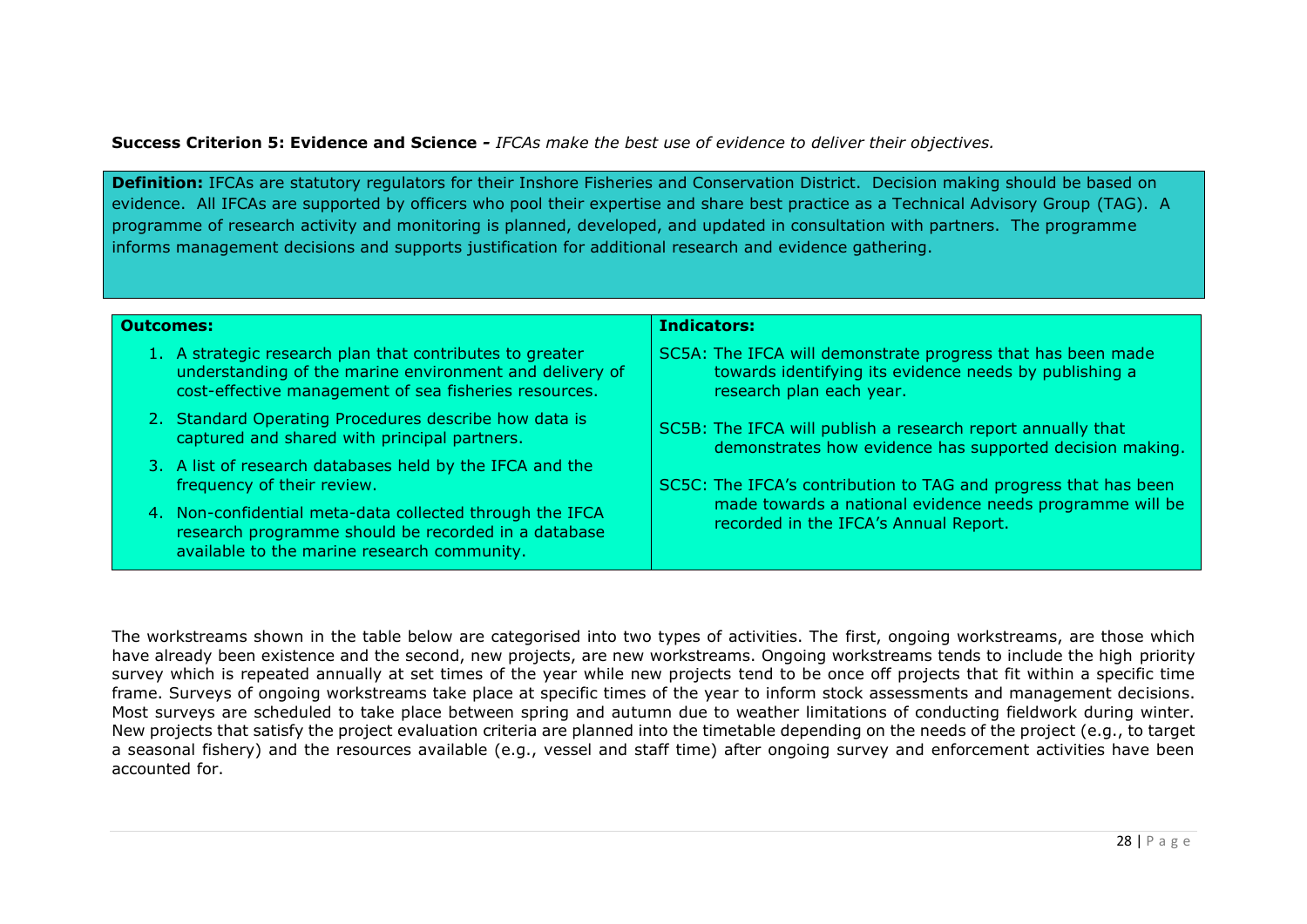| <b>Success</b><br><b>Criteria</b><br><b>Outcome</b><br>being<br>met | <b>Workstreams</b>                                                                        | <b>Outputs</b>                                                                                                                                                                                                                                                                                                                                                                                                                                               | <b>Responsible</b><br>member of<br>staff                   |
|---------------------------------------------------------------------|-------------------------------------------------------------------------------------------|--------------------------------------------------------------------------------------------------------------------------------------------------------------------------------------------------------------------------------------------------------------------------------------------------------------------------------------------------------------------------------------------------------------------------------------------------------------|------------------------------------------------------------|
| $\mathbf{1}$                                                        | <b>ONGOING ACTION: 5A) Annual Research</b><br>Plan & Report                               | . Prepare the annual research plan: Assess annual research priorities, plan time and<br>resource.<br>• Prepare the Annual Research Report: Report on achievement of objectives set in Annual<br>Research Plan and demonstrating use of evidence for decision making                                                                                                                                                                                          | <b>LSCO</b>                                                |
| $\mathbf{1}$                                                        | <b>ONGOING ACTION: 5B) Participate in TAG</b><br>meetings                                 | • Actively contribute to IFCA TAG meetings<br>• Provide TAG with Kent and Essex updates<br>. Report back regarding outcomes and workstreams resulting from TAG meetings                                                                                                                                                                                                                                                                                      | <b>LSCO</b>                                                |
| $\mathbf{1}$                                                        | <b>ONGOING ACTION: 5C) Sea-going scientific</b><br>survey capability                      | . Provision and maintenance of KEIFCA vessels and equipment for the purposes of scientific<br>surveys and data collection<br>. Planning and reporting to the Authority of operation, maintenance, and refit of vessels                                                                                                                                                                                                                                       | <b>KPVS</b><br><b>EPVS</b><br><b>KPVFM</b><br><b>EPVFM</b> |
| $\mathbf{1}$                                                        | <b>ONGOING ACTION: 5D) Shore based</b><br>scientific survey capability                    | . Provision and maintenance of vehicles for shore based scientific surveys and data<br>collection<br>. Planning and reporting to the Authority of operation, maintenance, and refit of key<br>equipment                                                                                                                                                                                                                                                      | <b>EPVFM</b><br>KIFCO                                      |
| 1,2                                                                 | <b>ONGOING ACTION: 5E) Support</b><br>development of MPA management<br>measures           | • Prepare evidence to inform management measures for Goodwin Sands MCZ<br>. Delineate options and discuss with stakeholders<br>. Prepare MCZ fisheries assessments Goodwin Sands, Dover-Deal, Dover-Folkstone and<br>Swale MCZs (depending on KSCIFCO recruitment)                                                                                                                                                                                           | <b>LSCO</b><br><b>CIFCO</b><br><b>KPVS</b><br><b>KPVFM</b> |
| 1, 2, 3                                                             | <b>ONGOING ACTION: 5F) Cockle fishery stock</b><br>assessment and fishery recommendations | . Plan and carry out annual cockle surveys<br>. Data entry and analysis of cockle survey data.<br>. Delivery of recommendations relating to stock management.<br>• Organisation and delivery of pre-fishery stakeholder meeting (License holders):<br>. Production and distribution of cockle papers.<br>. Provision of cockle samples for MESL.<br>. Production of Habitat Regulations Assessment, including consultation with NE and<br>subsequent advice. | <b>LSCO</b><br><b>ACIFCO</b><br>All IFCOs                  |
| 1, 2, 3                                                             | <b>ONGOING ACTION: 5G) Native oyster stock</b><br>assessment and fishery recommendations  | • Prepare the native oyster survey plan.<br>· Prepare a native oyster survey database<br>• Statistical analysis, map preparation and report writing.<br>• Delivery of recommendations relating to stock management to Authority                                                                                                                                                                                                                              | <b>LSCO</b><br><b>EPVS</b><br><b>ACIFCO</b>                |
| 1,2                                                                 | <b>ONGOING ACTION: 5H) Native Oyster</b><br><b>ENORI projects</b>                         | • Continued membership of ENORI: Provide data, info and GIS support<br>• Facilitate and lead discussions with platform building restoration work in collaboration<br>with ENORI and Harwich Harbour.                                                                                                                                                                                                                                                         | <b>LSCO</b><br><b>ACIFCO</b>                               |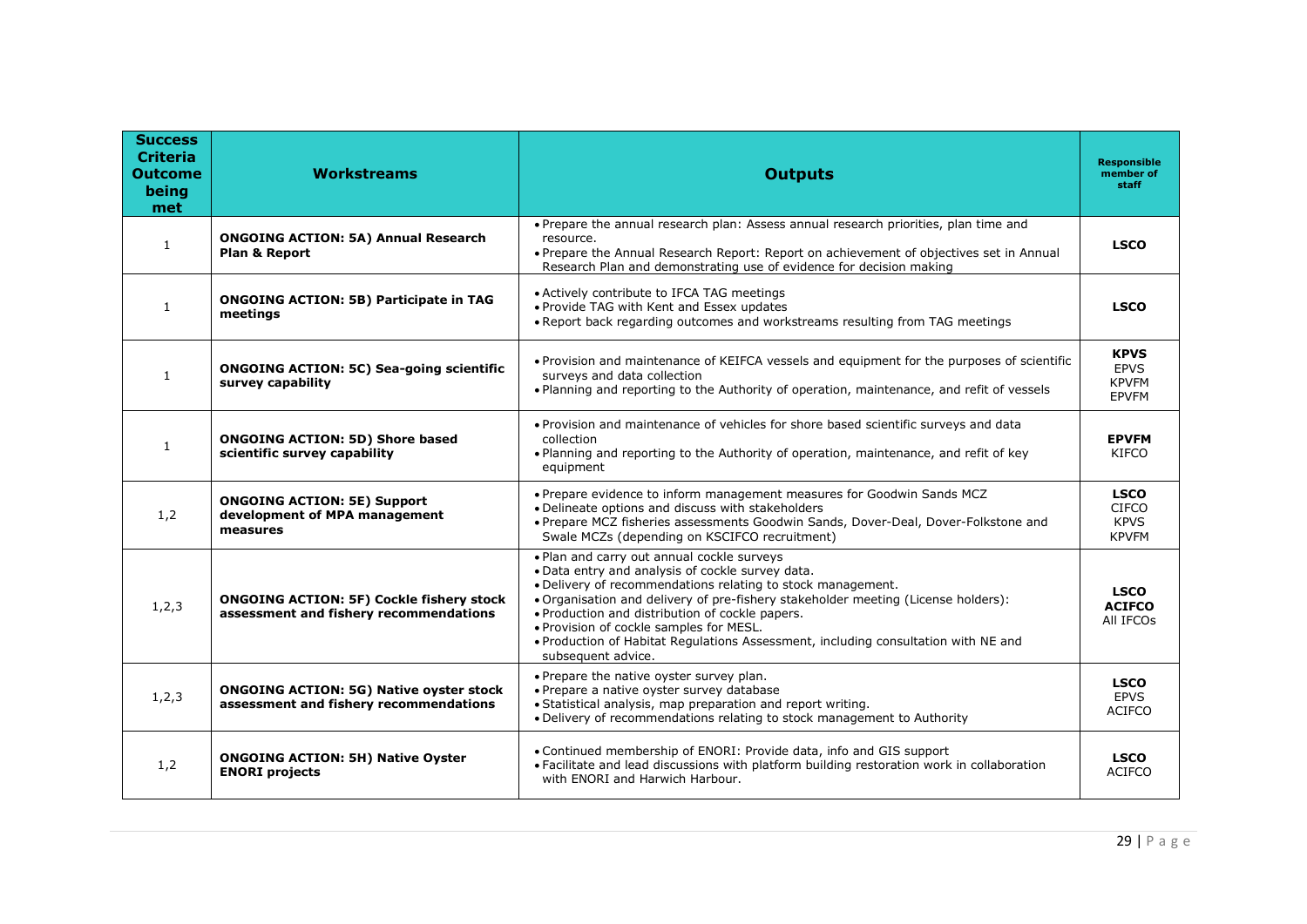| 1            | <b>ONGOING ACTION: 5I) Whelk fishery</b><br>management                                 | • Analyse data and prepare annual whelk landings report<br>• Contribute an article for a peer reviewed scientific journal on Kent and Essex whelk<br>allometry and fishery implications                                                                                                                                                                     | <b>LSCO</b><br>AA<br><b>CIFCO</b>                           |
|--------------|----------------------------------------------------------------------------------------|-------------------------------------------------------------------------------------------------------------------------------------------------------------------------------------------------------------------------------------------------------------------------------------------------------------------------------------------------------------|-------------------------------------------------------------|
| 1,3          | <b>ONGOING ACTION: 5J) Small fish surveys</b>                                          | • Collaborate in EA small fish surveys<br>. Provide survey capability and crew.<br>. Obtain the data from EA and prepare into a database and GIS.<br>• Analyse data and review programme                                                                                                                                                                    | <b>LSCO</b><br><b>EPVS</b><br><b>EPVFM</b>                  |
| $\mathbf{1}$ | <b>ONGOING ACTION: 5S) Consultation and</b><br>engagement with major developments      | • Evaluate consultations and provide evidence when there is a potential impact on local<br>fisheries, MPAs or byelaws<br>• Providing written feedback to developers, Government and the Planning Inspectorate                                                                                                                                               | <b>LSCO</b><br><b>ACIFCO</b>                                |
| 2, 3, 4      | <b>ONGOING ACTION: 5K) Data analysis and</b><br>services                               | . Provision of GIS, data and analysis to inform evidence requirements, e.g., maps, vessel<br>sightings, fish stocks<br>• Develop data analysis routines and reports to automate and increase efficiency of data<br>analysis<br>. Develop relational databases for key shellfish species monitoring and landings data:<br>oysters, clams, whelks and cockles | <b>LSCO</b><br><b>KSCIFCO</b>                               |
| 1, 2, 3      | 5L) Cockle fishery review (post 1994 - 2024<br>regulations order)                      | • Assimilate landings, survey and VMS data<br>• Analyse data to inform management options<br>• Generate map-options for fishery area extents<br>• Prepare spatial analysis and analysis as a component of the management options for new<br>cockle fishery post 2024                                                                                        | <b>LSCO</b><br><b>ACIFCO</b><br><b>CIFCO</b>                |
| $\mathbf{1}$ | 5H) MSC review for cockle fishery                                                      | • Facilitate data assimilation and analysis<br>. Provide maps, and graphics of landings and survey data as needed.                                                                                                                                                                                                                                          | <b>LSCO</b>                                                 |
| 1, 2, 3, 4   | 5M) Clam population assessment                                                         | • Survey planning.<br>• Carrying out surveys.<br>· Species ID, Measurements, data recording,<br>. Data analysis and report writing.<br>. Engage with fishermen to communicate results and discuss sampling methods                                                                                                                                          | <b>LSCO</b><br><b>EPVFM</b><br><b>EPVS</b><br><b>EIFCO</b>  |
| $\mathbf{1}$ | 5N) Fisheries management plans for fish<br>caught in district under Fisheries Act 2020 | • Contribute research, analysis, and interpretation to assist development of fisheries<br>management plans for whelks, cockles and oysters as needed.                                                                                                                                                                                                       | <b>CIFCO</b><br><b>LSCO</b><br><b>ACIFCO</b>                |
| 1, 2, 3      | 50) Native Oyster - Fishing industry<br>collaboration project                          | . Engage with oyster fishermen discussing development of project.<br>. Plan, discuss and deliver a collaborative survey with oyster fishermen.<br>• Analyse the data obtained and prepare results.<br>• Arrange and hold stakeholder meeting to present the results and key findings                                                                        | <b>EPVS</b><br><b>EPVFM</b><br><b>EIFCO</b><br><b>LSCO</b>  |
| $\mathbf{1}$ | 5P) Anglian Water Oyster survey                                                        | • Provide logistical and technical support to CEFAS and Anglian Water to carry out Pacific<br>and Native Oyster survey                                                                                                                                                                                                                                      | <b>ACIFCO</b><br><b>LSCO</b><br><b>EPVS</b><br><b>EIFCO</b> |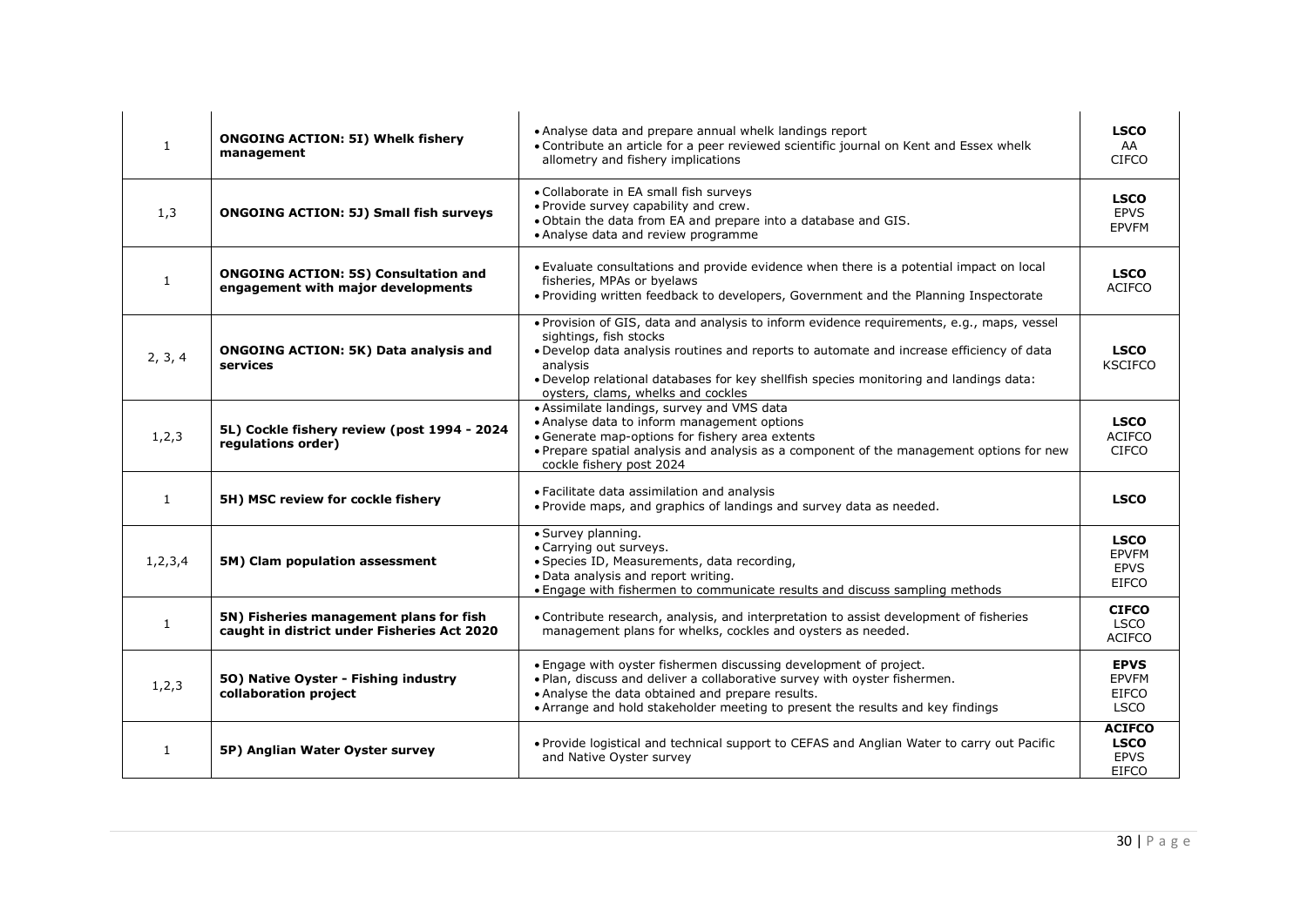| 50) Survey Sabellaria reefs in Goodwin<br><b>Sands MCZ</b> | . Plan and carry out phase-2 of Sabellaria reef survey (funding dependent)<br>• Process and analyse side-scan survey data                                                                     | <b>LSCO</b><br><b>KPVS</b><br><b>KPVFM</b> |
|------------------------------------------------------------|-----------------------------------------------------------------------------------------------------------------------------------------------------------------------------------------------|--------------------------------------------|
| 5R) MCZ management                                         | • Develop strategic management plan using ecosystem-based management and spatial<br>optimisation<br>• Funding applications<br>• Use Goodwin Sands MCZ spatial planning and process as example | <b>LSCO</b><br><b>CIFCO</b>                |

## *Annual Research Plan - Evaluation and schedule of planned research for 2022-2023*

The KEIFCA Research portfolio can be grouped in three overarching themes: 1) Marine Protected Areas, 2) Sustainable Fisheries and 3) Access to Evidence. The projects approved by KEIFCA for 2022 are listed in this Annual Research Plan and will go ahead subject to resource, enforcement, COVID-19 restrictions and weather considerations.

In 2022-2023 the Annual Research Plan aims to support three primary KEIFCA workstreams initiated in 2021-2022:

- 1. Develop and implement robust management measures for MCZs in KEIFCA's district.
- 2. Provide evidence to support sustainable fisheries management for key shellfish stocks.
- 3. Streamline the infrastructure and process to provide more efficient access to evidence to support sustainable fisheries and MCZ management.

Within the broader theme and primary research aims, the following key research objectives were set to address KEIFCAs focus for 2022- 2023:

- 1. Provide data analysis, mapping support and a scientific evaluation of different scenarios to inform the post 2024 Thames cockle fishery review.
- 2. Complete fisheries assessments and develop management for the Goodwin Sands MCZ.
- 3. Carry out stock assessment surveys for cockles to set TAC and quotas.
- 4. Carry out native oyster survey to assess the status of oyster population.
- 5. Provide data analysis and mapping support to assist in the development of fisheries management plans.

## *Impacts of COVID-19 on research focus for 2022-2023*

The COVID-19 pandemic continues to influence KEIFCA's research plans and how it is carried out. However, KEIFCA has taken several steps specific to research activities to facilitate more of the critical survey work to be carried out than 2020-2021 and 2021-2022. We anticipate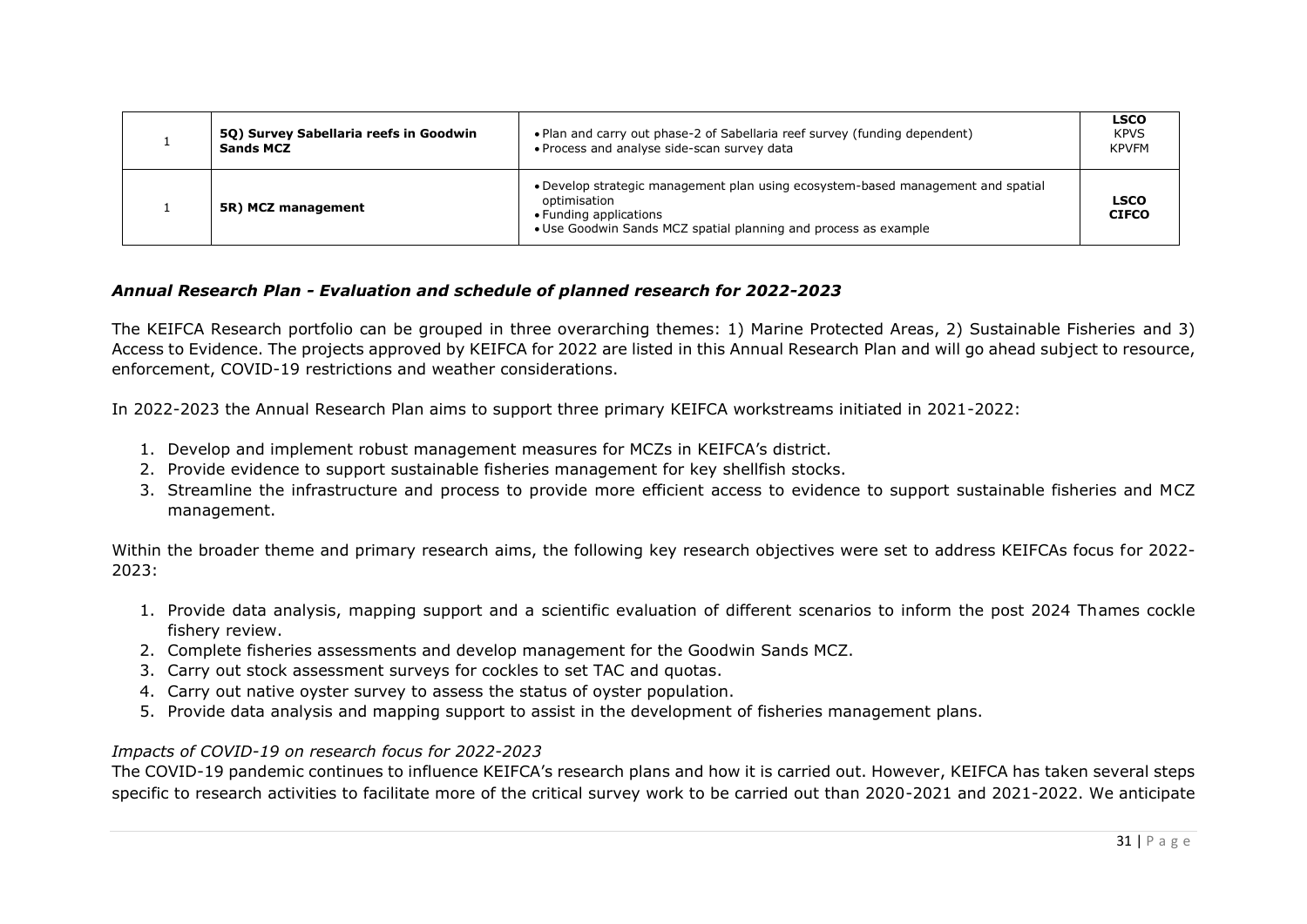that the core survey work, such as cockles, and oyster survey will go ahead as planned, however it must be accepted that all plans may have to be fit around Government guidance.

#### **Research schedule**

The following table illustrates the schedule for time bound research activities in 2022-2023. Activities coloured dark blue are ongoing actions, light blue are ongoing actions that are desk based, and those coloured yellow are limited-time projects planned for 2022-2023. The estimated number of days considers the time required to conduct the surveys and does not include time required for project planning, equipment maintenance or report writing. Some new projects are dependent on acquiring external funding and will not go ahead unless funding is sourced due to resource limitations. Acquiring external funding can increase KEIFCA's evidence gathering capabilities through providing funding for additional survey equipment, sample analyses or for funding additional staff or vessel time, caveated by the operational limitations of the vessels and the available number of sea days. However, any additional projects undertaken will carefully planned to minimise disruption to ongoing survey or enforcement activities.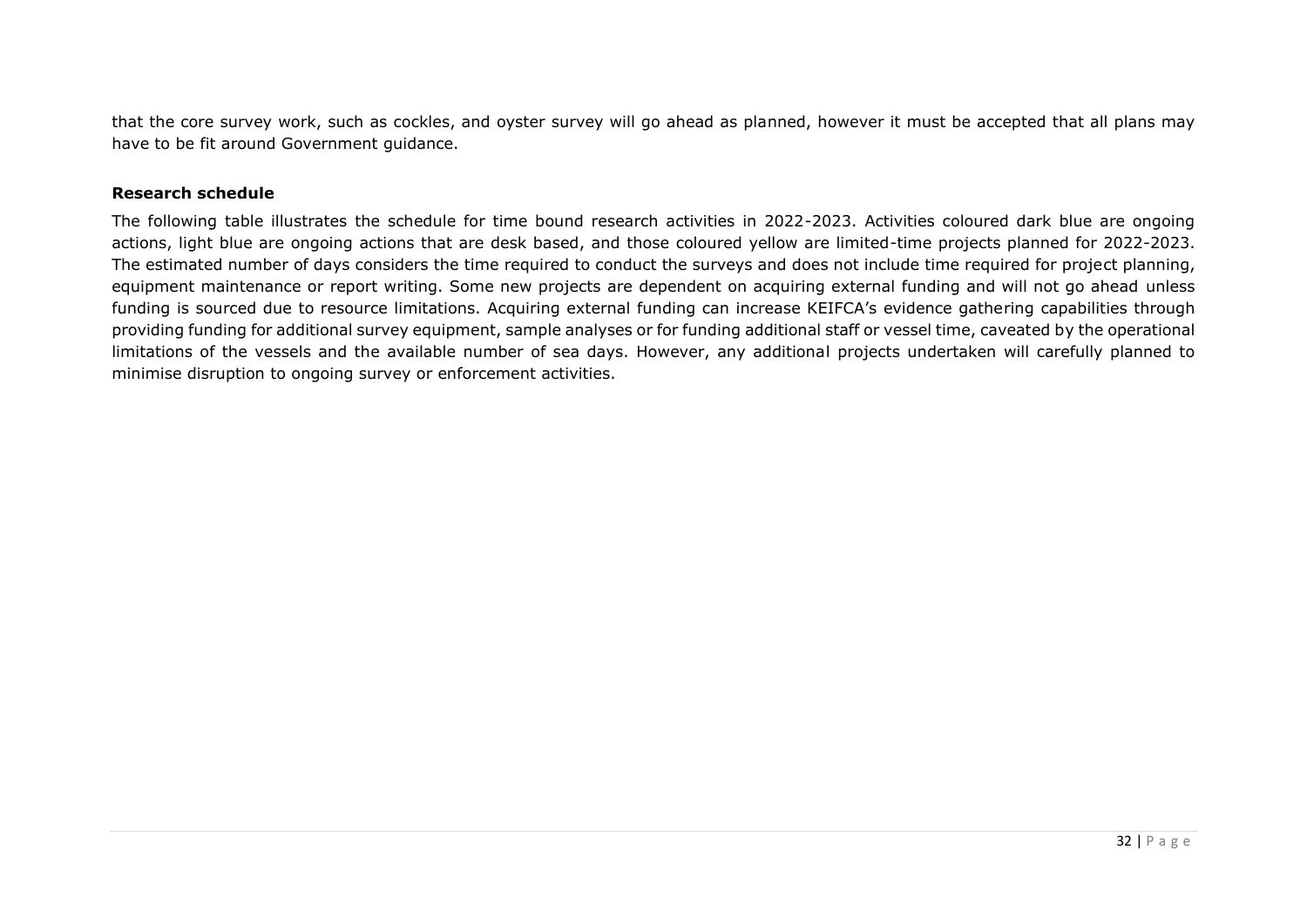| <b>WORKSTREAMS WITH</b><br><b>TIMEBOUND SURVEY</b><br><b>ACTIVITIES</b> | No. Days (No.<br><b>Officer Days)</b> | Mar | Apr | <b>May</b> | Jun | July | Aug | <b>Sep</b> | Oct   Nov   Dec | Jan | Feb | Mar |
|-------------------------------------------------------------------------|---------------------------------------|-----|-----|------------|-----|------|-----|------------|-----------------|-----|-----|-----|
| 5I & 5J: Annual cockle & clam stock<br>assessment surveys from sea      | 20(80)                                |     |     |            |     |      |     |            |                 |     |     |     |
| 5I & 5J: Cockle & clam stock<br>assessment surveys from land            | 20(80)                                |     |     |            |     |      |     |            |                 |     |     |     |
| 5P: Small fish surveys                                                  | 5(15)                                 |     |     |            |     |      |     |            |                 |     |     |     |
| 5M: Anglian Water surveys                                               | 2(6)                                  |     |     |            |     |      |     |            |                 |     |     |     |
| 5K: Native oyster stock assessment<br>surveys                           | 20(80)                                |     |     |            |     |      |     |            |                 |     |     |     |
| 5N: ENORI oyster restoration work                                       | 5(5)                                  |     |     |            |     |      |     |            |                 |     |     |     |
| 5L: Oyster fishermen joint survey<br>project                            | 6(18)                                 |     |     |            |     |      |     |            |                 |     |     |     |
| 5Z: Sabellaria reef survey in<br>Goodwin Sands                          | 10(24)                                |     |     |            |     |      |     |            |                 |     |     |     |

*ONGOING WORKSTREAMS/ NEW PROJECTS*

## *Theme 1: Marine Protected Areas*

Developing management for Marine Conservation Zones (MCZs) is a high priority workstream for KEIFCA. The T3 MCZs for which management will be put in place include Goodwin Sands, Swanscombe, Dover-Deal MCZs. As part of developing management for the Goodwin Sands MCZ, KEIFCA will complete the MCZ fisheries assessment for the site working with Natural England. KEIFCA is already liaising with the MMO regarding the Goodwin Sands MCZ, which straddles the 6 nm inshore-offshore management boundary, and consulting with the fishing industry, Goodwin Sands Conservation Trust and other stakeholders on potential management necessary to protect the designated features of the site. The main body of this work is the development of spatial management options for Goodwin Sands MCZ. A similar assessment and consultation process will be required for the Swanscombe MCZ, and for the Dover to Deal MCZ. The update to T3 MCZ site management is planned to start in January 2021 and continue through until the end of April 2021. This management of this workstream is led by the CIFCO, while evidence gathering and data analysis is led by the LSCO with support from the KSIFCO.

The spatial management will have conserving *Sabellaria* reefs at the core of its objectives because it is of biodiversity importance but also vulnerable to impacts from bottom towed gear. After a very successful survey of the *Sabellaria* reefs in Goodwin Sands MCZ during 2021- 2022, KEIFCA hope to repeat and extend the survey to capture a greater area. The nature of these reefs may in turn be used to inform the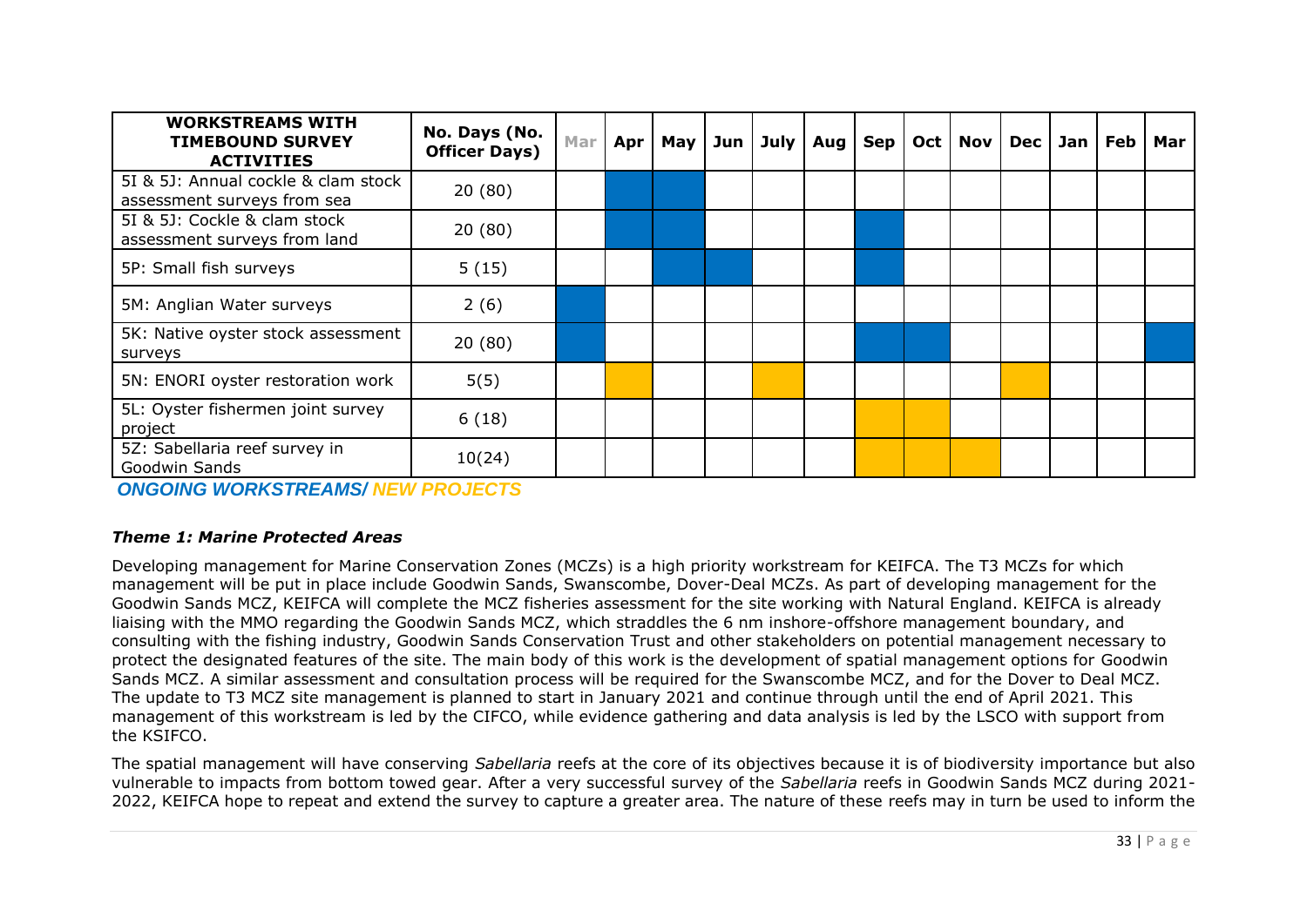spatial planning for T3 management described above. A survey of Sabellaria reefs in Goodwin Sands is to be scheduled for March, with follow up work in October (following the cockle fishery season) 2022 using side-scan sonar towed behind FPV Nerissa. This workstream is of medium priority, and will require 5 – 8 days at sea, manned by the LSCO and KSIFCO or KPVFM for data collection. A significant part of this work will be 10 days desk-based data processing to transcribe video or acoustic data into a quantified reef index.

KEIFCA will use the process developed here for Goodwin Sands MCZ as a case study to promote ecosystem based spatial planning when developing byelaws to achieve more holistic and integrated conservation outcomes than is commonplace when developing byelaws. The project will be led by the CIFCO and LSCO, in which a robust process is coupled with a spatial optimisation model to achieve conservation outcomes for multiple designated features while accounting for other biodiversity and culturally important features in the site. This ambitious project will be the first of its kind certainly for KEIFCA. The high-level outcomes will be shared with Natural England, the MMO and other IFCAs to promote smart conservation principles while developing byelaws.

## *Theme 2: Sustainable Fisheries*

Sustainable fisheries work is presented under three components: namely, shellfish, finfish and fisheries management plans.

## **Shellfish**

The research plan will focus on three commercially valuable or species of conservation concern, namely cockles, oysters and whelks, but this year continue survey effort for clams to help improve KEIFCAs understanding of cockle-clam dynamics and its influence on the cockle fishery. New, and of high priority this year, is developing spatial intelligence around the cockle fishery to inform fishery management scenarios as part of the cockle fishery review which addresses how the fishery will run in years after 2024, when the current TECFO regulation order expires.

• Cockles

The cockle fishery review (TECFO review)

KEIFCA will develop spatial models of landings and economic stability, and the environmental footprint, from the cockle beds in the Thames under different future scenarios. The area over which the fishery operates, the number of vessels and gear types will be included used in the model to help inform KEIFCAs post 2024 fishery structure. This is a high priority project, but subject to change as discussions and thinking around the fishery evolves.

## Cockle surveys

Stock assessments of cockles are critical to inform the catch limits (quotas) that ensures sustainable and responsible management of the two cockle fisheries in the district, namely TECFO and Permit fishery, which target this key shellfish stock between June and October

Annual cockle surveys are a high-priority ongoing activity, with a high resource requirement and dominates the research agenda preceding the opening of the fishery between April and May, and again in early September to inform the annual spatfall. These surveys collect information on the spatial distribution, abundance and biomass for cockle spat and the different year classes of adults. From this data stock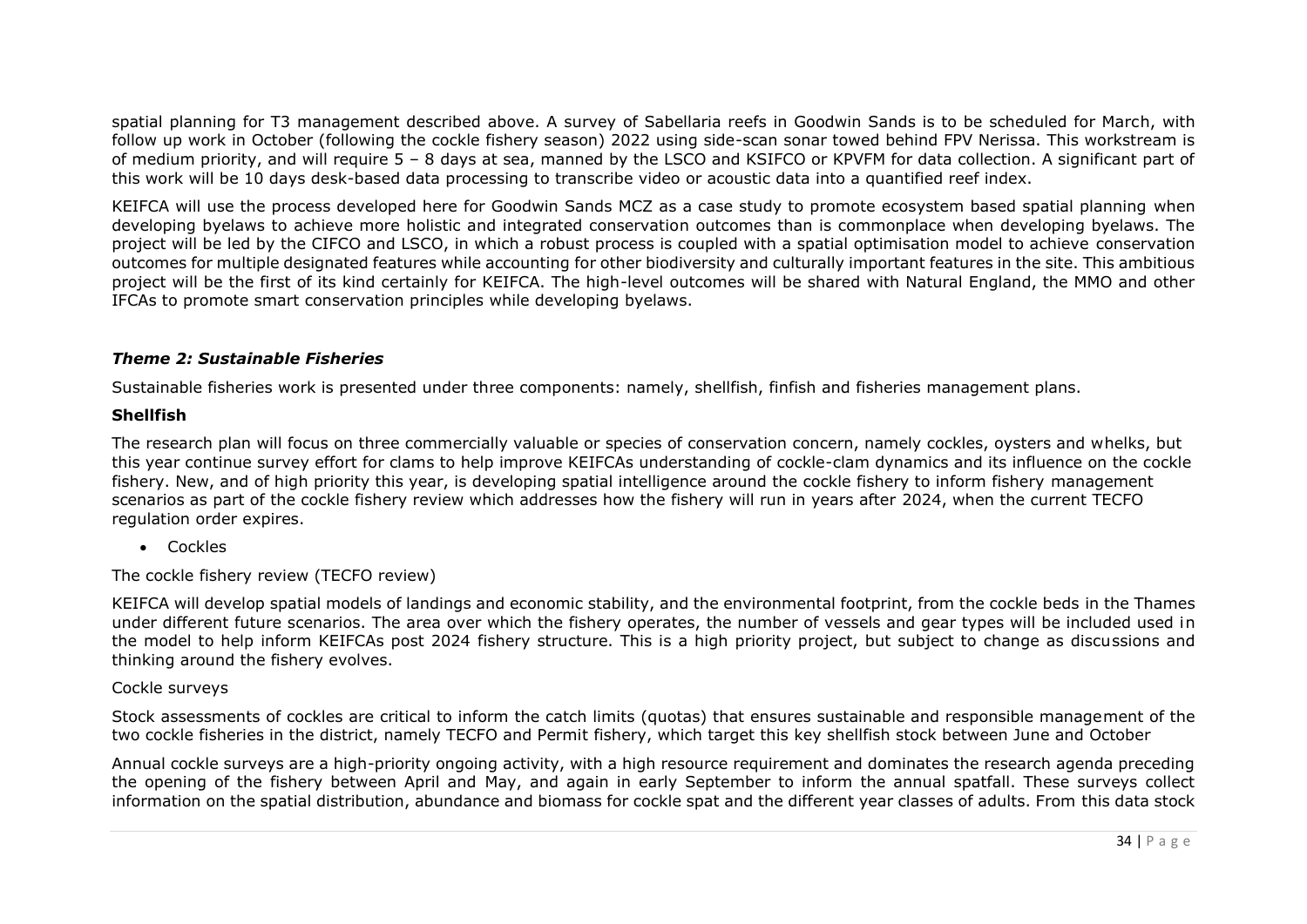size, health and abundance, mortality and recruitment trends can be estimated and is used to set annual catch quotas. Sea going surveys take place from FPV Tamesis and land-based surveys are carried out using customised quad bikes used to access the nearshore subtidal habitats. Habitat Regulation Assessments will be carried out for both cockle fisheries and submitted to Natural England in 2022-2023.

## MSC accreditation

Marine Stewardship Council (MSC) accreditation is vital for the confidence that buyers have in the sustainability of the cockle fishery. KEIFCA will be working closely with David Jarrad (SAGB), Colin Bannister (former CEFAS) and Michael Bell (Herriot Whatt University) to make data available and disclose information and assist with interpreting results to support the MSC accreditation process for the fishery.

• Oysters

## Oyster surveys

Annual assessments of native oyster stocks are carried out inside the Blackwater, Crouch, Rouch and Colne MCZ to inform the status of the fishery in the MCZ, which has been closed since 2015 over concerns for the depleted stock. Sea-based surveys are carried out during spring and record the spatial distribution, abundance, size and biomass of native and Pacific oysters. Every five years the survey is to cover all sites in the survey grid, while annual surveys in years in between take place at sites where presence of native oysters was recorded during the previous quintennial survey. A time series analysis of the biomass provides essential information about the recovery of the stock, which is used alongside a minimum threshold to inform the status of the stock, which under pins opening the fishery.

## Industry led surveys

KEIFCA plans to work with local oystermen is to establish the presence of native oysters in areas where local and historical knowledge suggests that native oysters are likely to been present but were not found during KEIFCA surveys. These surveys are planned for early spring running prior or alongside the annual surveys. This project promotes collaboration between KEIFCA and oystermen.

## Native oyster bed restoration work

KEIFCA will continue to make an active contribution to ENORI's restoration work as an active stakeholder. This year, we are building up a reef platform upon which shell cultch will be deposited to enhance oyster settlement – a project which has proved highly successful in Australia by – and makes use of locally dredged materials and can be linked to the BUDS initiative. The project is currently being investigated, and if deemed feasible, will have Harwich Harbour, Blue Marine Foundation, MMO, NE, Essex University, Essex Wildlife Trust, Zoological Society for London (ZSL) and the Environment Agency as project partners, with wider support through the Blackwater Partnership.

• Whelks

KEFICA has not planned new whelk surveys for 2022-2023, however, we are furthering the 2020-2021 EMFF study to gain further insights into whelk population dynamics, in partnership with Bangor University and NW IFCA.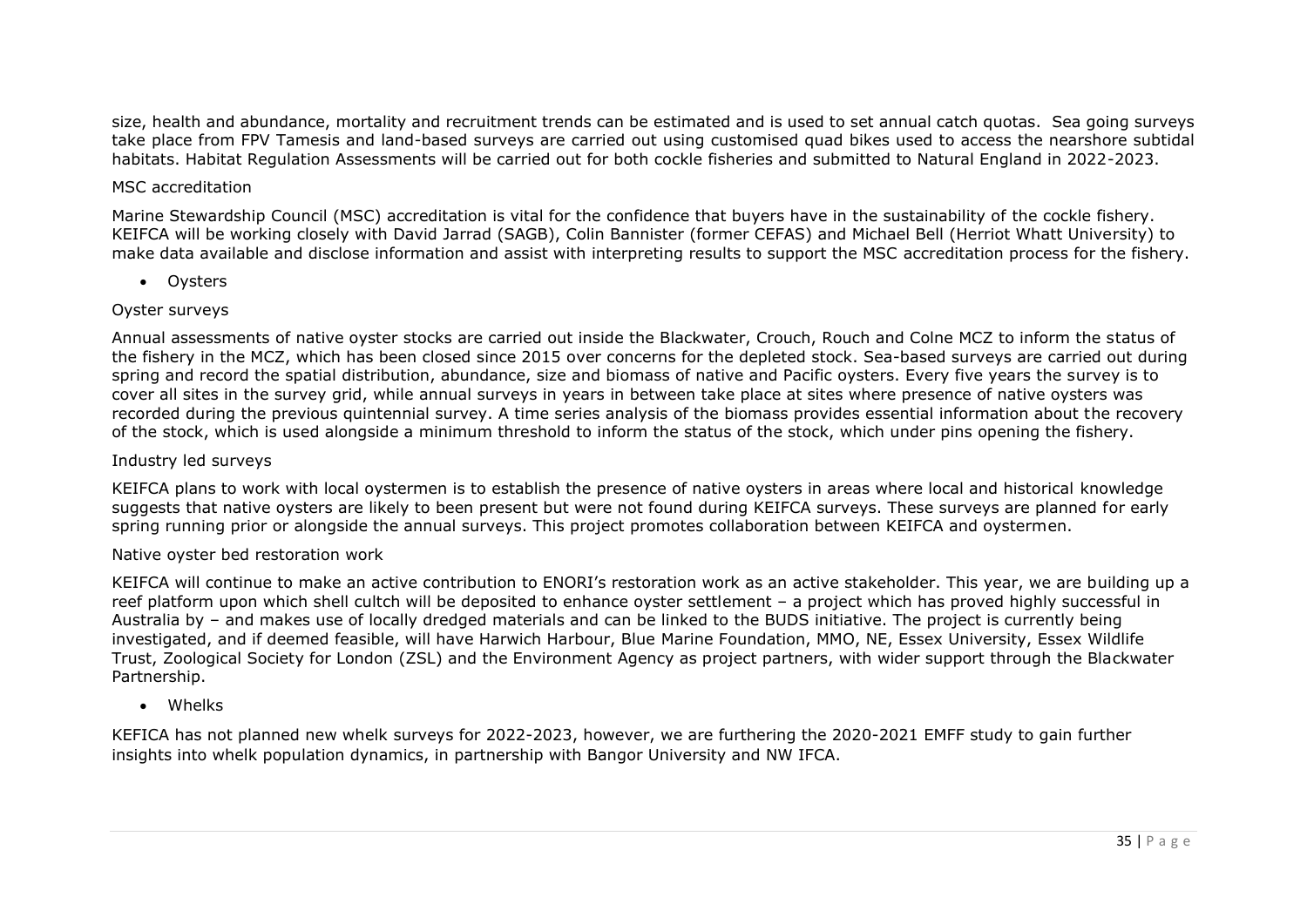KEIFCA will be actively contributing to the Whelk Working Group and Whelk Management Group meetings to feed the Kent and Essex perspective into fisheries management plans, national strategies, and stay abreast of new research on whelks.

• Clams

Presence of Manilla clams continue to be reported by cockle Fishermen and is supported by KEIFCAs cockle surveys that have found cooccurrence of these species in some of the cockle harvesting areas. Given that the species is highly lucrative KEIFCA, but cannot be harvested while fishing for cockles, further research on Manilla clams is needed. In 2022-2023 KEIFCA will analyse clam survey data to better understand the abundance and spatial distribution of this species relative to cockles in the Thames cockle grounds.

## **Finfish**

• Juvenile Fish Surveys

KEIFCA's participation in longstanding small fish surveys in the River Medway, which are carried out in collaboration with the Environment Agency (EA) to fulfil the Water Framework Directive monitoring requirements, is planned to go ahead in May and again in October 2022- 2023. The juvenile fish surveys constitute a bi-annual snapshot of juvenile fish use of the Medway Estuary MCZ, which contains the River Medway Nursery Area. The area where all fishing is prohibited allows for an undisturbed area of over 12 km<sup>2</sup> of intertidal habitat which is vitally important to a variety of fish species. KEIFCA continues to support the juvenile fish surveys set up via the Essex Wildlife Trust and the University of Essex in the rivers and creeks of the Essex coast as well as Living Rivers.

The suitability of the specific methods used by this survey as evidence gathering programme for KEIFCA will be reviewed in discussion with the EA, Essex Wildlife Trust and University of Essex. Depending on the outcome of this review, which may include data analysis, data collection procedures which could improve the data will be considered for future evidence gathering.

## **Fisheries management plans**

The development of Fisheries Management Plans is a major and high priority workstream starting in 2021. Under the Fisheries Act 2020, the creation of fisheries management plans is required to help the UK better manage its fisheries. Much of the process still needs to be determined by national fisheries policy makers before fisheries management plans can commence. However, KEIFCA will prioritise resource for the preparation of fisheries management plans and will proactively work towards identifying key species and acquiring data to inform fisheries management plans in a proactive manner.

## *Theme 3: Access to Information and Development of Evidence*

Work undertaken within the research theme, Access to evidence, is primarily concerned with enhancing KEIFCA's ability to make informed decisions based on scientific evidence through streamlining resource and process around data storage and analysis. The project will aim to centralise data and analysis to the server to streamline data driven processes.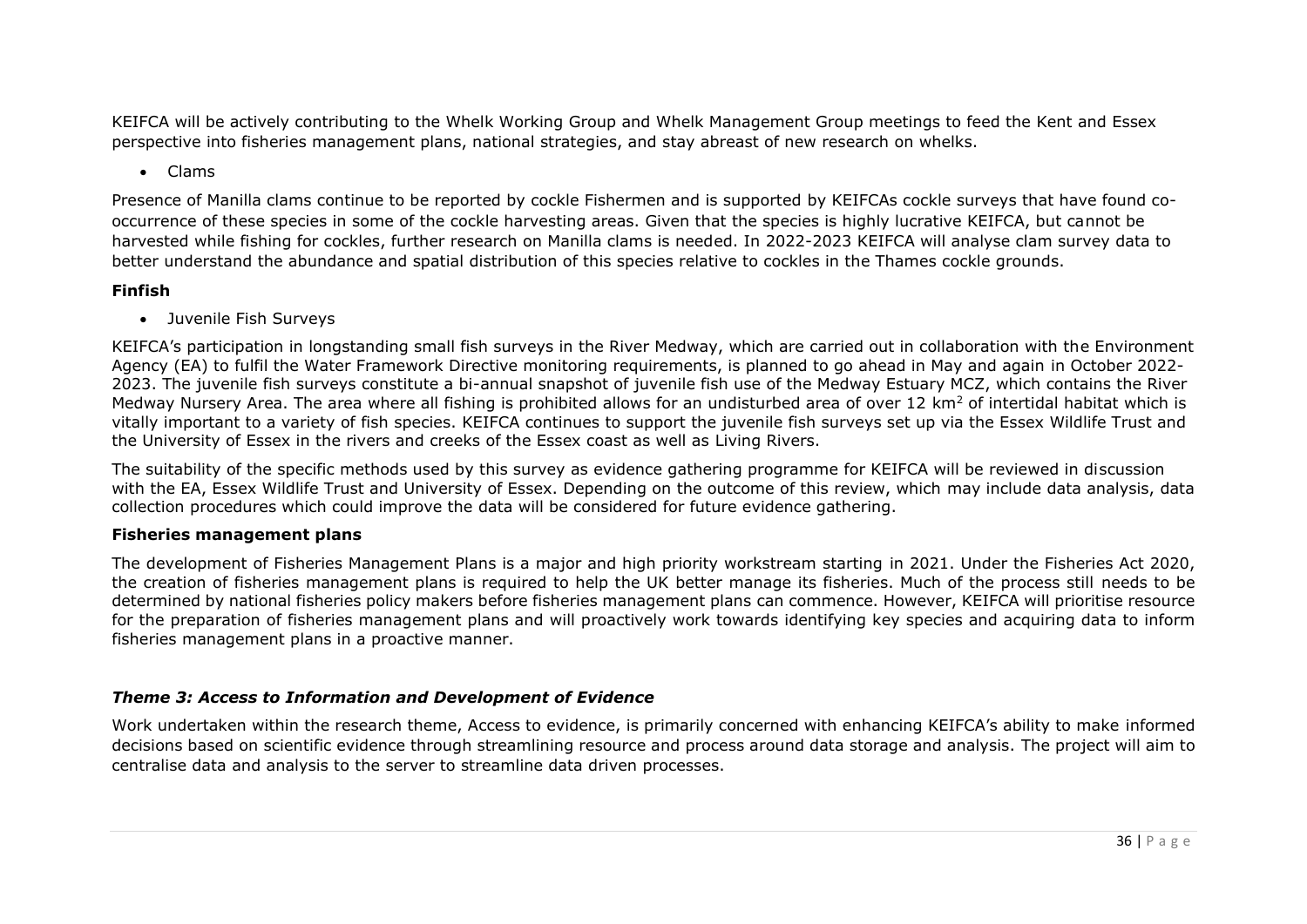KEIFCA has several datasets for various types of data such as, cockles, oyster and whelks, housed in different digital formats, but primarily as Excel datasheet and Microsoft Access databases. Spatial data has been stored in a variety of file formats that are compliant with ESRI ArcView and QGIS software.

The need to improve GIS (Geographic Information System) data handling and data analysis procedures were identified as critical area for KEIFCA to improve on and fits into the third research theme. Updating of the data storage system will involve migrating existing data to modern relational database that has GIS capability is a key area where the organisation stands to improve its access to evidence and the work is less likely to be impacted by COVID-19 restrictions than fieldwork.

In 2022-2023 the majority of the work will be focussed on cleaning and standardising data prior to being imported into the new databases, continuing from the work started in 2021-2022. The development of Reproducible Analytical Pipelines (RAPs) development will be undertaken as and when they are needed to analyse data, throughout the year. This activity is not time specific, other than ensuring that analyses and results are delivered on time to facilitate reports and management. For example, annual assessments of cockle survey data will be coded into R in preparation to inform management decisions prior to the start of the seasonal cockle fishery.

The following table presents the delivery schedule for key KEIFCA reports for 2022/23

| <b>Publication theme</b>                | <b>Anticipated date</b> | <b>Authors</b>       |
|-----------------------------------------|-------------------------|----------------------|
| Cockle review - Spatial component       | February/March 2022     | <b>LSCO</b>          |
| Whelk annual landings report            | January 2023            | CIFCO, AA, LSCO, LCO |
| Annual cockle survey report             | May 2022                | ACIFCO, LSCO         |
| Annual native oyster survey report      | November 2022           | <b>LSCO</b>          |
| Annual Research Report                  | September 2022          | <b>LSCO</b>          |
| Goodwin Sands Sabellaria project report | March 2022              | LSCO, CIFCO          |

## *Research report publication schedule for 2021-2022*

## **Research meetings schedule**

Regular meetings that are planned for 2022-2023 which include or are exclusively focussed on Research are listed in the table below. Several non-listed meetings with are held, primarily providing feedback to consultations. In 2022-2023 KEIFCA will have the opportunity to feed into the cable routing process for the extension of windfarms under the Five Estuaries and North Falls projects. KEIFCA will have regular meetings with stakeholders, e.g., Goodwin Sands Conservation Truest, Natural England and the Marine Maritime Organisation, regarding the development of management for the Goodwin Sands MCZ. KEIFCA will also reporting back on the Sabellaria survey project to project partners and have meetings with NE and the MMO about strategic approach taken to develop byelaws for the Goodwin Sands MCZ and how lessons can be applied elsewhere.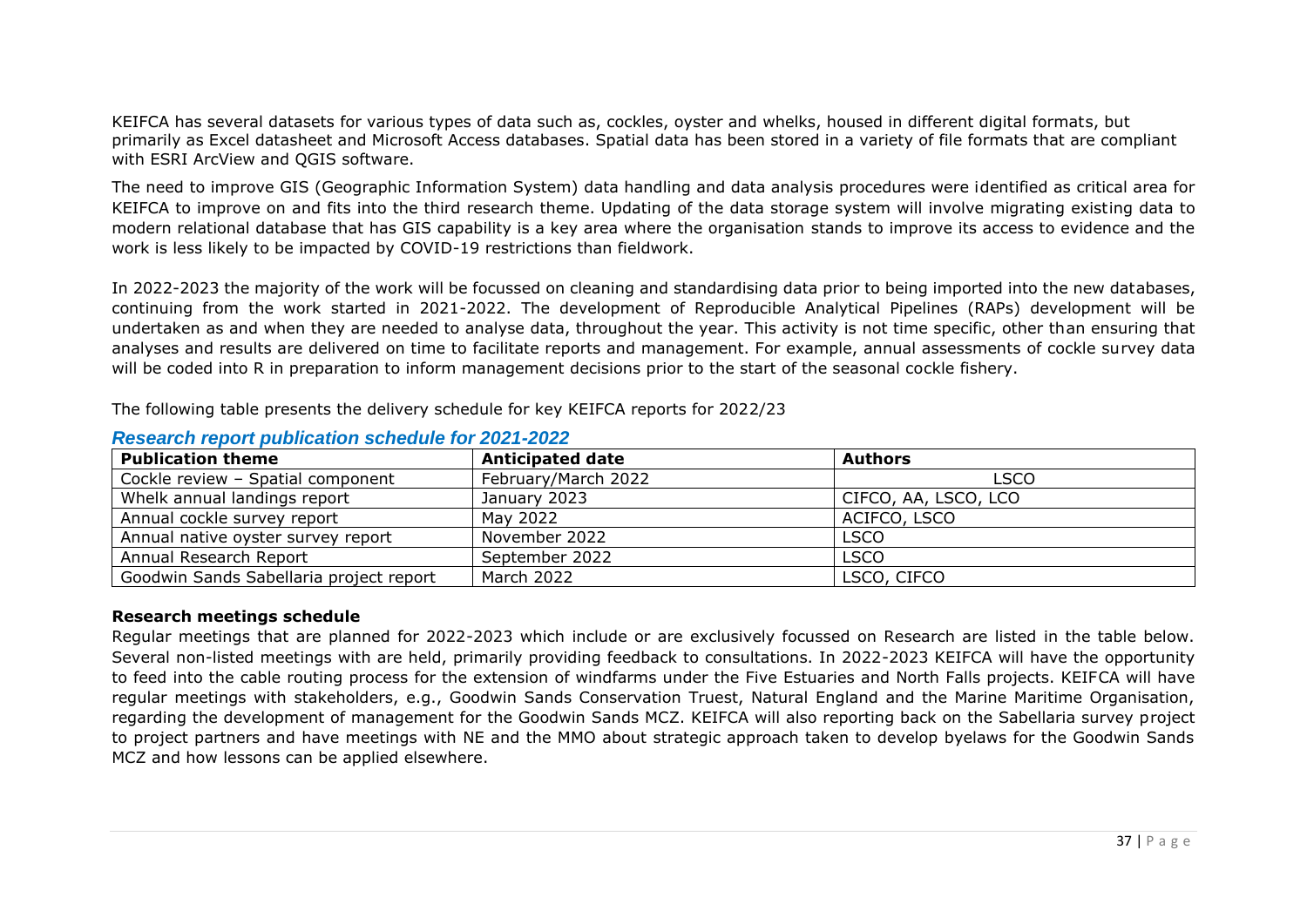| <b>Meeting</b>                 | <b>Frequency/dates</b>         | <b>Topics/Purpose</b>                      |
|--------------------------------|--------------------------------|--------------------------------------------|
| Authority Committee meetings   | Quarterly (Feb, May, Sep, Nov) | Progress report on core fisheries and new  |
|                                |                                | research projects                          |
| TAG (Technical Advisory Group) | Quarterly (Feb, May, Sep, Nov) | IFCA scientific/research lead's meeting    |
|                                |                                | regarding fisheries and management         |
|                                |                                | issues.                                    |
| <b>Whelk Working Group</b>     | Quarterly (Jan, May, Sep, Nov) | Science and stock management issues        |
| <b>Whelk Management Group</b>  | Quarterly (Jan, May, Sep, Nov) | Seafish led industry liaison and           |
|                                |                                | development of a Fisheries Management      |
|                                |                                | Plan.                                      |
| <b>ENORI</b>                   | Monthly                        | Oyster restoration work in restoration box |
|                                |                                | in the BCRC MCZ.                           |
| Natural England                | Quarterly (Feb, May, Sep, Nov) | Strategic 3 monthly calls with CIFCO and   |
|                                |                                | LSCO to discuss strategic work             |
| Natural England                | Monthly                        | NE meet with LSCO to discuss research      |
|                                |                                | development                                |

**Table of regular meetings which include or are exclusively focused on KEIFCA research**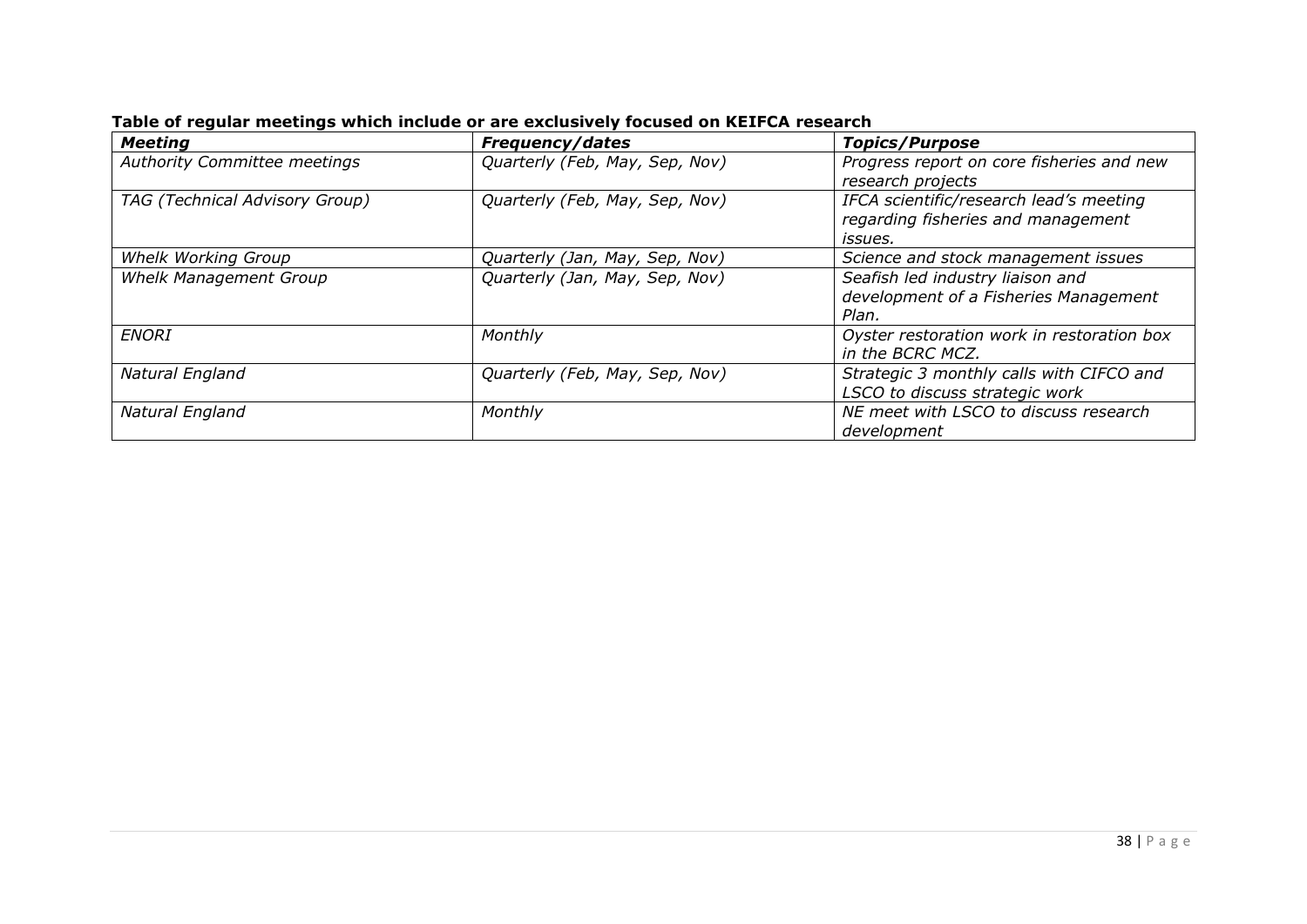## *Structure and governance of the Authority*

## *Structure*

The Kent and Essex Inshore Fisheries and Conservation Order 2010 makes provision for the establishment of the Kent and Essex Inshore Fisheries and Conservation District and for the Authority for that district. The Order lays out the membership and proceedings of the Authority and makes provision in relation to the expenses of the Authority and to the reimbursement of members' expenses.

The Order states that the Authority is to consist of 21 members, comprised of nine councillors, ten "general members" or MMO appointees (of which one must be an employee of the MMO, and two additional members from the EA and NE. The Order also lays out how the expenses of the Authority should be divided between the councils.

#### *Governance*

Good governance is at the heart of sound decision-making and it is because of this that KEIFCA have already adopted key working documents that will aid the smooth and transparent working of the Authority (i.e. Code of Conduct, Standing Orders, Financial Regulations, register of members' interests and a policy on Members' Allowances/Expenses). KEIFCA utilise Kent County Council for legal, constitutional, financial and HR support, as well as one-off support on procurement and other key activities.

#### *Members*

IFCA members are a vital component of helping KEIFCA deliver many of the key concepts expressed in the IFCA vision, but especially in helping to "secure the right balance between social, environmental and economic benefits to ensure healthy seas, sustainable fisheries and a viable industry".

IFCA members attend the quarterly IFCA meetings, with some members also attending specialist Technical Panel meetings where specific issues are discussed in greater detail; recommendations from these meetings are then taken forward to the next full meeting of the Authority. The member's role within the organisation is to decide and comment on the strategy and direction of the organisation and to make key strategic decisions (e.g. agree on budget, staffing levels, stock management measures, etc.).

| <b>Relevant Council</b>         | Number of<br>members | Percentage payment<br>of KEIFCA levy |
|---------------------------------|----------------------|--------------------------------------|
| <b>Essex County Council</b>     |                      | 43.12%                               |
| Kent County Council             |                      | 43.12%                               |
| Medway Council                  |                      | 7.55%                                |
| Southend on Sea Borough Council |                      | 2.42%                                |
| <b>Thurrock Council</b>         |                      | 3.79%                                |

| <b>List of Members</b> (**Chairman, *Vice-Chairman) |                      |  |  |  |  |
|-----------------------------------------------------|----------------------|--|--|--|--|
| **Cllr J L Lamb                                     | Southend BC          |  |  |  |  |
| <b>Clir N Collor</b>                                | Kent CC              |  |  |  |  |
| <b>CIIr T Hills</b>                                 | Kent CC              |  |  |  |  |
| <b>Clir L Parfitt-Reid</b>                          | Kent CC              |  |  |  |  |
| <b>Cllr J Fleming</b>                               | <b>Essex CC</b>      |  |  |  |  |
| <b>Clir A Goggin</b>                                | <b>Essex CC</b>      |  |  |  |  |
| <b>Clir M Skeels</b>                                | <b>Essex CC</b>      |  |  |  |  |
| <b>Cllr M Coxshall</b>                              | Thurrock BC          |  |  |  |  |
| <b>Clir H Tejan</b>                                 | Medway BC            |  |  |  |  |
| <b>A Baker</b>                                      | NE Representative    |  |  |  |  |
| <b>L</b> Faulkner                                   | EA Representative    |  |  |  |  |
| J Rowley                                            | MMO Representative   |  |  |  |  |
| *P J Nichols                                        | MMO Appointee        |  |  |  |  |
| <b>E</b> Gilson                                     | MMO Appointee        |  |  |  |  |
| <b>A Rattley</b>                                    | MMO Appointee        |  |  |  |  |
| Dr L Fonseca                                        | MMO Appointee        |  |  |  |  |
| <b>B</b> Chapman                                    | MMO Appointee        |  |  |  |  |
| <b>P</b> Wexham                                     | MMO Appointee        |  |  |  |  |
| <b>E</b> Hannam                                     | MMO Appointee        |  |  |  |  |
| T Ferry                                             | MMO Appointee        |  |  |  |  |
| <b>R</b> Turner                                     | <b>MMO Appointee</b> |  |  |  |  |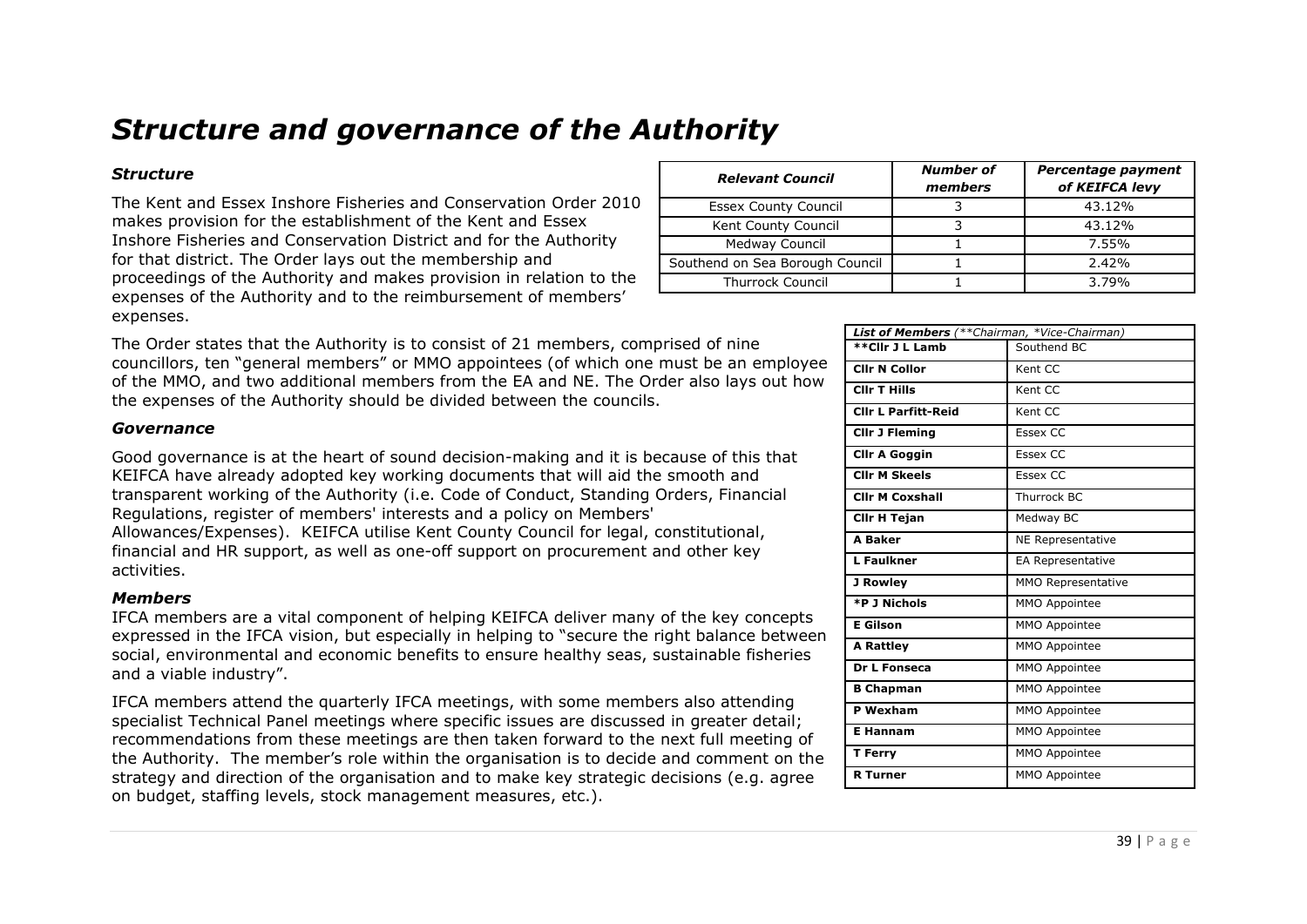## *Staff*

The officers and administration staff implement the strategic decisions that the Authority (i.e. members) have agreed. The IFCA staff, led by the Chief IFC Officer (Diagram 4), are responsible for the ongoing operations of KEIFCA (e.g. appointing staff, setting and managing staff performance, implementing the agreed stock management measures and enforcement etc.) and report back to the members on key issues and matters for discussion each quarter.

At present KEIFCA employs 14 full time staff, 1 part-time staff, a part time Clerk and a part time financial advisor. In addition to this the Authority also contributes to the services of the Chairman and Vice-Chairman. The structure and key roles of each member of staff are laid out in Fig.4. Officers across the organisation continue to be trained to undertake various tasks as this approach gives KEIFCA a huge amount of flexibility in being able to deliver all of KEIFCA's duties and react to events.

#### *Staff performance and assessment*

KEIFCA currently use a process similar to Kent County Council's (KCC) staff performance monitoring system. The system is based on a yearly review of an employee's performance using a series of objectives that are agreed between the employee's line manager and the employee. The objectives and the outputs of the employee relate back to the overall objectives in the annual plan. Depending upon how well an employee meets, or exceeds, the targets set during this process an employee may move up the incremental scale, this is dependant upon budgetary constraints and pay scale.

## *Training*

There exists within KEIFCA a core understanding, level of experience and knowledge related to the range of work of the IFCA. Important training areas include; developing IFC officer enforcement and seamanship skills, building on survey skills within the organisation and developing officers' ability to undertake a range of surveys and helping staff expand their IT skills (including using GIS and website maintenance).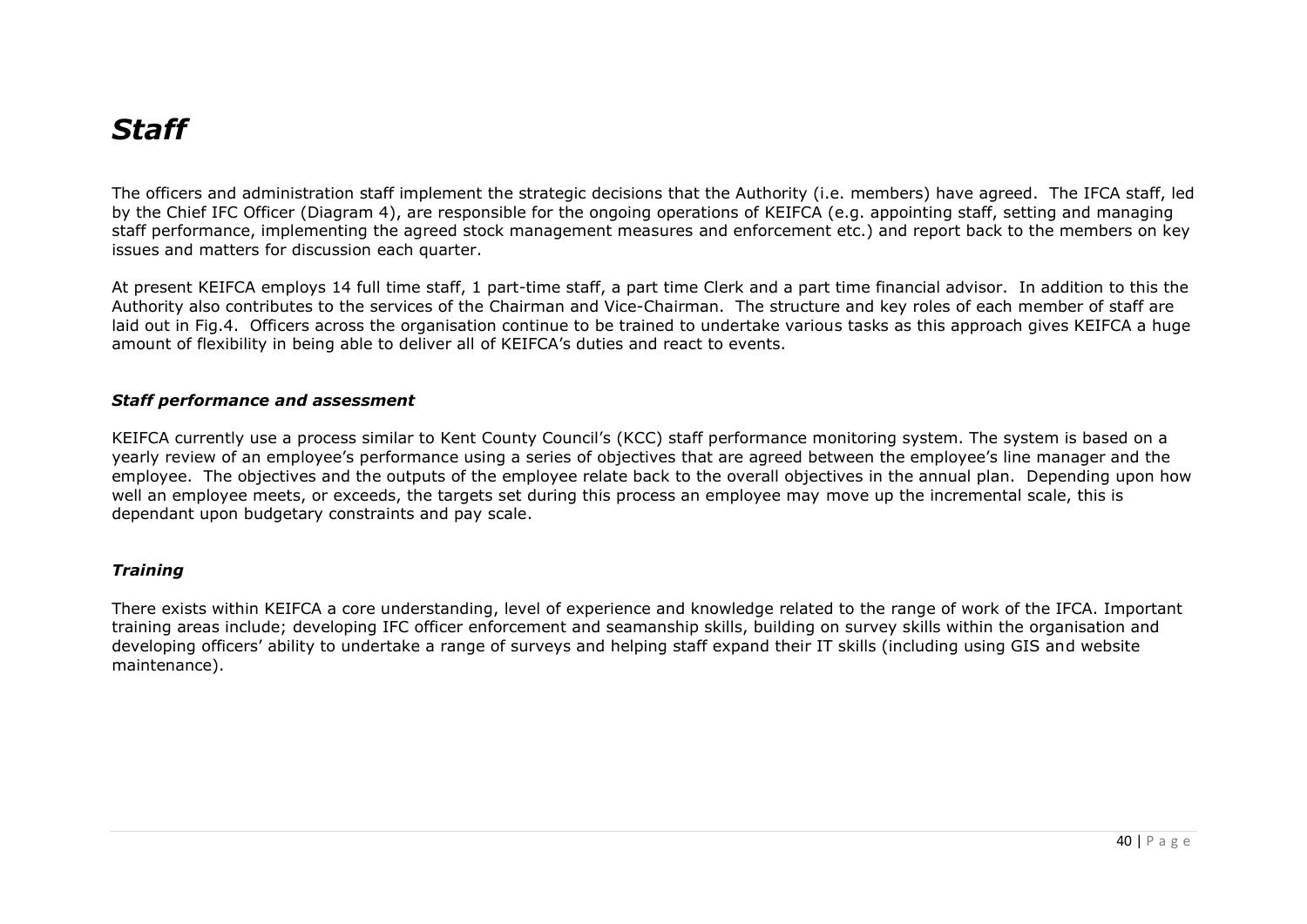| <b>Staff Structure</b>                                                                                                                                                                                                                                                                                                                                 |                                                                                                                                                                                                                                                                                                                                                                                   | Chief IFCO (Kent)                                                                                                                                                                                                                                                                                                                                                                    |                                                                                                                                                                                                                                                  |                                                                                                                                                         |
|--------------------------------------------------------------------------------------------------------------------------------------------------------------------------------------------------------------------------------------------------------------------------------------------------------------------------------------------------------|-----------------------------------------------------------------------------------------------------------------------------------------------------------------------------------------------------------------------------------------------------------------------------------------------------------------------------------------------------------------------------------|--------------------------------------------------------------------------------------------------------------------------------------------------------------------------------------------------------------------------------------------------------------------------------------------------------------------------------------------------------------------------------------|--------------------------------------------------------------------------------------------------------------------------------------------------------------------------------------------------------------------------------------------------|---------------------------------------------------------------------------------------------------------------------------------------------------------|
|                                                                                                                                                                                                                                                                                                                                                        | - Strategic direction for IFCA<br>- National representation<br>- Oversee KEIFCA operations and reporting to KEIFCA members<br>- Management implementation & evaluation of byelaws<br>- In charge of PR - strategy & implementation                                                                                                                                                |                                                                                                                                                                                                                                                                                                                                                                                      |                                                                                                                                                                                                                                                  |                                                                                                                                                         |
|                                                                                                                                                                                                                                                                                                                                                        |                                                                                                                                                                                                                                                                                                                                                                                   | <b>Assistant Chief IFCO (Essex)</b>                                                                                                                                                                                                                                                                                                                                                  |                                                                                                                                                                                                                                                  |                                                                                                                                                         |
|                                                                                                                                                                                                                                                                                                                                                        | - Oversee implementation of IFCA strategy (day to day management)<br>- Coordinate planning and delivery with science and compliance leads & vessel skippers<br>- Lead technical input into annual plans and reports<br>- Lead Training Officer<br>- Lead officer for byelaw review                                                                                                |                                                                                                                                                                                                                                                                                                                                                                                      |                                                                                                                                                                                                                                                  |                                                                                                                                                         |
|                                                                                                                                                                                                                                                                                                                                                        |                                                                                                                                                                                                                                                                                                                                                                                   |                                                                                                                                                                                                                                                                                                                                                                                      |                                                                                                                                                                                                                                                  |                                                                                                                                                         |
| <b>Lead Compliance</b><br>Officer/IFCO (Essex)                                                                                                                                                                                                                                                                                                         | <b>Lead Scientific and Conservation</b><br>Officer/IFCO (Kent)                                                                                                                                                                                                                                                                                                                    | Patrol Vessel Skipper/IFCO (Kent)                                                                                                                                                                                                                                                                                                                                                    | Patrol Vessel Skipper/IFCO (Essex)                                                                                                                                                                                                               | Office Manager (Kent)                                                                                                                                   |
| - Lead planning, coordination, delivery<br>and reporting of key compliance and<br>enforcement activities.<br>- KEIFCA case file and prosecution lead<br>- KEIFCA lead in national compliance<br>groups (NIMEG) and projects (Intel)<br>- Support officers in developing<br>enforcement skills<br>- Support compliance operations on land<br>and at sea | - Lead planning, coordination, delivery and<br>reporting of key environment, data and<br>research activities.<br>- Develop and report on KEIFCA fisheries<br>and MPA management measures<br>- Develop working relationships with<br>partner organisations/ academic bodies<br>- GIS lead (storing/presenting scientific<br>evidence)<br>- KEIFCA lead in national research groups | - Leads for operation and maintenance of the vessels<br>- Line manage IFCO's<br>- Tasking of First Mates and IFCO's at sea and ashore<br>- Responsible for managing vessel budgets<br>- Technical input into annual plans and reports<br>- Carry out enforcement and survey tasks<br>- Liaise with LCO and LSCO for compliance and survey planning<br>Patrol Vessel<br>Patrol Vessel | - Manage budget process<br>(ordering system, oracle<br>management etc.)<br>- Byelaw administration<br>- Admin support for annual<br>plans reports and quarterly<br>meetings<br>- Lead HR member of staff<br>- Management of general<br>enguiries |                                                                                                                                                         |
|                                                                                                                                                                                                                                                                                                                                                        | and projects (TAG)<br>- Tasking of Scientific and Conservation<br>Officers                                                                                                                                                                                                                                                                                                        | First Mate/<br>First Mate/<br>IFCO (Kent)<br>IFCO (Essex)                                                                                                                                                                                                                                                                                                                            | Compliance Officer/IFCO (Essex)                                                                                                                                                                                                                  | Admin Assistant p/t (Kent)                                                                                                                              |
|                                                                                                                                                                                                                                                                                                                                                        | - Support officers in developing evidence &<br>research skills<br>- Support compliance operations on land<br>and at sea                                                                                                                                                                                                                                                           | - Assist Skipper and act as stand-<br>in skipper<br>- Support operation and<br>maintenance of patrol vessels<br>- Carry out enforcement and                                                                                                                                                                                                                                          | - Carry out RIB coxswain duties<br>- Carry out duties as lead MPA<br>compliance officer<br>- Support operation and<br>maintenance of patrol vessels<br>- Carry out enforcement and                                                               | - Lead licensing and permitting<br>coordination<br>- Lead whelk fishery<br>management process                                                           |
|                                                                                                                                                                                                                                                                                                                                                        | Scientific and Conservation Officer/ IFCO<br>(Kent)                                                                                                                                                                                                                                                                                                                               | survey tasks<br>- Undertake strategic projects*                                                                                                                                                                                                                                                                                                                                      | survey tasks<br>- Support intel workstream                                                                                                                                                                                                       | - Provide administrative and<br>clerical support (byelaws<br>$etc.$ )                                                                                   |
| *Strategic projects are<br>described on a yearly basis<br>from the annual plan                                                                                                                                                                                                                                                                         | - Carry out Habitat Reg's Assessments<br>- Carry out byelaw impact assessments and<br>support byelaw process<br>- Carry out consultation replies<br>- Support research and GIS projects<br>- Support compliance operations on land &                                                                                                                                              | IFCO (Kent)<br>IFCO (Kent)<br>- Carry out enforcement and survey tasks<br>- Support operation and maintenance of the patrol vessels                                                                                                                                                                                                                                                  | IFCO (Essex)                                                                                                                                                                                                                                     | - Maintain files and record<br>systems<br>- Assist in admin support for<br>annual plans reports and<br>quarterly meetings<br>- Administer the financial |
|                                                                                                                                                                                                                                                                                                                                                        | sea                                                                                                                                                                                                                                                                                                                                                                               | - Undertake strategic projects*                                                                                                                                                                                                                                                                                                                                                      |                                                                                                                                                                                                                                                  | arrangements of the<br>Authority                                                                                                                        |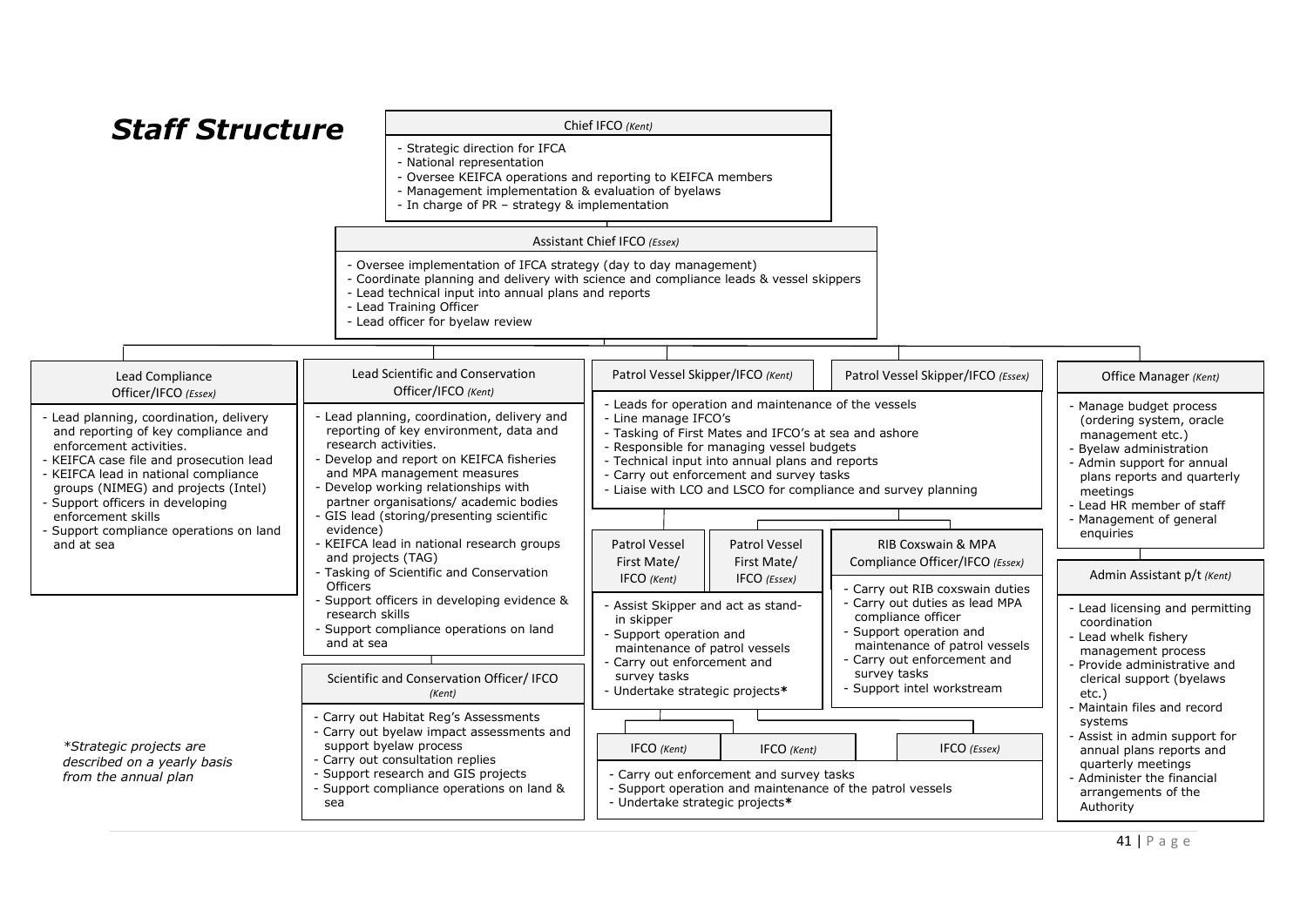## *Resources*

## *Offices*

KEIFCA currently rents 2 offices; a main office in Ramsgate in Kent and a satellite office in Brightlingsea in Essex. The location of the two offices allows the organisation to efficiently undertake all its duties and helps KEIFCA build and maintain strong links with all its stakeholders either side of the Thames Estuary. The remit of the offices revolves primarily around the spatial distribution of work, with the Brightlingsea office specialising in Essex based issues relating to enforcement, consultations and surveys; the Ramsgate office also undertaking the equivalent tasks on the Kent coast but is in addition the centre for core overarching organisational activities (e.g. administration support, legal support, HR work etc).

#### *Vehicles*

KEIFCA owns two Toyota Hilux pickup trucks and two VW Caddy vans, with one truck and one van based at each office. The vehicles are used to transport officers on enforcement duties and key equipment around the district. The Authority also owns four Honda All-Terrain Vehicles (ATV) that are based at Shoeburyness which are used for cockle surveys and other intertidal work.

#### *Boats*

KEIFCA has four fishery patrol vessels. The 'Nerissa' is based in Ramsgate and has a crew of four, is a 17m catamaran, and carries a RIB which can be launched from its ramp in various sea conditions to undertake boardings at sea. The RIB carried by Nerissa is a standalone vessel called 'Nereus', which is a 5.4m SeaRider which can take a crew of up to 3 officers to undertake boarding operations either from 'Nerissa' or independently.

'Tamesis' is a 12m catamaran which came into service in 2011 and which was partially EU grant funded. This vessel is based at Brightlingsea and has a crew of three which is supplemented by the Essex shore officer post to make a mustered crew of four, and can undertake enforcement, monitoring and survey duties. The vessel also carries a RIB for boarding and a hydraulic hauler which is used for hauling pots and nets to check for compliance with byelaws etc.

'FPV Vigilant' is a 2020 7.8m Ribcraft RIB which operates completely independently of the larger vessels. Purchased new with EMFF partial funding in January 2020, it is used as a fast response enforcement vessel. Operating with twin outboard engines, it is an improvement in capability and with regards to officer safety compared to the vessel it replaces. Capable of in excess of 40 knots it provides effective coverage of all of the rivers and estuaries within the District and can be transported by road to launch sites close to where it is required.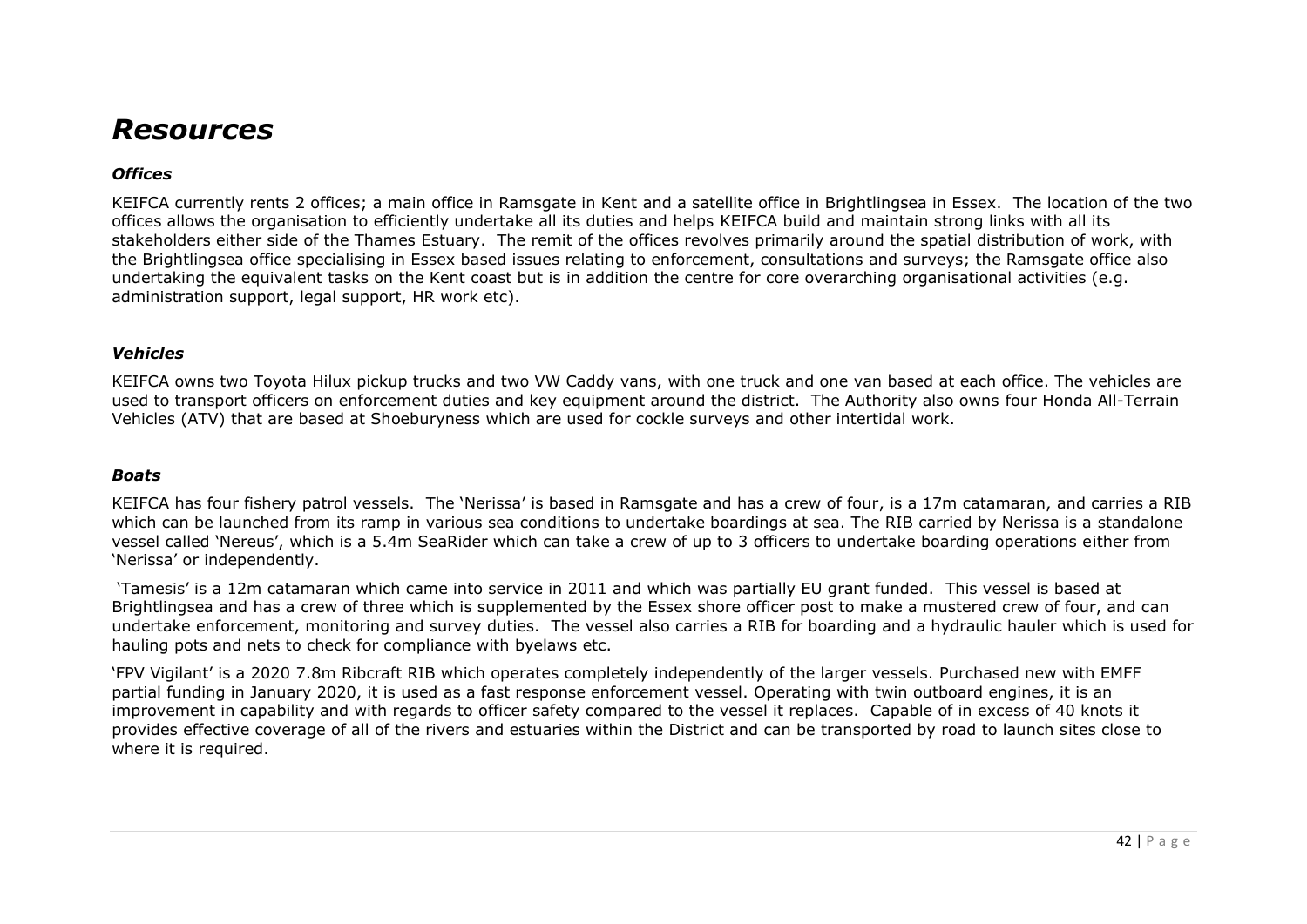## *Appendix 1 - Risk Management Strategy*

#### *Introduction*

The management of risk is considered in all activities conducted by KEIFCA officers. All employees are familiar with the management of risk through developing risk assessments covering safe working practices through to scrutinising invoices and purchase orders to identify financial risks. Risk assessments are reviewed on an annual basis as a minimum. The risk matrix below is reviewed on a regular basis by the senior management team comprising the Chief IFC Officer (CIFCO), Assistant Chief IFC Officer (ACIFCO) and the Office Manager (OM). The matrix below highlights those risks identified for the financial years 2021/22. Risks from Covid 19 have been separated out but are seen as part of how we will now do our work in 2021/22.

#### *KEIFCA Management and Governance risks*

- Failure to meet Kent & Essex IFCA objectives. (CIFCO)
- IFCA decision challenged and over turned in court on the basis that the IFCA has not considered all of the relevant evidence or that one or more Members had a conflict of interest when taking part in making a decision. (CIFCO & Clerk)
- Injury to staff due to unsafe working practices. (CIFCO)
- Failure to maintain effective financial management and control. (CIFCO, Financial Advisor & OM)
- Failure to secure data. (CIFCO & OM)
- Failure of vessel assets. (CIFCO & ACIFCO)
- High turnover of staff. (CIFCO)

#### *KEIFCA Operational risks – Failure to implement IFCA duties*

- Failure to effectively monitor and enforce legislation. (CIFCO)
- Enforcement activities conducted in an unprofessional and uncoordinated manner. (CIFCO)
- Failure to maintain survey/sampling programme. (CIFCO)
- Degradation of environmentally sensitive/designated areas due to fishing activity. (CIFCO & ACIFCO)
- Shellfish stocks collapse. (CIFCO)
- Fisheries in the District impacted by the activities of developers/industry. (CIFCO)
- Insufficient time to fully consider environmental impact assessments for inshore developments. (CIFCO)
- Failure to fully engage with stakeholders. (CIFCO)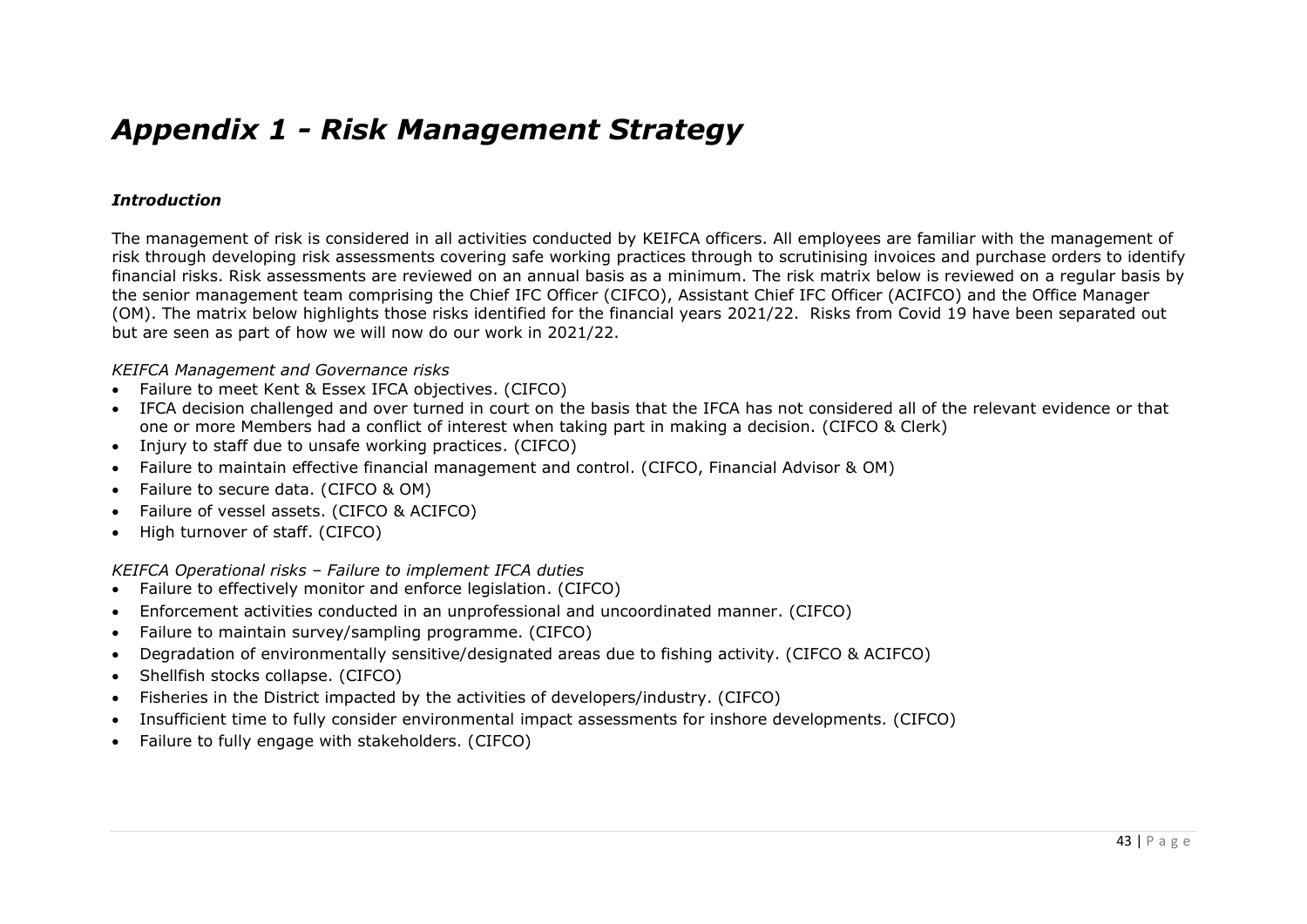| <b>Description</b>                                                                                                                                                                                                                                                               |                                                                                                                             | <b>Risk</b>                                                                                                                                                                                                                                                                                                                                       | High 4 - 3 - 2 - 1 Low                                                                                                                                                                                                                                                                                                                                             |                                                                                                                                         |                                                                                                                                                                                                                                                                                                                                                                                                                                                                                                                                                                                                                                                                            |                                                                                                                                              |
|----------------------------------------------------------------------------------------------------------------------------------------------------------------------------------------------------------------------------------------------------------------------------------|-----------------------------------------------------------------------------------------------------------------------------|---------------------------------------------------------------------------------------------------------------------------------------------------------------------------------------------------------------------------------------------------------------------------------------------------------------------------------------------------|--------------------------------------------------------------------------------------------------------------------------------------------------------------------------------------------------------------------------------------------------------------------------------------------------------------------------------------------------------------------|-----------------------------------------------------------------------------------------------------------------------------------------|----------------------------------------------------------------------------------------------------------------------------------------------------------------------------------------------------------------------------------------------------------------------------------------------------------------------------------------------------------------------------------------------------------------------------------------------------------------------------------------------------------------------------------------------------------------------------------------------------------------------------------------------------------------------------|----------------------------------------------------------------------------------------------------------------------------------------------|
| (owner)                                                                                                                                                                                                                                                                          | <b>Impact</b>                                                                                                               | <b>Likelihood</b>                                                                                                                                                                                                                                                                                                                                 | <b>Financial</b>                                                                                                                                                                                                                                                                                                                                                   | <b>Reputation</b>                                                                                                                       | <b>Mitigation</b>                                                                                                                                                                                                                                                                                                                                                                                                                                                                                                                                                                                                                                                          | <b>Residual Risk</b>                                                                                                                         |
| Failure to meet new<br>Kent & Essex IFCA<br>objectives (CIFCO)                                                                                                                                                                                                                   | 4<br>Change to<br>organisation<br>structure and<br>duties.                                                                  | 1<br><b>KEIFCA officers</b><br>have worked<br>with the Defra<br>implementation<br>team to set<br>objectives that<br>whilst<br>aspirational are<br>hopefully<br>realistic. Defra<br>have also<br>indicated that<br>the objectives<br>can be<br>reviewed.                                                                                           | New burdens money<br>funded via Defra and<br>the local authorities<br>aims to cover the<br>increased costs from<br>the new IFCA duties.<br>If additional funding<br>is not passed to<br>KEIFCA or funding<br>from LAs is reduced,<br>capacity to meet new<br>duties would be<br>limited. If KEIFCA<br>fails to meet new<br>objectives funding<br>could be reduced. | Potential loss of faith<br>in KEIFCAs<br>governance and<br>organisational<br>structure by Defra<br>and other key<br>organisations       | Reflect new Kent & Essex IFCA objectives<br>clearly in annual plans and reports<br>Communicate the new requirements and<br>duties of KEIFCA to all Authority members<br>and staff<br>Integrate new objectives and tasks into staff<br>structure and job descriptions. Make sure<br>new IFCA priorities are discussed at staff<br>meetings and staff appraisals<br>Introduce management systems to set up<br>agreed tasks for each member of staff per<br>quarter. Set up systems to monitor staff<br>time spent on each success criteria.                                                                                                                                  | $\overline{2}$<br>Possibility that although<br>progress will have been<br>made KEIFCA could fail to<br>fully meet all its new<br>objectives. |
| IFCA decision<br>challenged and over<br>turned in court on<br>the basis that the<br>IFCA has not<br>considered all of<br>the relevant<br>evidence or that<br>one or more<br>Members had a<br>conflict of interest<br>when taking part in<br>making a decision<br>(CIFCO & Clerk) | 4<br>KEIFCA might have<br>to review decision<br>making procedures.<br>KEIFCA might need<br>to review previous<br>decisions. | 1<br>The Clerk will<br>advise on<br>conflict of<br>interest matters<br>(and the Code of<br>Conduct adopted<br>by the IFCA<br>requires all<br>members to<br>complete a<br>register of<br>interests)<br><b>KEIFCA staff</b><br>ensure that the<br>reports to and<br>minutes of IFCA<br>meetings<br>properly record<br>the reasons for<br>decisions. | 4<br>KEIFCA could face<br>financial loss if such<br>a case was lost                                                                                                                                                                                                                                                                                                | 4<br>Potential loss of faith<br>in KEIFCA's<br>governance and<br>organisational<br>structure by Defra<br>and other key<br>organisations | All of reports to the IFCA will contain all of<br>the evidence and information needed for the<br>IFCA to make an informed decision<br>The Financial Advisor and Clerk attend all<br>IFCA meetings;<br>Every decision must have a proper audit<br>trail and be in writing, even if it is made and<br>ratified afterwards by the IFCA;<br>Consultation with affected<br>individuals/industries will be carried out and<br>the results of the consultations reported to<br>the IFCA when they make decisions;<br>KEIFCA have adopted procedures in our<br>Standing Orders whereby members of the<br>public and industries not represented on the<br>IFCA can address meetings | Limited potential for such a<br>challenge due to extensive<br>best practice mitigation<br>measures.                                          |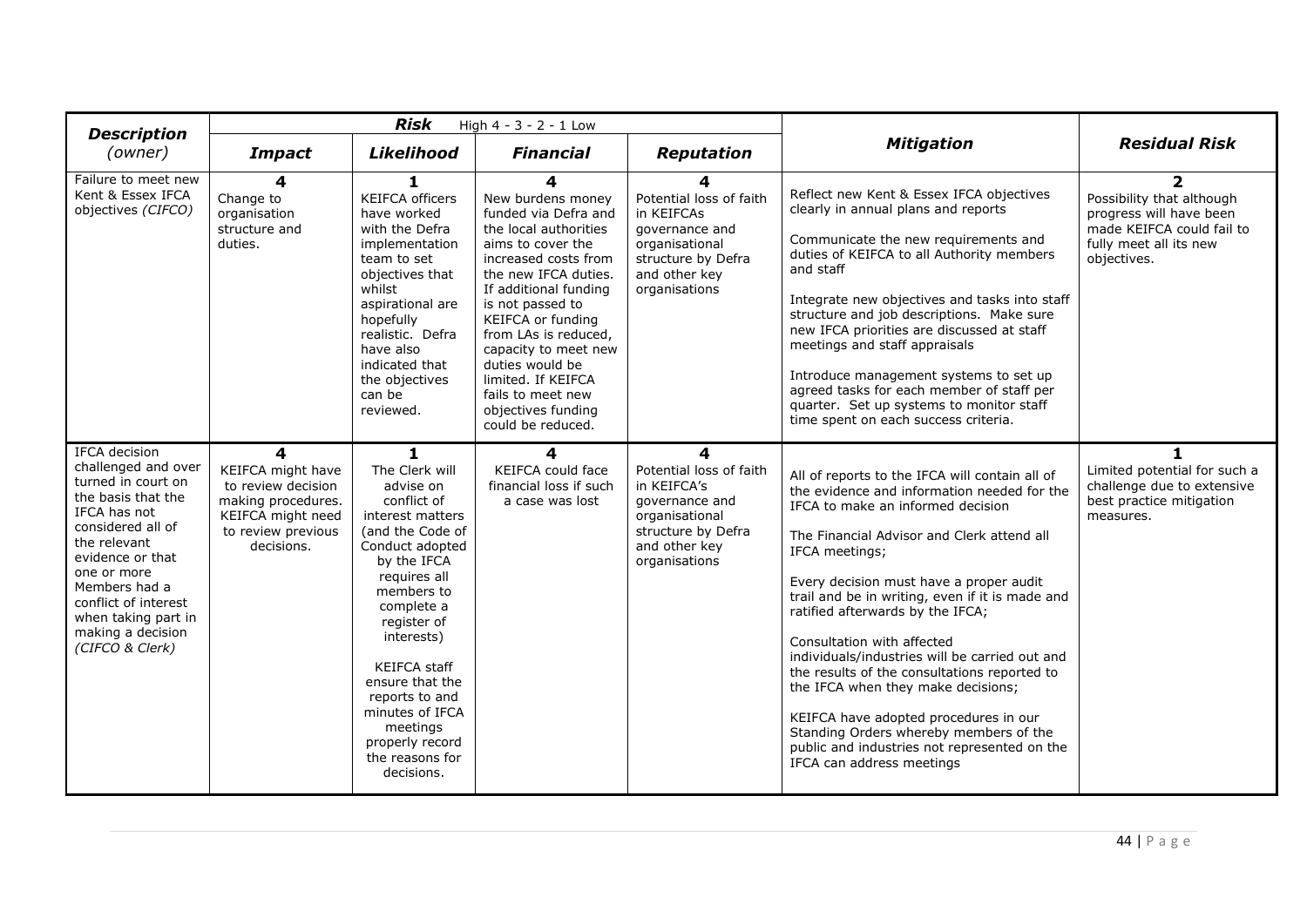| Injury to staff due<br>to unsafe working<br>practices (CIFCO)                            | 4<br>Death or injury of<br>staff.                                                                                                                                                        | $\overline{2}$<br>Well trained<br>staff.<br>Provision of high<br>standard safety<br>equipment.<br>Well maintained<br>vessels.<br>Well maintained<br>vehicles. | 4<br>Injury claims,<br>tribunals.<br><b>HSE/MCA</b><br>investigations.        | 3<br>Poor morale of staff<br>leading to problems<br>with retention.                                                              | Mandatory safety training register<br>maintained.<br>Adequate training budget to cover all<br>training requirements.<br>Well trained staff.<br>Risk assessments available and regularly<br>reviewed for each task.<br>High quality PPE issued to all staff.<br>Safety drills conducted on vessels.<br>Boarding procedure developed and<br>implemented.<br>Lone Working Policy developed and<br>implemented.<br>Conflict Resolution Policy developed and<br>training provided. | 3<br>Regularly working in<br>hazardous environments.<br>Difficult to mitigate for<br>unforeseen circumstances.                                                        |
|------------------------------------------------------------------------------------------|------------------------------------------------------------------------------------------------------------------------------------------------------------------------------------------|---------------------------------------------------------------------------------------------------------------------------------------------------------------|-------------------------------------------------------------------------------|----------------------------------------------------------------------------------------------------------------------------------|-------------------------------------------------------------------------------------------------------------------------------------------------------------------------------------------------------------------------------------------------------------------------------------------------------------------------------------------------------------------------------------------------------------------------------------------------------------------------------|-----------------------------------------------------------------------------------------------------------------------------------------------------------------------|
| Failure to maintain<br>effective financial<br>management and<br>control. (CIFCO &<br>OM) | 4<br>Fraudulent activity<br>leading to misuse<br>and/or<br>misappropriation of<br>funds.<br>Unforeseen<br>expenditure, major<br>mechanical failure<br>or loss of large<br>vessel assets. | $\overline{2}$<br>Limited staff<br>access to<br>financial<br>information and<br>authority to<br>spend money.<br>Vessel reserve<br>funds<br>maintained.        | 4<br>Lack of financial<br>resources to carry<br>out statutory<br>obligations. | 4<br>The Authority is<br>funded through local<br>taxpayer money,<br>expectation to<br>provide a best value<br>for money service. | External audit of accounts by Audit<br>Commission.<br>Internal Audit conducted by Kent County<br>Council.<br>Restricted use for purchase cards.<br>Kent & Essex IFCA Financial Regulations.<br>Restricted authority to sign cheques.<br>Annual Plan and Report.<br>Yearly reviews of inventories.<br>Production of detailed accounts.<br>Maintenance of reserve funds.                                                                                                        | 1<br>Very limited potential for<br>large scale fraud or<br>corruption.<br>Small scale misuse of<br>consumable items is still<br>possible.<br>Well maintained vessels. |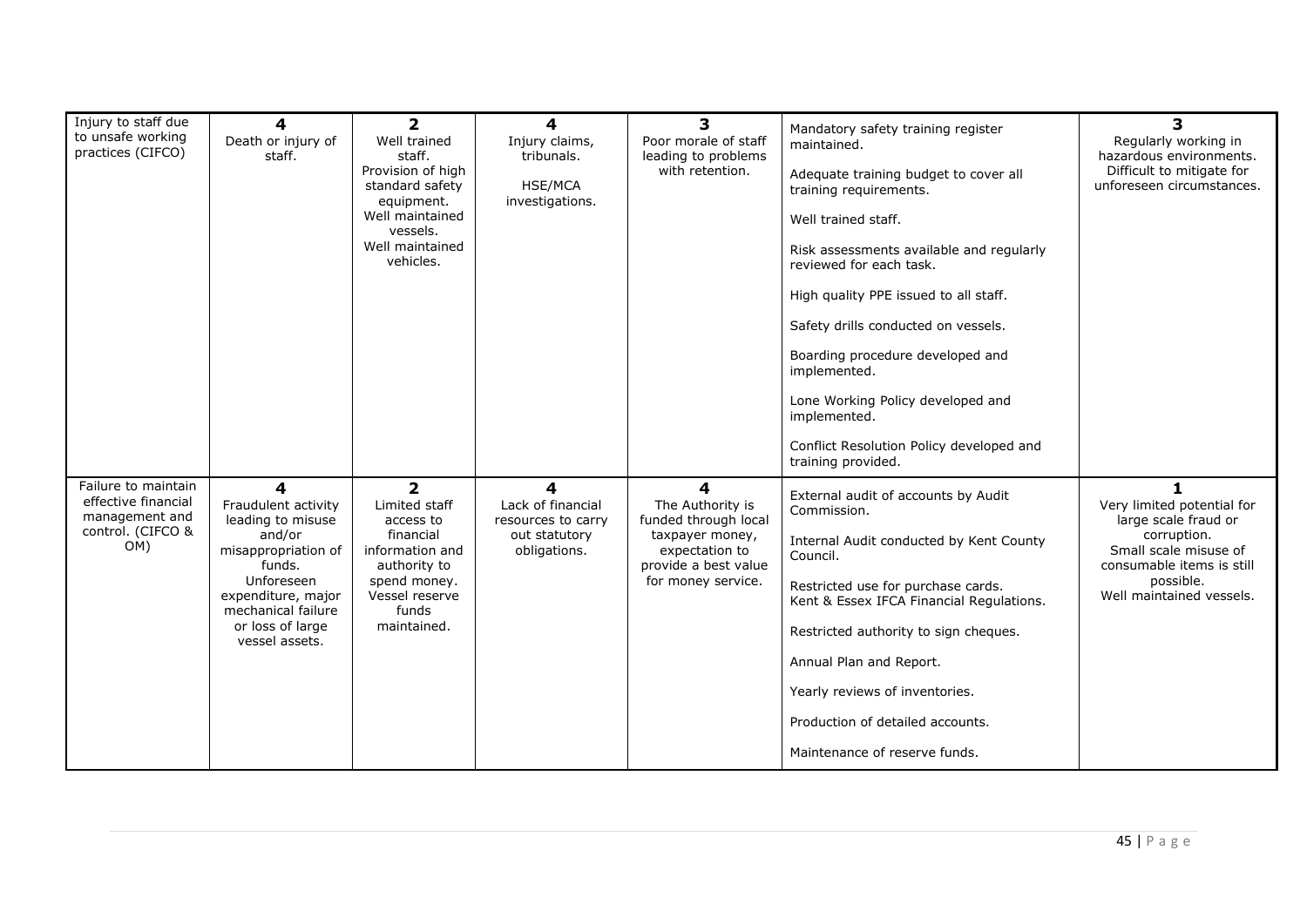| Failure to secure<br>data. (CIFCO & OM)         | 4<br>None compliance<br>with Data<br>Protection Act.<br>Prosecution case<br>files compromised<br>Loss of data in the<br>event of fire or<br>theft. | $\overline{\mathbf{2}}$<br>Limited staff<br>access to both<br>electronic and<br>paper files.<br>Offices secure<br>and alarmed.                                       | 4<br>KEIFCA open to both<br>civil and criminal<br>action regarding<br>inability to secure<br>personal information.              | 4<br>Stakeholders no<br>longer believe that<br>confidential<br>information they<br>have supplied is<br>secure.<br>Personnel issues<br>arise over inability to<br>secure data. | All computers are password protected.<br>Individuals only have access to their own<br>computer.<br>Secure wireless internet.<br>Access to electronic files is restricted based<br>on an individual's role.<br>Up to date virus software installed on all<br>computers.<br>Important documents secured in safes. | 2<br>Limited ability for personnel<br>to access files.                                                                                                                                                                              |
|-------------------------------------------------|----------------------------------------------------------------------------------------------------------------------------------------------------|----------------------------------------------------------------------------------------------------------------------------------------------------------------------|---------------------------------------------------------------------------------------------------------------------------------|-------------------------------------------------------------------------------------------------------------------------------------------------------------------------------|-----------------------------------------------------------------------------------------------------------------------------------------------------------------------------------------------------------------------------------------------------------------------------------------------------------------|-------------------------------------------------------------------------------------------------------------------------------------------------------------------------------------------------------------------------------------|
| Failure of vessel<br>assets (CIFCO &<br>ACIFCO) | 3<br>Limits enforcement<br>and research<br>capabilities                                                                                            | $\overline{2}$<br>Authority has<br>two vessels. If<br>one vessel fails,<br>the other vessel<br>can undertake<br>its duties                                           | 3<br>Hiring of other<br>vessels expensive.<br>Significant<br>mechanical failures<br>time consuming and<br>expensive to rectify. | $\mathbf{2}$<br>Significant funding<br>provided to<br>commission vessels.<br>High expectation that<br>the vessels provide<br>value for money.                                 | Highly maintained vessels.<br>Extensive annual refits of vessels.<br>Annual Workboat Code survey.<br>Highly trained staff.<br>Replacement vessel reserves in place                                                                                                                                              | $\overline{\mathbf{2}}$<br>Unforeseen events may still<br>cause disruption to<br>activities.<br>Main patrol vessel is<br>currently operating beyond<br>initial service life.                                                        |
| High turnover of<br>staff (CIFCO)               | 3<br>Reduced efficiency<br>and effectiveness<br>Decrease in morale<br>and increased<br>workload for<br>experienced staff                           | $\overline{\mathbf{2}}$<br>The clarity over<br>IFCA funding<br>has given staff a<br>better long term<br>view of their role<br>in KEIFCA over<br>the next 4<br>years. | 3<br>Financial investment<br>required to recruit,<br>train and provide PPE<br>to new replacement<br>staff.                      | $\overline{2}$<br>Authority no longer<br>considered a good<br>employer staff seek<br>alternative<br>employment.                                                               | High level of training provided to staff.<br>Induction programme for new recruits.<br>Staff appraisals.<br>Competitive salaries (benchmarking).<br>Provide safe and professional working<br>environment.<br>Flexible working arrangements.                                                                      | $\overline{\phantom{a}}$<br>Whist staff leaving is always<br>a possibility, quarterly<br>meetings with each member<br>of staff as well as an<br>increased training budget<br>have been identified as ways<br>of reducing this risk. |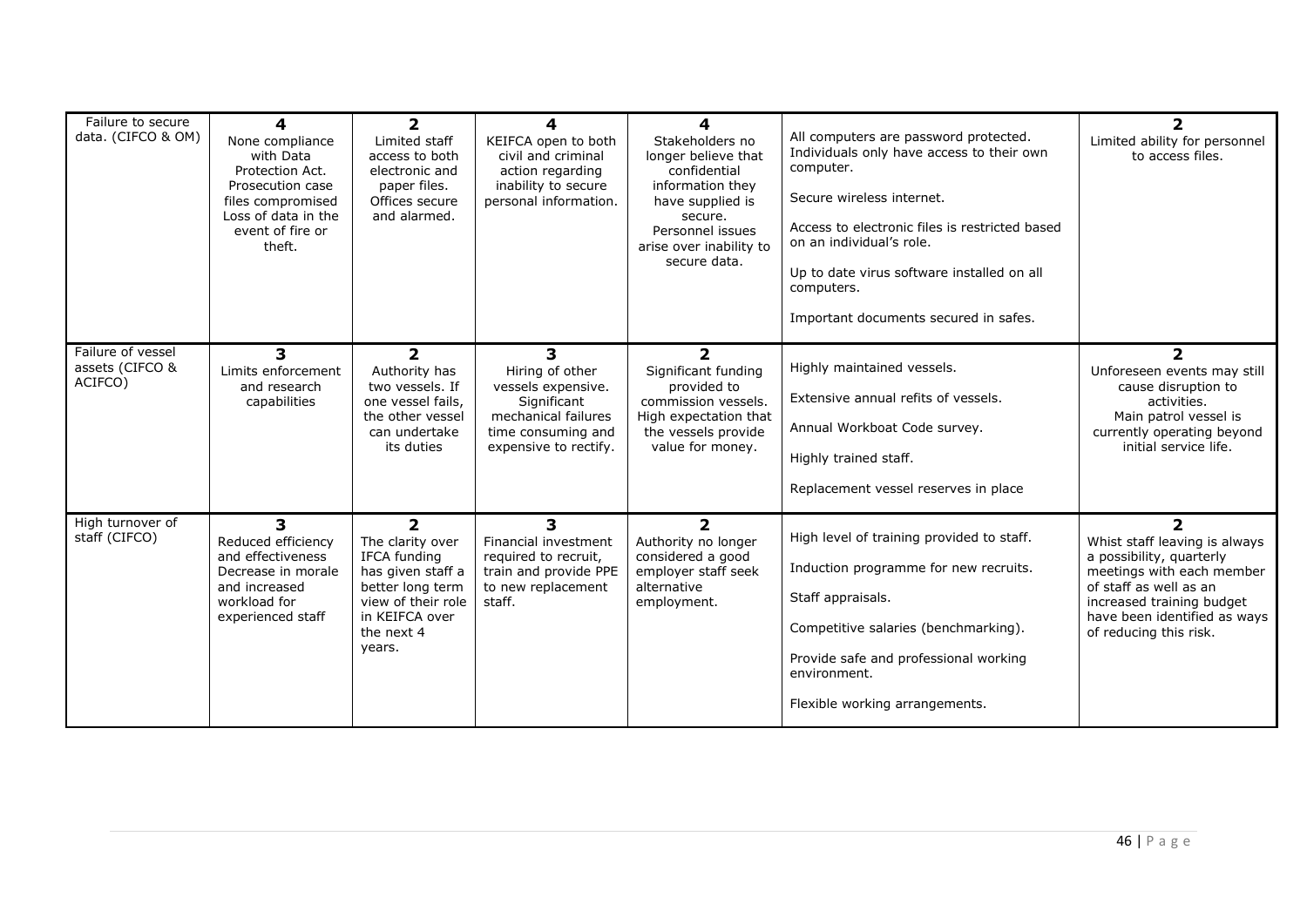| Failure to<br>effectively monitor<br>and enforce<br>legislation (CIFCO)                            | 4<br>Unregulated<br>fishery.<br>Increased non-<br>compliance with<br>legislation.<br><b>Reduced Fish</b><br>Stocks.<br>Impact on<br>Environment.                                            | 2<br>Monitoring of<br>fishing activity is<br>high but<br>complete<br>coverage is not<br>achievable.                         | 4<br>Unregulated fisheries<br>are unsuitable and<br>unprofitable.<br>Illegal landings<br>reduce demand and<br>price.                                           | 4<br>Authority's<br>performance is<br>judged on its ability<br>to effectively monitor<br>fishing activity and<br>prevent illegal<br>activity from<br>occurring. | Adaptive co-management approach to<br>fisheries improves understanding and<br>compliance with management measures.<br>Warranted Officers regularly monitoring<br>landings and fishing activity throughout the<br>District.<br>Intelligence led / risk based enforcement<br>planning.<br>16m Patrol vessel & 12m replacement                                                                           | Large district means that full<br>coverage is not possible to<br>achieve.<br>Small minority of fishermen<br>will continue to breach<br>legislation due to short term<br>gain.<br>Limited financial deterrent at<br>present.<br>Some legislation difficult to<br>enforce effectively. |
|----------------------------------------------------------------------------------------------------|---------------------------------------------------------------------------------------------------------------------------------------------------------------------------------------------|-----------------------------------------------------------------------------------------------------------------------------|----------------------------------------------------------------------------------------------------------------------------------------------------------------|-----------------------------------------------------------------------------------------------------------------------------------------------------------------|-------------------------------------------------------------------------------------------------------------------------------------------------------------------------------------------------------------------------------------------------------------------------------------------------------------------------------------------------------------------------------------------------------|--------------------------------------------------------------------------------------------------------------------------------------------------------------------------------------------------------------------------------------------------------------------------------------|
|                                                                                                    |                                                                                                                                                                                             |                                                                                                                             |                                                                                                                                                                |                                                                                                                                                                 | enforcement and fisheries monitoring<br>vessel.                                                                                                                                                                                                                                                                                                                                                       |                                                                                                                                                                                                                                                                                      |
| Enforcement<br>activities conducted<br>in an unprofessional<br>and uncoordinated<br>manner (CIFCO) | 4<br>Inconsistent<br>approach to<br>fisheries<br>enforcement.<br>Enforcement<br>problems and non-<br>compliance with<br>legislation.<br>Poor morale<br>amongst other<br>IFCO <sub>s</sub> . | $\overline{2}$<br>Misinformation<br>may be given by<br>IFCOs or<br>information may<br>be<br>misinterpreted<br>by fishermen. | 3.<br>Wrong interpretation<br>of legislation may<br>lead to loss of<br>earnings of<br>fishermen or gain<br>from breaches in<br>legislation going<br>unnoticed. | 4<br>Failure to carry out<br>enforcement<br>efficiently and<br>effectively reflects<br>poorly on the<br>Authority.                                              | Regular staff meetings combined with<br>enforcement training.<br>Staff appraisals.<br>All IFOs receive comprehensive in house<br>and external PACE training.<br>Issue of Warrants delayed (normally six<br>months) until Senior Enforcement Officers<br>are convinced the IFCO is capable of<br>carrying out the enforcement role.<br>Code of Conduct for inspections at sea and<br>ashore developed. | Considerable resources are<br>directed towards IFCO<br>enforcement training but<br>frequent changes to<br>legislation and human error<br>may lead to mistakes being<br>made.                                                                                                         |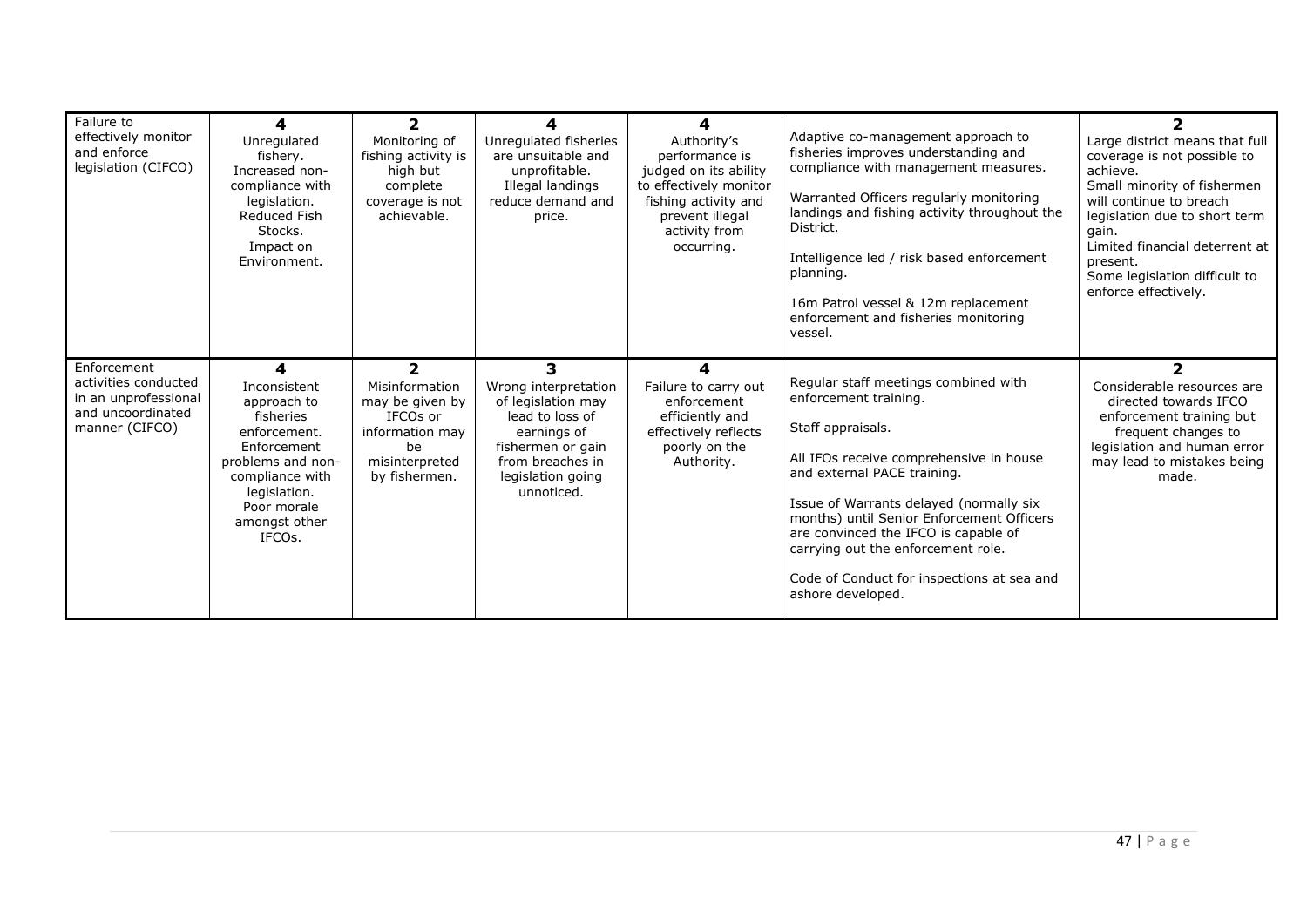| Failure to maintain<br>survey/sampling<br>programme<br>(CIFCO)                                                         | 4<br>Lack of accurate<br>data leading to poor<br>management of<br>shellfisheries.<br>Collapse of stocks.<br>Decline in bird<br>numbers.<br>Degradation of<br>wider environment. | $\overline{2}$<br>Well trained and<br>qualified staff.<br>12m new patrol/<br>research vessel.                                 | 4<br>Closure of fishery<br>due to over<br>exploitation of stock<br>or loss of shellfish<br>water classification.<br>Shellfish fisheries not<br>opened to fishing as<br>insufficient<br>information available<br>to gain consent<br>through Appropriate<br>Assessment<br>procedure. | 4<br>High expectation that<br>shellfisheries are well<br>managed by<br>Authority.<br>High expectation that<br>additional research<br>work will be<br>completed. | Monitoring and research vessel.<br>Work plans developed for research staff and<br>vessel.<br>Research staff well qualified and<br>experienced with local fisheries.<br>Good communication with fishermen and<br>other relevant organisations.<br>Snr. Conservation/ Research Officer<br>assigned to co-ordinate bio-toxin and<br>bacteriological sampling routines when<br>required.<br>Contingency plans developed.<br>Introduction of new patrol/vessel and to<br>employ and Snr. Conservation/Research | $\overline{2}$<br>Planned surveys lost due to<br>poor weather or vessel<br>breakdown.<br>Research programme<br>continue to expand year on<br>year.                                                                       |
|------------------------------------------------------------------------------------------------------------------------|---------------------------------------------------------------------------------------------------------------------------------------------------------------------------------|-------------------------------------------------------------------------------------------------------------------------------|------------------------------------------------------------------------------------------------------------------------------------------------------------------------------------------------------------------------------------------------------------------------------------|-----------------------------------------------------------------------------------------------------------------------------------------------------------------|-----------------------------------------------------------------------------------------------------------------------------------------------------------------------------------------------------------------------------------------------------------------------------------------------------------------------------------------------------------------------------------------------------------------------------------------------------------------------------------------------------------|--------------------------------------------------------------------------------------------------------------------------------------------------------------------------------------------------------------------------|
| Degradation of<br>environmentally<br>sensitive/<br>designated areas<br>due to fishing<br>activity. (CIFCO &<br>ACIFCO) | 4<br>Loss of important<br>habitat and species.<br>Conservation<br>Objectives for areas<br>within EMS's not<br>fully met.                                                        | $\overline{\mathbf{2}}$<br>Authority's<br>fisheries<br>management<br>takes into<br>consideration<br>environmental<br>issue.   | $\overline{\mathbf{3}}$<br>Fisheries directly<br>responsible closed.<br>Increased pressure<br>by conservation<br>groups to stop other<br>fishing activity.                                                                                                                         | 4<br>Authority not<br>meeting statutory<br>duties under EU & UK<br>conservation<br>legislation.                                                                 | Officer from new funding.<br>Agreed cockle policies.<br>Proposed fishing activity requires<br>Appropriate Assessment.<br>Effective enforcement.                                                                                                                                                                                                                                                                                                                                                           | $\overline{\phantom{a}}$<br>Illegal fishing can damage<br>habitat and stocks.                                                                                                                                            |
| Shellfish stocks<br>collapse. (CIFCO)                                                                                  | 4<br>Collapse of fishing<br>industry.                                                                                                                                           | 4<br><b>Bivalve stocks</b><br>have high<br>natural<br>variation.<br>Crustacean<br>stocks not<br>subject to effort<br>control. | 4<br>Local economy<br>reliant on direct and<br>indirect employment<br>associated with<br>shellfisheries.                                                                                                                                                                           | 4<br>Loss in confidence of<br>the Authority's ability<br>to manage fisheries.                                                                                   | Annual stock assessments of bivalve stocks<br>in the Estuary.<br>Fisheries management policies agreed for<br>cockle stocks in the Estuary.<br>Ability to allocate sufficient resources to<br>monitoring of landings and effective<br>enforcement.<br>Consultation with industry on possible<br>management measures.                                                                                                                                                                                       | $\overline{2}$<br>Stocks will naturally<br>fluctuate.<br>Fisheries impacts may occur<br>outside the control of the<br>Authority, including climate<br>change and over<br>exploitation of stocks<br>outside the district. |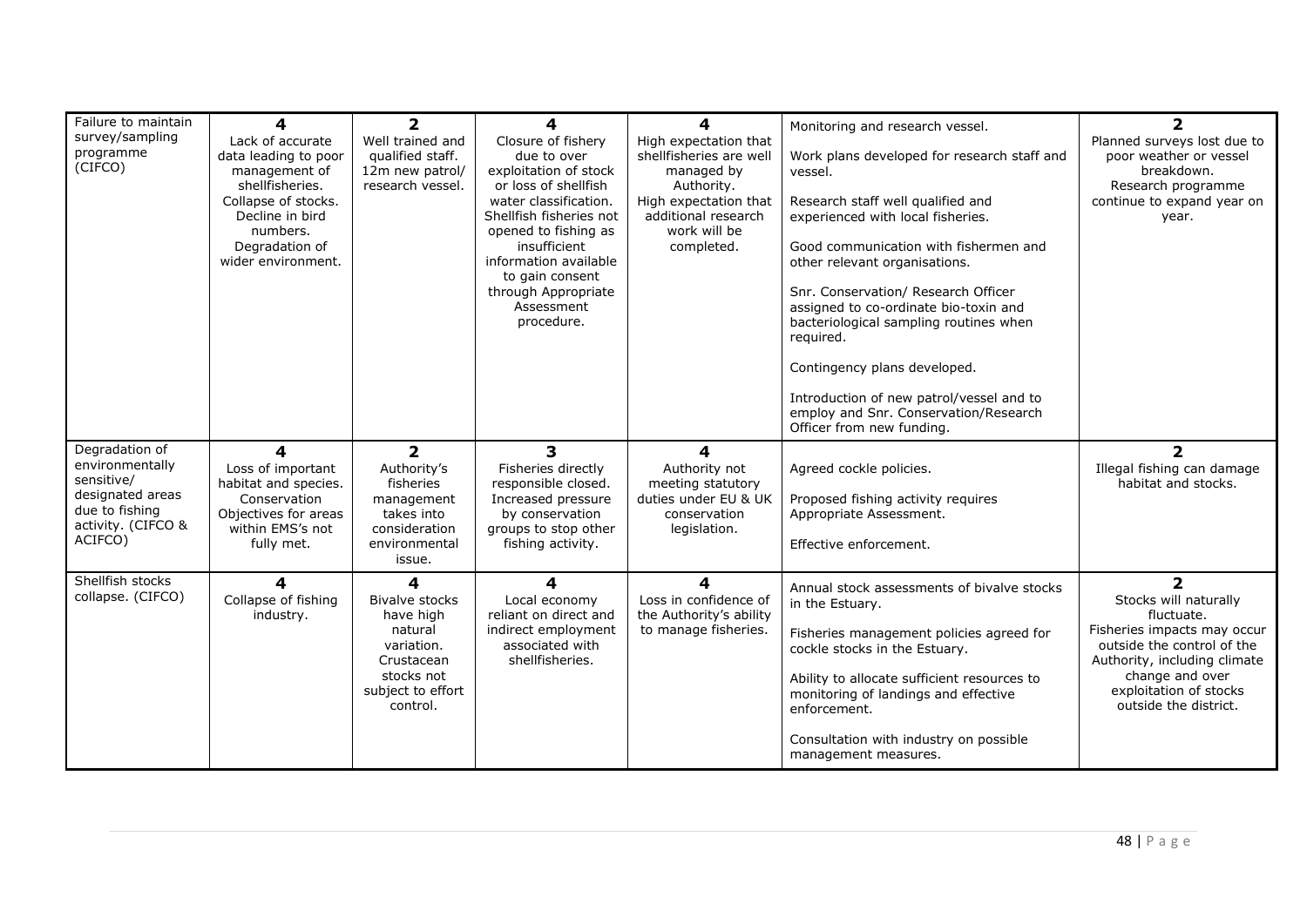| Fisheries in the<br>District impacted by<br>the activities of<br>developers /<br>industry.<br>Insufficient time to<br>fully consider<br>environmental<br>impact assessments<br>for inshore<br>developments.<br>(CIFCO) | $\overline{2}$<br>Shellfish fisheries<br>impacted due to<br>contamination or<br>loss.<br>Temporary or<br>permanent loss of,<br>or damage to, fish<br>stocks, fishery<br>habitats or fishing<br>grounds. | $\overline{\mathbf{2}}$<br>Lack of fishing<br>activity data.<br>Lack of baseline<br>data.<br>Limited<br>understanding of<br>impacts of<br>developments<br>on the marine<br>environment. | 3<br>Reduced catches and<br>income for<br>fishermen, anglers<br>and other<br>stakeholders.<br>Displacement of<br>fishing effort,<br>reduction in tourism. | 3<br>Expectation that<br>Authority will<br>represent<br>stakeholders<br>interests even though<br>activities may be<br>occurring outside of<br>the district or not<br>within KEIFCA's<br>control. | Consultations responded to by IFCOs with<br>local expertise and seen by CIFCO.<br>Liaison with consenting agencies.<br>Developer meetings attended by KEIFCA<br>representatives.<br>Database to be created holding information<br>on current and historical fishing activities<br>within the Authority's district (Work with<br>MCZ project).<br>Development proposals scrutinized by Defra<br>and Natural England.                                                                                      | $\overline{\mathbf{2}}$<br>Increased wind farm<br>development and dredging.<br>High reliance on modelling<br>to determine impact of<br>developments.<br>Limited baseline data. |
|------------------------------------------------------------------------------------------------------------------------------------------------------------------------------------------------------------------------|---------------------------------------------------------------------------------------------------------------------------------------------------------------------------------------------------------|-----------------------------------------------------------------------------------------------------------------------------------------------------------------------------------------|-----------------------------------------------------------------------------------------------------------------------------------------------------------|--------------------------------------------------------------------------------------------------------------------------------------------------------------------------------------------------|----------------------------------------------------------------------------------------------------------------------------------------------------------------------------------------------------------------------------------------------------------------------------------------------------------------------------------------------------------------------------------------------------------------------------------------------------------------------------------------------------------|--------------------------------------------------------------------------------------------------------------------------------------------------------------------------------|
| Failure to fully<br>engage with<br>stakeholders.<br>(CIFCO)                                                                                                                                                            | 4<br>Conflict between<br>differing<br>stakeholders<br>Non-compliance<br>with fisheries and<br>environmental<br>legislation.                                                                             | 3<br>Difficult to<br>identify and<br>consult with all<br>relevant<br>stakeholders.                                                                                                      | 4<br>Stakeholder<br>requirements are not<br>adequately<br>considered in the<br>management of<br>fisheries.                                                | 4<br>Lack of trust in the<br>Authority's<br>management<br>processes.<br>Misunderstanding of<br>the Authority's role.                                                                             | Consents required for developments.<br>Regular contact with fishermen and Natural<br>England.<br>Dissemination of all survey data and<br>management proposals.<br>Respond to all relevant<br>Government/developer consultations or<br>proposals.<br>Improve website and provide interactive<br>services.<br>Regular/structured liaison with other<br>enforcement bodies.<br>Annual & research reports published.<br>Publication of business plan.<br>Stakeholder feedback questionnaire and<br>analysis. | $\overline{\mathbf{2}}$<br>Further improvement to<br>contact with NGOs and other<br>stakeholders needs to be<br>achieved.                                                      |